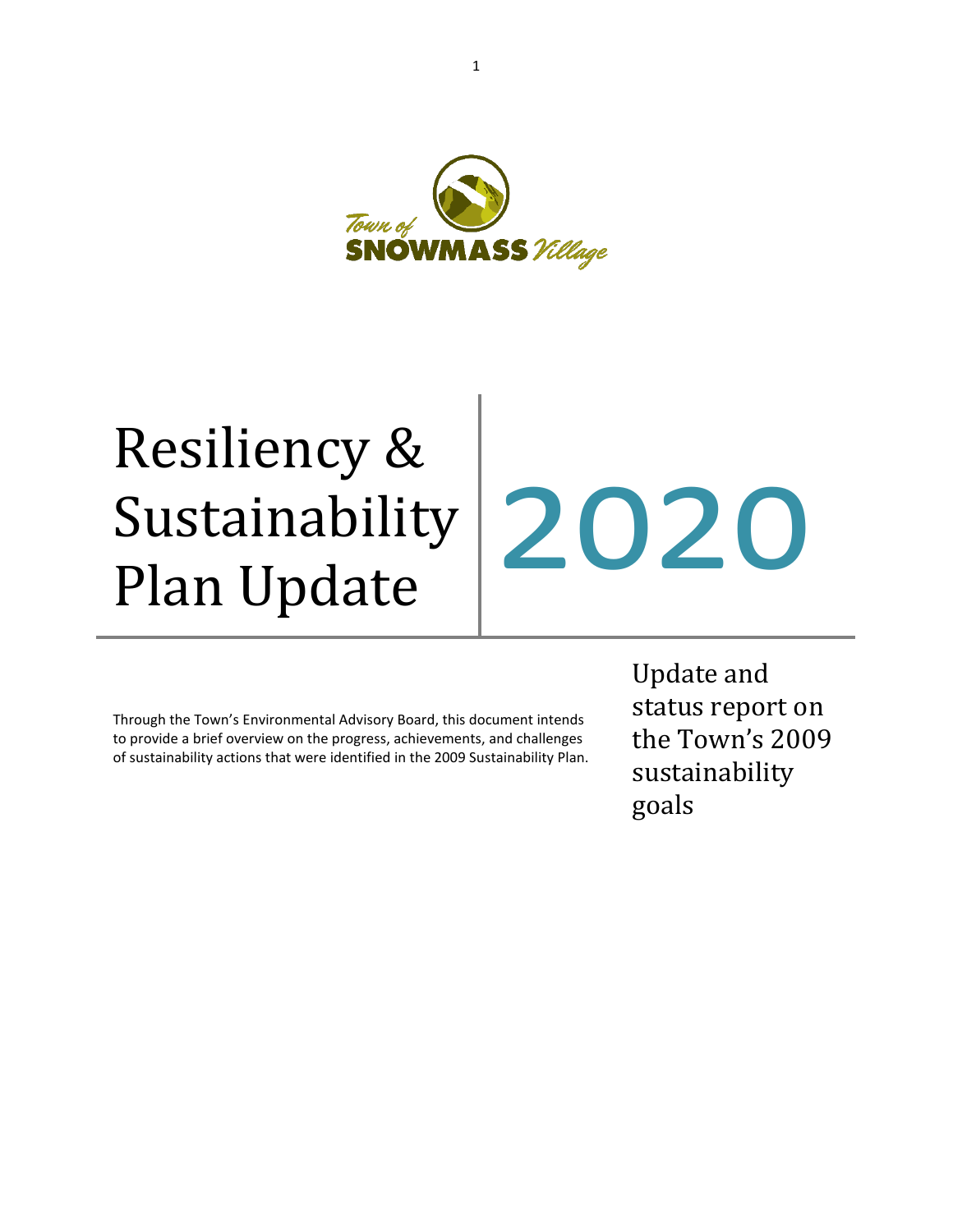#### **CONTENTS**

#### <span id="page-1-0"></span>**2009 SUSTAINABILITY PLAN BACKGROUND**

In January 2008 a local citizens' group requested that the Town Council approve funding to develop an Environmental Sustainability Plan for Snowmass Village. The Council made the necessary appropriations and engaged the Rocky Mountain Institute to help facilitate a public process and collect community input on the topic.

In July 2008, more than 50 Snowmass Village and Roaring Fork Valley community members convened to participate in a series of public workshops focused on identifying and prioritizing community environmental issues, problem areas, and goals. In addition, performance objectives were discussed and potential action items were identified. Finally, a set of selection criteria was developed to help the community prioritize action items for implementation.

On February 2, 2009, this Environmental Sustainability Plan was presented and adopted by the Town Council.

#### <span id="page-1-1"></span>**INTRODUCTION**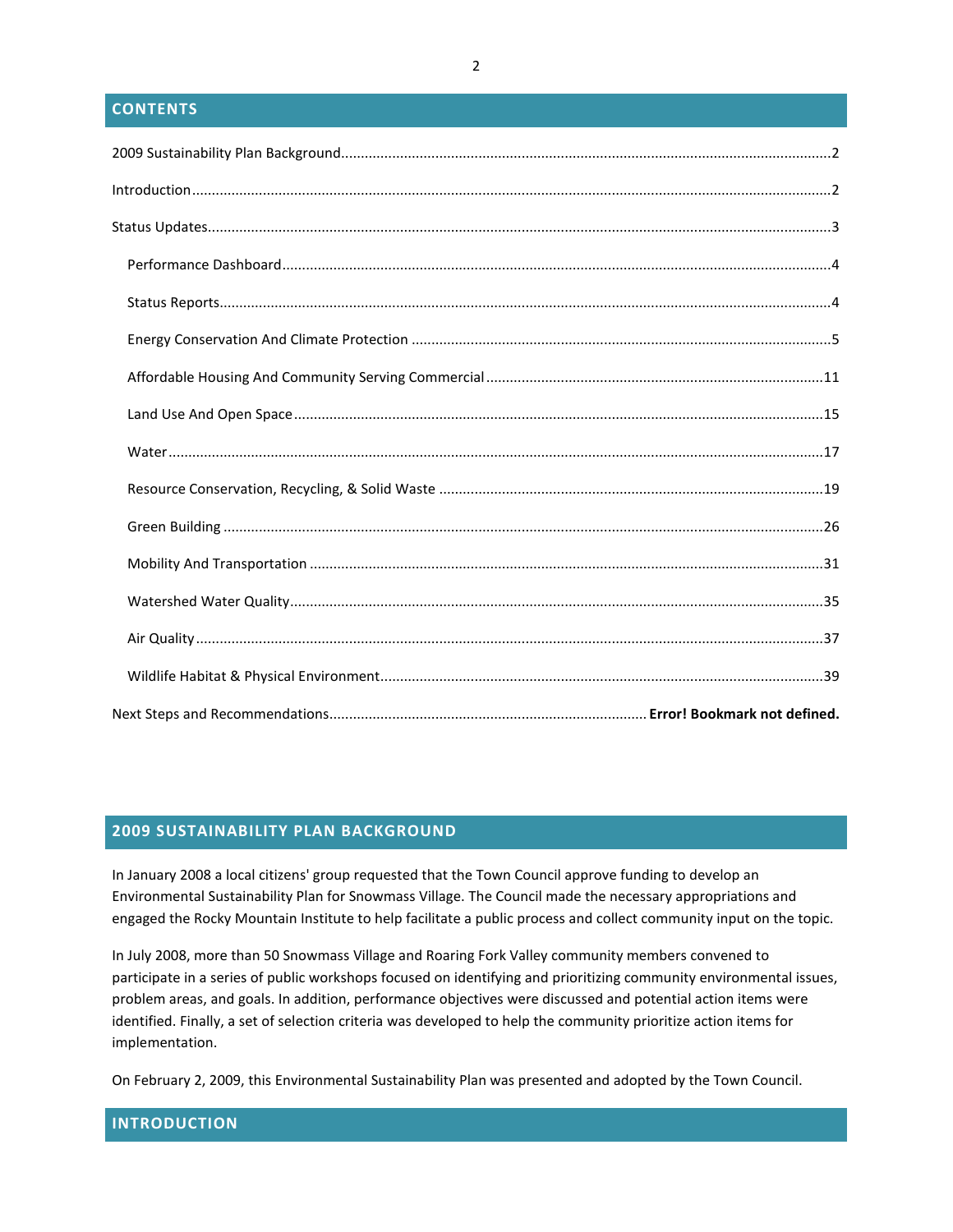The Town of Snowmass Village recognizes that preserving our natural environment and confronting global climate change are fundamental to the ongoing success and enjoyment of our resort community.

In recognition of those issues, which the community has deemed most critical to our sustainability, the plan was built around the following topics:

- **1. Energy Conservation and Climate Protection**
- **2. Affordable Housing and Community-Serving Commercial**
- **3. Land Use and Open Space**
- **4. Water**
- **5. Resource Conservation, Recycling and Solid Waste**
- **6. Green Building**
- **7. Mobility and Transportation**
- **8. Watershed Water Quality**
- **9. Air Quality**
- **10. Wildlife Habitat and Physical Environment**

The specific goals and a broad collection of Implementation Concepts that were presented under each of these headings are listed below. Alongside each original goal is a status update based on the actions taken since their adoption in 2009.

#### <span id="page-2-0"></span>**STATUS UPDATES**

A status update of each goal area and implementation concept adopted in the 2009 Sustainability Plan is provided below. This update is summarized in the "performance dashboard," and also reported in detail in the individual status updates.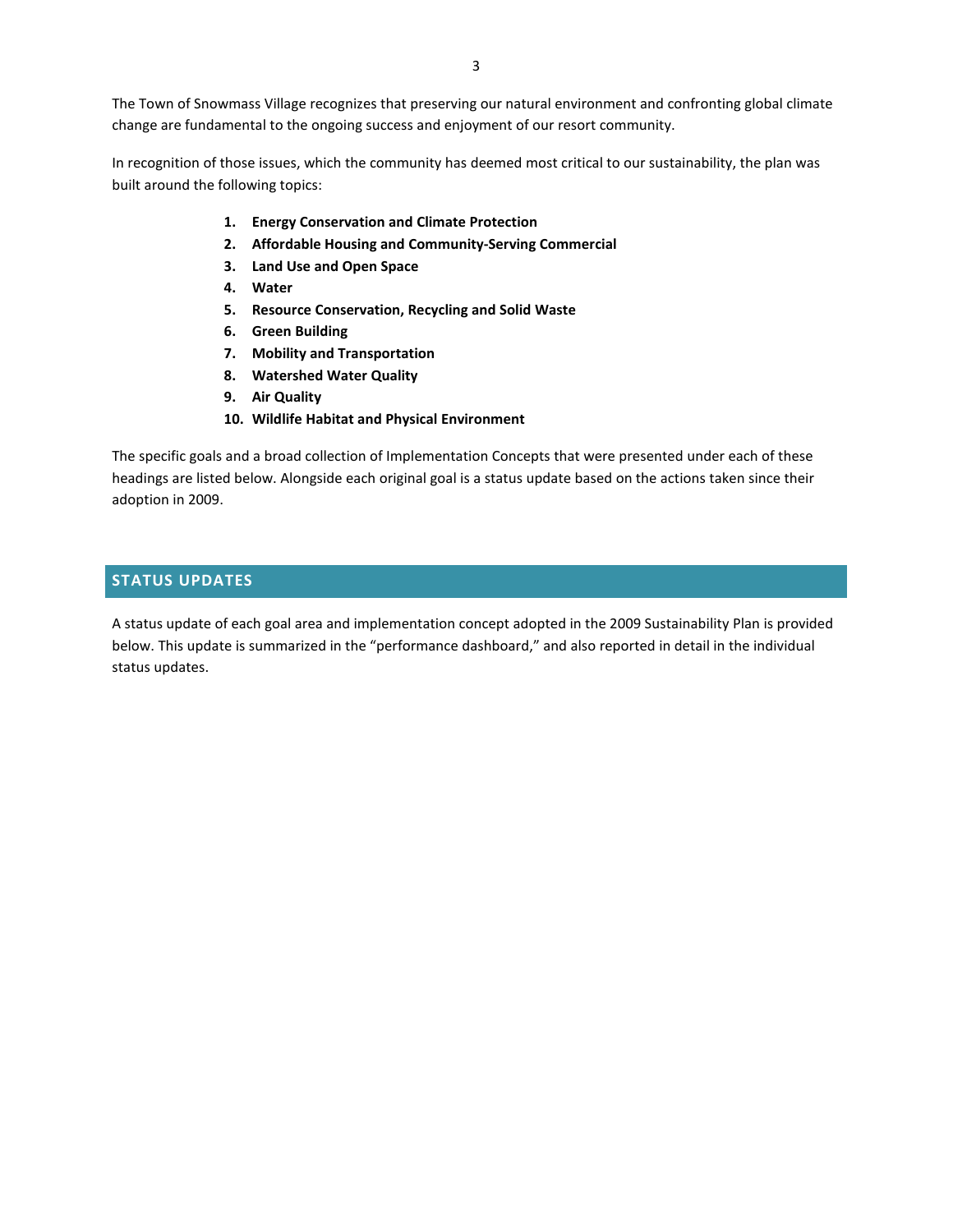#### <span id="page-3-0"></span>2020 PERFORMANCE DASHBOARD

Within each of the original categories established in 2009, many implementation concepts were deemed a priority. Each of these implementation concepts were rated by the EAB and assigned a performance score. The following table provides a quick snapshot of these scores and overall status of our sustainability plan by each category. Each individual implementation concept also has received its own status update, which is available for review in the next section.

<span id="page-3-1"></span>

|                                                      | <b>Number of Goals</b> | <b>Number of Goals</b><br><b>Needing</b> | <b>Number of Goals</b><br><b>Unaddressed or</b> | <b>Total Number of</b><br>Implementation |                             |        |
|------------------------------------------------------|------------------------|------------------------------------------|-------------------------------------------------|------------------------------------------|-----------------------------|--------|
| <b>Topic Area:</b>                                   | on Track               | <b>Attention</b>                         | <b>Missed</b>                                   | Goals                                    |                             | Rating |
| Energy Conservation and<br><b>Climate Protection</b> | 10                     | $\overline{2}$                           | 0                                               | 12                                       | $\overline{\mathcal{L}}$    | 94%    |
| Affordable Housing and<br>Commercial                 | $\overline{4}$         | $\mathbf{1}$                             | $\mathbf{1}$                                    | 6                                        | $\overline{\mathcal{F}}$    | 83%    |
| Land Use and Open<br>Space                           | 3                      | $\overline{2}$                           | $\mathbf{1}$                                    | 6                                        | CL.                         | 78%    |
| Water                                                | $\overline{3}$         | $\overline{2}$                           | $\Omega$                                        | 5                                        | $\overline{\mathcal{L}}$    | 87%    |
| Conservation, Recycling,<br>and Solid Waste          | 8                      | 9                                        | 0                                               | 17                                       | CL.                         | 82%    |
| <b>Green Building</b>                                | 10                     | $\overline{2}$                           | 0                                               | 12                                       | $\left( \mathcal{A}\right)$ | 94%    |
| Mobility and<br>Transportation                       | $\overline{7}$         | 3                                        | $\mathbf{1}$                                    | 11                                       | $\checkmark$                | 85%    |
| Watershed and Water<br>Quality                       | $\overline{4}$         | $\overline{4}$                           | $\mathbf{1}$                                    | 9                                        | Œ                           | 78%    |
| Air Quality                                          | $\overline{2}$         | $\overline{2}$                           | 0                                               | 4                                        | C,                          | 83%    |
| Wildlife Habitat and<br>Physical Environment         | 6                      | $\overline{2}$                           | $\overline{2}$                                  | 10                                       | C.                          | 80%    |
| <b>TOTAL</b>                                         | 57                     | 29                                       | 6                                               | 92                                       |                             | 85%    |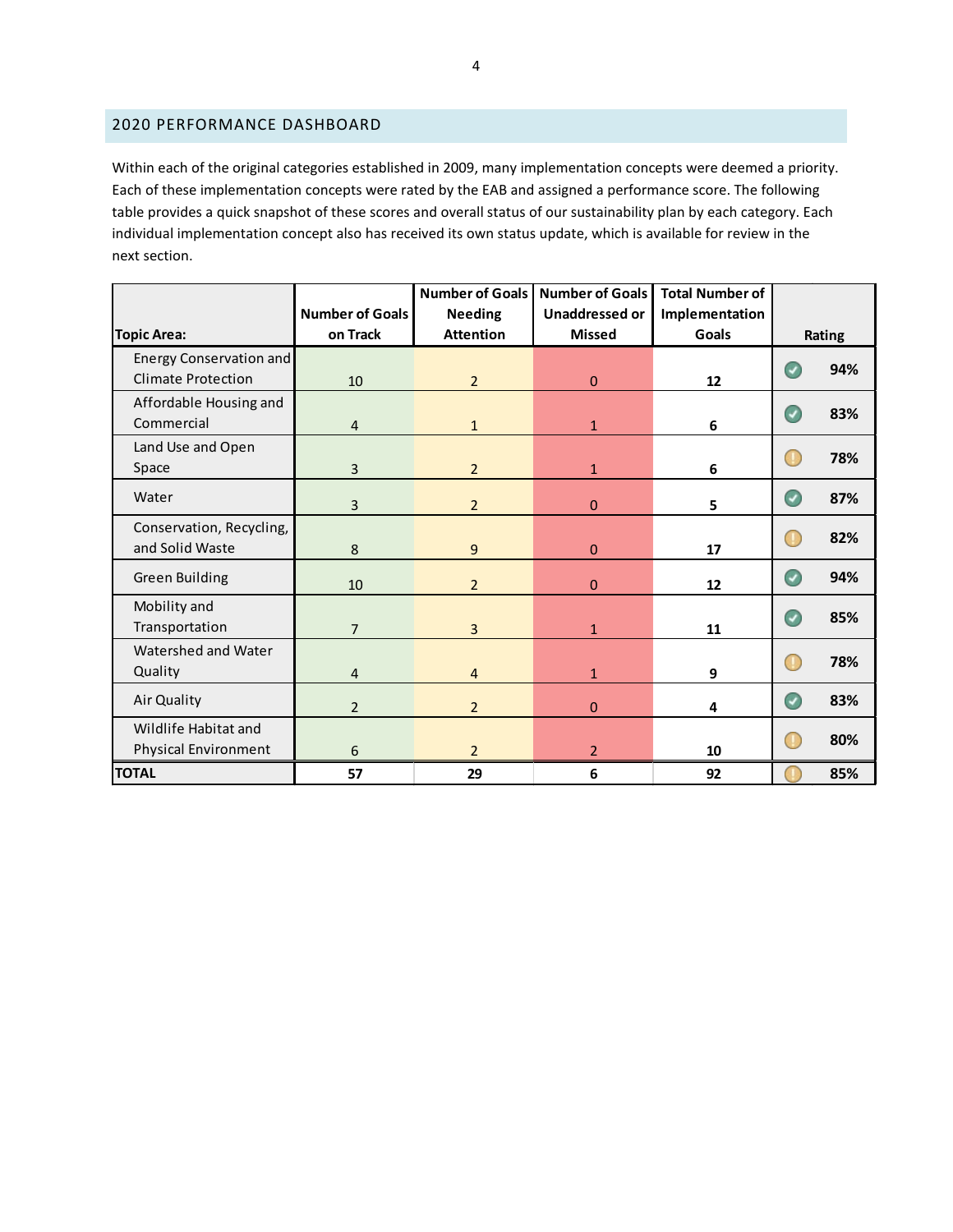The following provides a complete status update for each category and implementation concept passed in 2009.

<span id="page-4-0"></span>

| <b>ENERGY CONSERVATION AND CLIMATE PROTECTION</b>                                                                                                                                                                                       |               |                                                                                                                                                                                                                                                                                                                                                                                                                                                                                                                                                                                                                                                                                                                                                                               |                                                                                                                                                                                                                                                                                                                                                                                                                                                                                                                                                             |
|-----------------------------------------------------------------------------------------------------------------------------------------------------------------------------------------------------------------------------------------|---------------|-------------------------------------------------------------------------------------------------------------------------------------------------------------------------------------------------------------------------------------------------------------------------------------------------------------------------------------------------------------------------------------------------------------------------------------------------------------------------------------------------------------------------------------------------------------------------------------------------------------------------------------------------------------------------------------------------------------------------------------------------------------------------------|-------------------------------------------------------------------------------------------------------------------------------------------------------------------------------------------------------------------------------------------------------------------------------------------------------------------------------------------------------------------------------------------------------------------------------------------------------------------------------------------------------------------------------------------------------------|
| 2009 Category Goals:                                                                                                                                                                                                                    |               |                                                                                                                                                                                                                                                                                                                                                                                                                                                                                                                                                                                                                                                                                                                                                                               |                                                                                                                                                                                                                                                                                                                                                                                                                                                                                                                                                             |
| Significantly reduce consumption of non-renewable energy and fuels:<br>1.<br>Increase use of locally generated, non-polluting, renewable energy.<br>2.<br>Significantly reduce greenhouse gas emissions.<br>3.                          |               |                                                                                                                                                                                                                                                                                                                                                                                                                                                                                                                                                                                                                                                                                                                                                                               |                                                                                                                                                                                                                                                                                                                                                                                                                                                                                                                                                             |
| <b>IMPLEMENTATION CONCEPTS</b>                                                                                                                                                                                                          | <b>STATUS</b> | PROGRESS / NOTES from 2015                                                                                                                                                                                                                                                                                                                                                                                                                                                                                                                                                                                                                                                                                                                                                    | 2020 Notes for Update                                                                                                                                                                                                                                                                                                                                                                                                                                                                                                                                       |
| 1. Establish a<br>grant/rebate/subsidy<br>program using<br>Renewable Energy Offset<br>Program (REOP) funds to<br>incentivize and assist in<br>implementing renewable<br>energy generation<br>projects and energy<br>efficiency upgrades |               | The REOP fund currently has a balance of approx.<br>\$150,956.36. Community Development has observed the<br>majority of homeowners/builders eligible for REOP have<br>chosen to mitigate their energy intensive systems with<br>renewable energy, rather than pay the in-lieu fee. This is a<br>positive sign that carbon is being mitigated on-site, and<br>the program is working as it is intended. Any REOP funds<br>collected are then used for planning or designing<br>renewable energy projects, purchasing energy offsets, or<br>making energy efficiency improvements. Also, thanks to<br>CORE's county-wide programs, Snowmass Village residents<br>benefit directly from their grant programs funded by<br>Aspen's REMP funds, grants, and other revenue sources. | The REOP fund continues to operate and serves as an<br>incentive to offset energy use of new development.<br>The REOP fund is being used for CORE Dues payments each<br>year, which in turn goes to support community initiatives,<br>grants, and rebates.<br>The REOP fund has been identified as a source of funds to use<br>as PuRE rebates through partnerships with Holy Cross Energy.<br>These rebates would be made available to commercial and<br>residential partners. Ski Co, SWSD, and the Crestwood has<br>expressed interest in participation. |
| 2. Create incentive<br>program to encourage<br>Town employees to<br>carpool and use public<br>transportation to get to<br>work                                                                                                          |               | The town currently offers an employee shuttle providing<br>transportation to/from Snowmass Village for down valley<br>employees. On average, this shuttle carries approx. 8<br>employees each day. In addition, in summer, 2014 the<br>SAAB led a project to install 6 new bike racks around<br>Snowmass Village, encouraging cycling and/or bike-and-<br>ride as a more viable transportation option.                                                                                                                                                                                                                                                                                                                                                                        | Many of the same incentives are in place. The town provides<br>town fleet vehicles for employees to carpool with, as well as<br>bus passes for commuting to and from work.                                                                                                                                                                                                                                                                                                                                                                                  |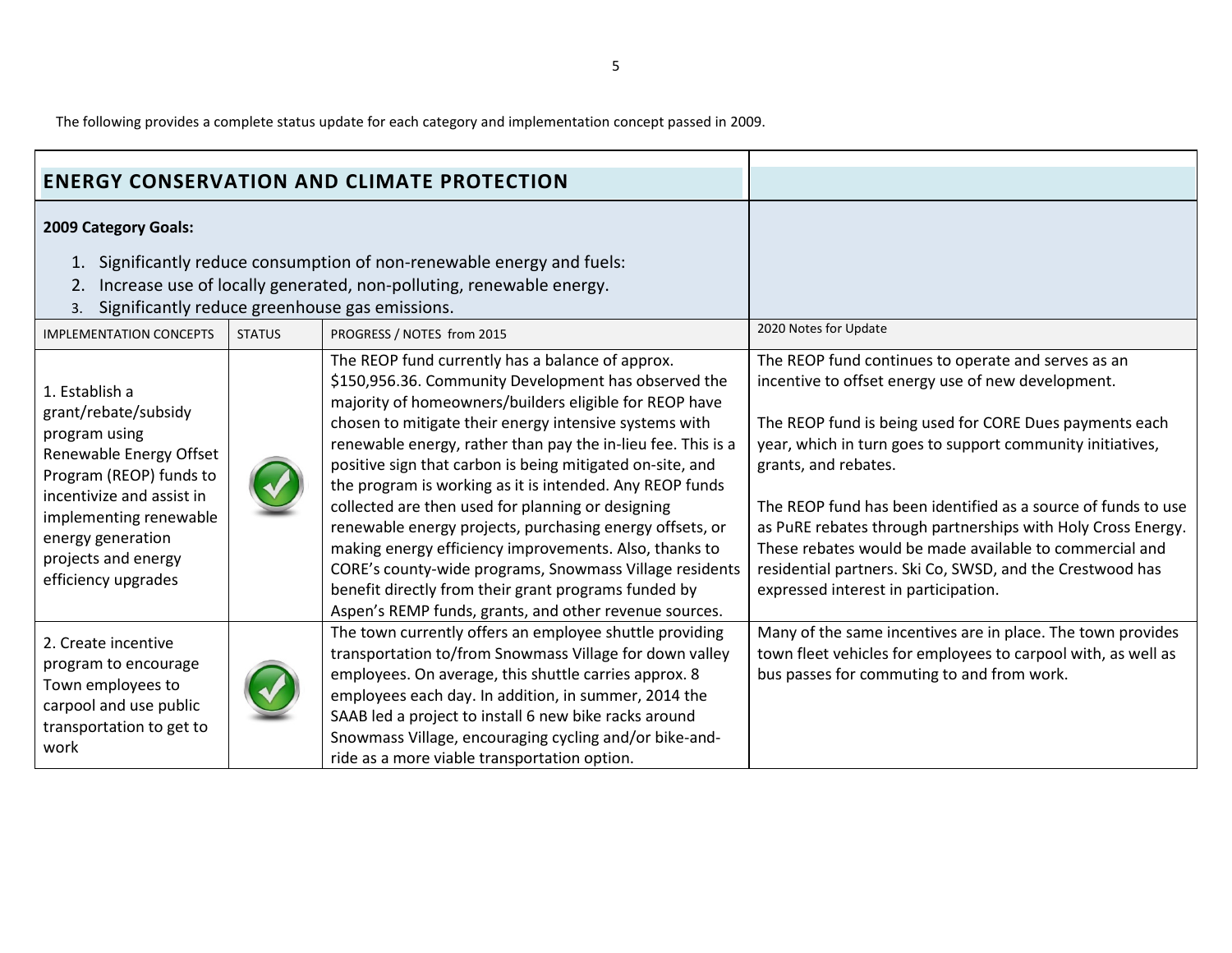|                                                           |  | <b>ENERGY CONSERVATION AND CLIMATE PROTECTION</b>                                                                                                                                                                                                                                                                                                                                                                                                                                             |                                                                                                                                                                                                                                                                                                                                                                                              |
|-----------------------------------------------------------|--|-----------------------------------------------------------------------------------------------------------------------------------------------------------------------------------------------------------------------------------------------------------------------------------------------------------------------------------------------------------------------------------------------------------------------------------------------------------------------------------------------|----------------------------------------------------------------------------------------------------------------------------------------------------------------------------------------------------------------------------------------------------------------------------------------------------------------------------------------------------------------------------------------------|
|                                                           |  | Furthermore, the Snowmass Transit website, launched in<br>spring 2014, enhances the ease of use of the Village<br>Shuttle through convenient access to bus schedules and<br>alerts via mobile devices. In the future, the town may<br>consider the following options to incentivize clean<br>commutes: Providing RFTA bus passes to interested<br>employees sponsoring interdepartmental contest/awards<br>encouraging clean commuting practices                                              | The Village Shuttle continues to enhance its online features,<br>including the deployment of GTFS technology in 2018 to allow<br>for transit planning through GTFS applications, such as the<br>Transit app and Google Maps.                                                                                                                                                                 |
| 3. Produce "Energy Fair"<br>events in Snowmass<br>Village |  | In addition to hosting open houses associated with the<br>MBCx project, AREDay will be held in Snowmass Village for<br>the next 3 years, thanks to Snowmass Tourism. Overall,<br>the EAB, Snowmass Tourism, and Public Works have been<br>collaborating to establish new standards for 'green' events<br>in Snowmass Village in a long-term effort to reduce waste,<br>energy, and water use at events, as well as provide<br>educational opportunities to event attendees and<br>organizers. | AREDay still takes place in Snowmass Village. In addition, the<br>TOSV EAB organizes and promotes events in the community<br>as the need arises. For example, the EAB has hosted an<br>Electric Vehicle Ride & Drive Event in Snowmass Village, and<br>has organized a networking event with the different "E-<br>boards" of the valley.<br>The EAB would like to host events in the future. |

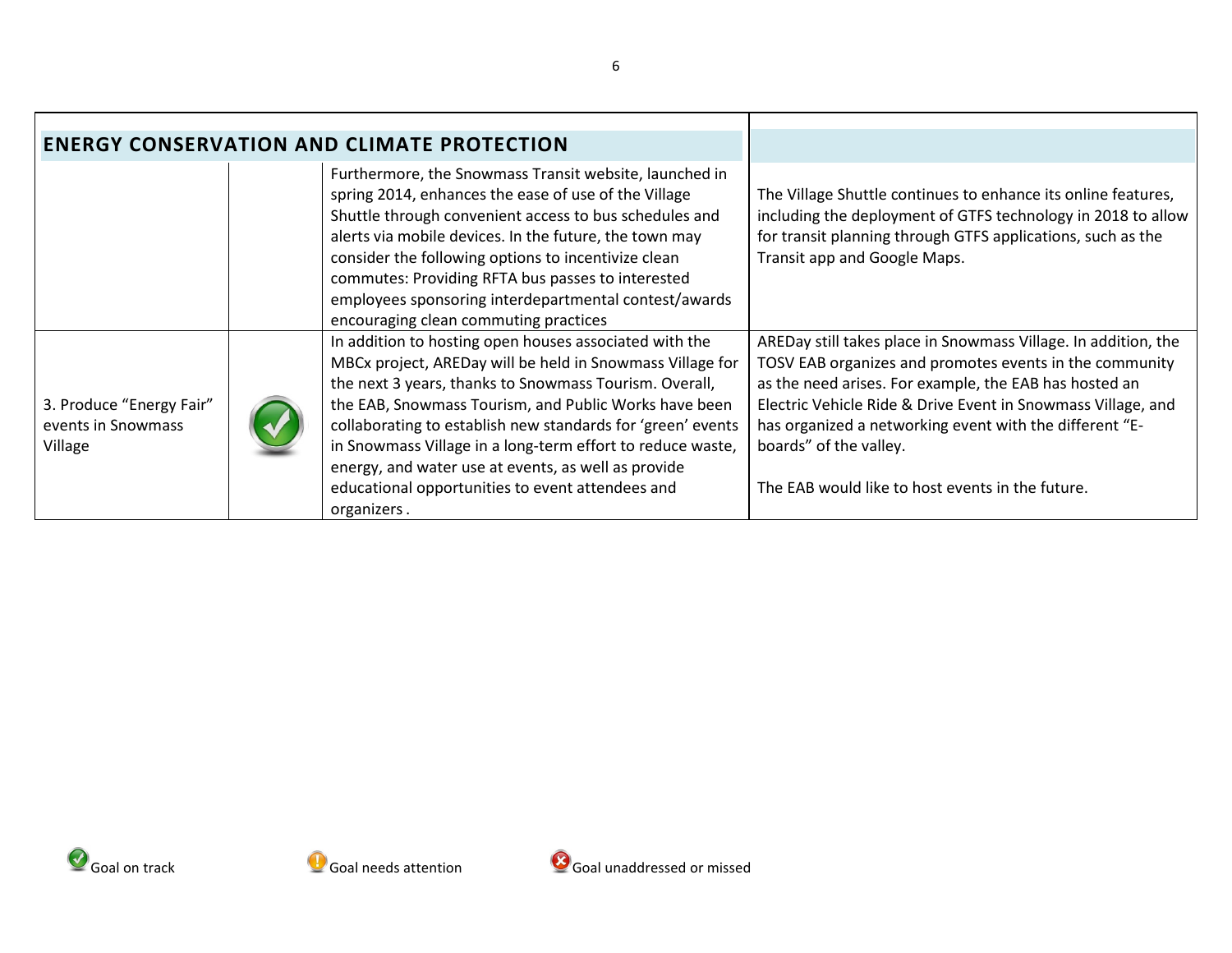|                                                                                                                                                                                                                                       | <b>ENERGY CONSERVATION AND CLIMATE PROTECTION</b>                                                                                                                                                                                                                                                                                                                                                                                                                                                                                                                                                                                                                                                                                                                                                                                                                                                                                                                                                                                                                                                                                                                           |                                                                                                                                                                                                                                                                                                                                                                                                                                                                                                                                                                                                                                                                                                                                                                                                                                                            |
|---------------------------------------------------------------------------------------------------------------------------------------------------------------------------------------------------------------------------------------|-----------------------------------------------------------------------------------------------------------------------------------------------------------------------------------------------------------------------------------------------------------------------------------------------------------------------------------------------------------------------------------------------------------------------------------------------------------------------------------------------------------------------------------------------------------------------------------------------------------------------------------------------------------------------------------------------------------------------------------------------------------------------------------------------------------------------------------------------------------------------------------------------------------------------------------------------------------------------------------------------------------------------------------------------------------------------------------------------------------------------------------------------------------------------------|------------------------------------------------------------------------------------------------------------------------------------------------------------------------------------------------------------------------------------------------------------------------------------------------------------------------------------------------------------------------------------------------------------------------------------------------------------------------------------------------------------------------------------------------------------------------------------------------------------------------------------------------------------------------------------------------------------------------------------------------------------------------------------------------------------------------------------------------------------|
| 4. Conduct baseline<br>analysis of Town<br><b>Environmental Indicators</b><br>including energy use<br>(electricity, natural gas,<br>gasoline, diesel) and<br>other resources for Town<br>organization and the<br>community as a whole | In 2009 the town funded a carbon inventory identifying<br>emissions resulting from various economic sectors and<br>uses in Snowmass Village and Pitkin County. It is<br>anticipated that an update of this study would cost<br>approximately \$6,000 if Council and staff determined this<br>to be a priority. More recently, the town has focused on<br>establishing a baseline for its own operations in an effort<br>to identify the most cost effective and high impact savings<br>opportunities. This has been accomplished through the<br>MBCx project, which invested approximately \$150,000 of<br>the Holy Cross Community Enhancement Fund to install<br>advanced meters to all primary town facilities to better<br>understand our energy and natural gas usage in real-time,<br>arming facilities maintenance engineers with the tools<br>they need to ensure equipment is operating at optimal<br>levels, and increasing the efficiency of building automation<br>systems. With this project, the town is 'leading by<br>example' in the hopes that a strong ROI and measurable<br>benefits encourage other local businesses and<br>homeowners to follow suit. | The 2009 carbon emission inventory baseline is still proving<br>useful to the Town to track progress towards the 2020 goal of<br>a 20% reduction. An update was completed, by CORE, in 2014<br>and 2017, which showed the community has reduced<br>emissions by 17%.<br>An additional update will be completed in early 2021 which<br>will document and show the Town's progress towards the "20<br>by 20" goal. The EAB is recommending that the Town<br>evaluate and adopt new, more ambitious carbon reduction<br>goals.<br>In addition, the Town is working with CLEER to update our<br>energy navigator dashboards to show Town energy usage.<br>These dashboards are going to be updated with the<br>completion of the Solar PV projects to also track the<br>renewable energy produced on site, as a portion of the<br>energy use of Town buildings |
| a. Inventory town-<br>owned buildings,<br>facilities, and vacant<br>land and prioritize<br>opportunities to<br>incorporate on-site<br>renewables                                                                                      | In addition to a survey of Town owned properties<br>completed in 2007, the Town of Snowmass Village also<br>contracted with SGM to survey Town Assets for potential<br>Solar Panel installation locations. However, this survey will<br>most likely need to be updated and locations will need to<br>be re-evaluated, based on new technologies in the solar<br>industry.                                                                                                                                                                                                                                                                                                                                                                                                                                                                                                                                                                                                                                                                                                                                                                                                   | This was completed in 2018.<br>After a robust analysis of various sites for solar farms, Nikola<br>proposed two 1 MW arrays on Town properties. Both sites<br>were considered by the Town Council. The Town Council<br>directed staff to pursue smaller solar projects first, which is<br>the project we are aiming to complete in 2020.<br>The Town Council would like to re-evaluate the 1 MW solar<br>array above Mtn View once the rooftop arrays and ground<br>mount array on Town parcels are complete.                                                                                                                                                                                                                                                                                                                                              |

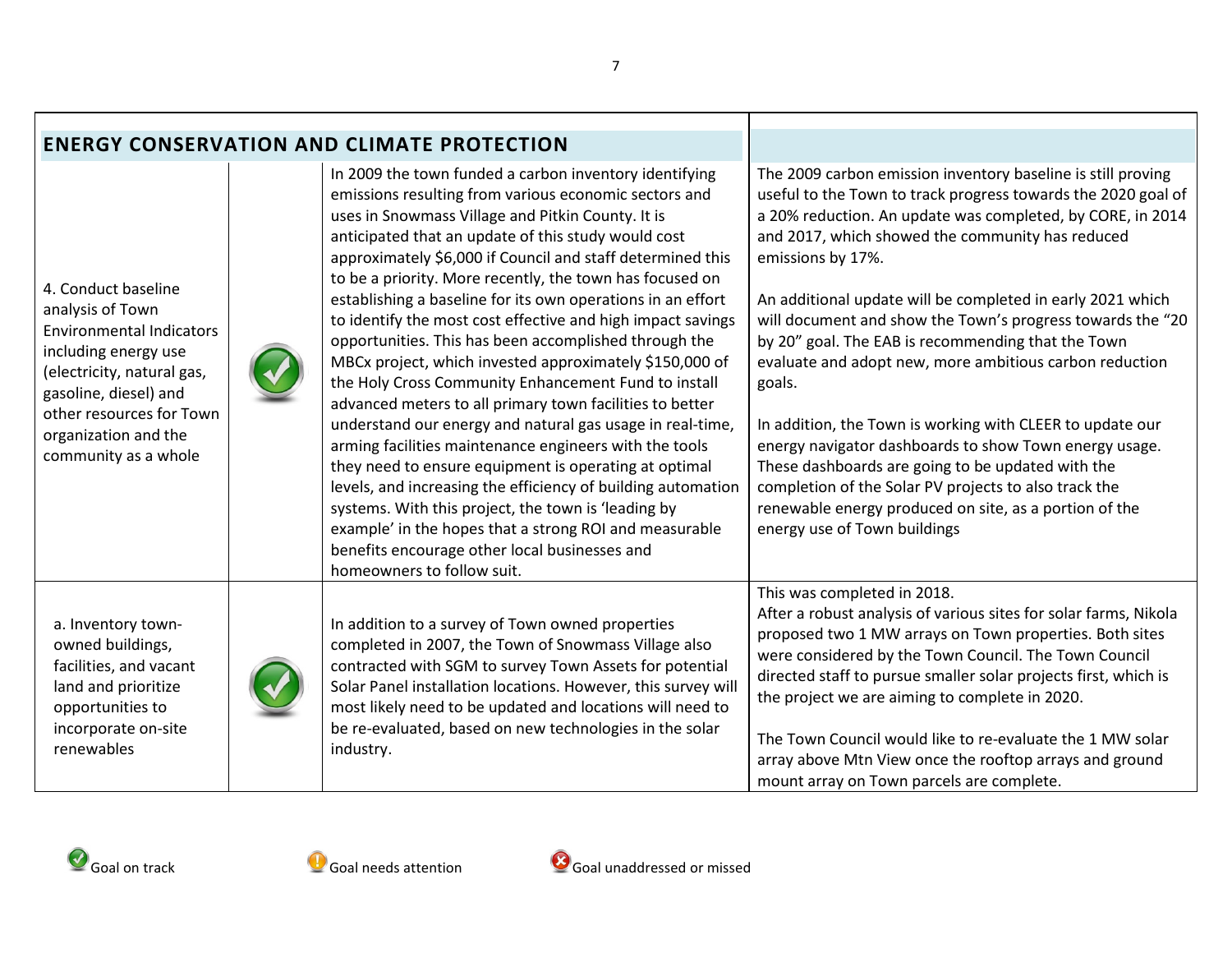| <b>ENERGY CONSERVATION AND CLIMATE PROTECTION</b>                                                                                                   |  |                                                                                                                                                                      |                                                                                                                                                                                                                                                                                                                                                                                                                                           |
|-----------------------------------------------------------------------------------------------------------------------------------------------------|--|----------------------------------------------------------------------------------------------------------------------------------------------------------------------|-------------------------------------------------------------------------------------------------------------------------------------------------------------------------------------------------------------------------------------------------------------------------------------------------------------------------------------------------------------------------------------------------------------------------------------------|
| b. Evaluate building<br>shells and mechanical<br>systems to identify<br>opportunities for<br>efficiency upgrades                                    |  | See above (measure 4)                                                                                                                                                | This is an ongoing initiative.<br>The MBCx project is ongoing, but has started realizing some<br>major energy savings for the Town                                                                                                                                                                                                                                                                                                        |
| c. Investigate new<br>technologies for higher<br>efficiency street lights                                                                           |  | Public Works has implemented and continues to install<br>LED lighting.                                                                                               | This has been complete for several years.                                                                                                                                                                                                                                                                                                                                                                                                 |
| d. Evaluate inclusion of<br>hybrid, electric, flex-<br>fuel, and/or biodiesel<br>technology in new<br>vehicle and equipment<br>purchases            |  | The Fleet Maintenance Division consistently evaluates new<br>technologies and their potential applicability in our fleet<br>(Town vehicles, busses, etc.).           | The Village Shuttle continues to evaluate EV technology for<br>buses, and recently completed a test drive of the various<br>routes in Snowmass Village with an electric bus.<br>EVs have not been purchased for TOSV Fleet vehicles. Admin<br>vehicles would be the best candidate for EVs, but the Town<br>has elected to not purchase new admin vehicles in some<br>time. Instead, the town continues to recycle old fleet<br>vehicles. |
| e. Set percentage<br>reduction targets based<br>on baseline data                                                                                    |  | During the 2013 strategic planning process, the seated<br>Council established a goal of a 20% reduction in carbon<br>dioxide emissions by 2020 over a 2009 baseline. | 20 by 20 goal has been established and remains the Towns<br>target. The EAB is recommending that the Town evaluate and<br>adopt new, more ambitious carbon reduction goals.                                                                                                                                                                                                                                                               |
| 5. Evaluate feasibility of<br>incorporating methane<br>recovery and biomass<br>energy generation<br>systems at the Pitkin<br><b>County Landfill</b> |  | This has been evaluated by Pitkin County. It was found<br>that this project was unfeasible.                                                                          | N/A                                                                                                                                                                                                                                                                                                                                                                                                                                       |

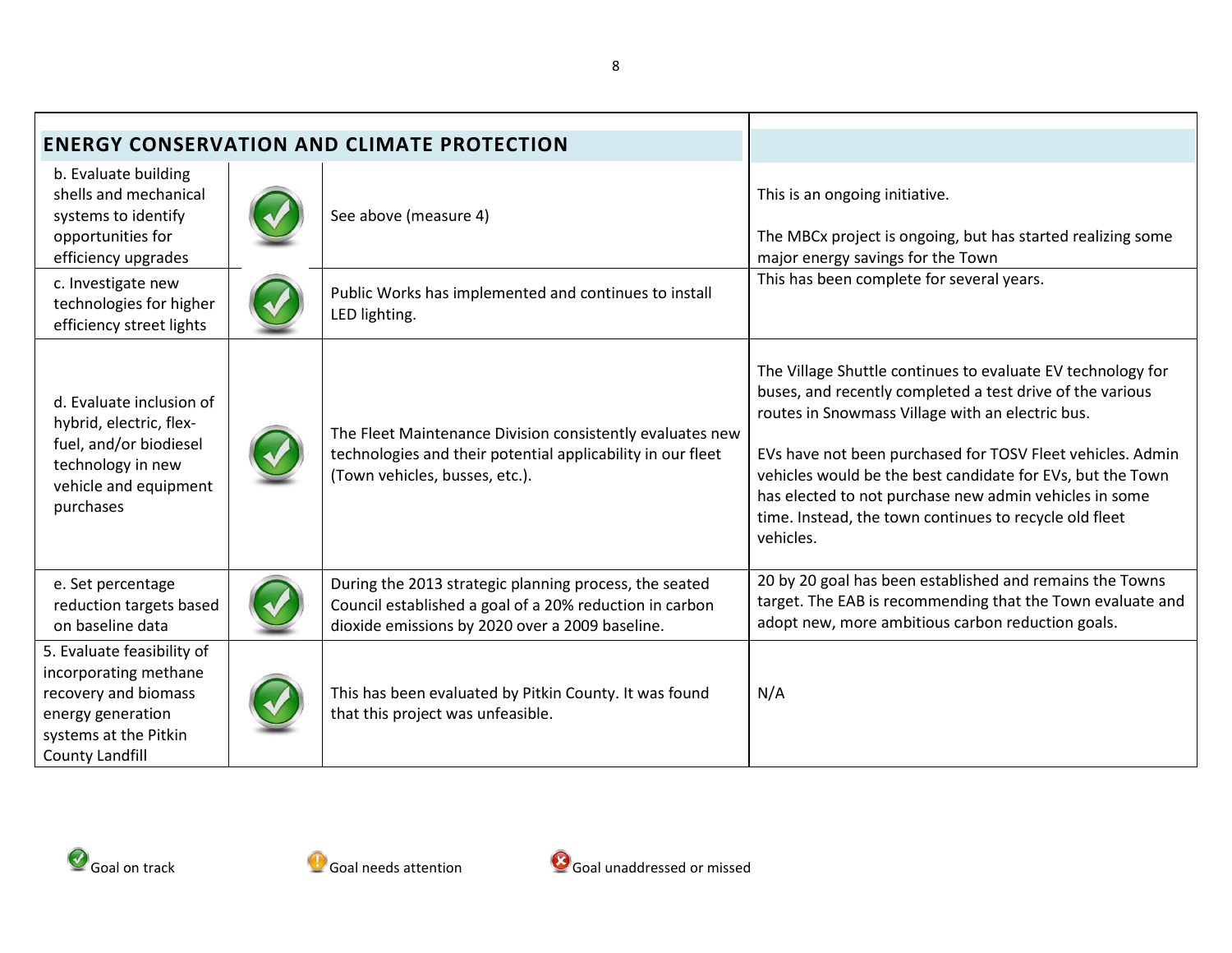| <b>ENERGY CONSERVATION AND CLIMATE PROTECTION</b>                                                                                                                                                                                  |  |                                                                                                                                                                                                                                                                                                                                                                                                                                      |                                                                                                                                                                                                                                                                                                                                                                                               |
|------------------------------------------------------------------------------------------------------------------------------------------------------------------------------------------------------------------------------------|--|--------------------------------------------------------------------------------------------------------------------------------------------------------------------------------------------------------------------------------------------------------------------------------------------------------------------------------------------------------------------------------------------------------------------------------------|-----------------------------------------------------------------------------------------------------------------------------------------------------------------------------------------------------------------------------------------------------------------------------------------------------------------------------------------------------------------------------------------------|
| 6. Develop energy<br>procurement and<br>generation strategy that<br>includes generation of<br>on-site energy,<br>renewable energy<br>purchases, and/or<br>carbon offsets to<br>minimize carbon<br>footprint for town<br>operations |  | This was part of the RFP that the town undertook in<br>2012/2013 and was identified as phase two of a multi-<br>phased energy efficiency and renewable energy strategy.<br>We are currently wrapping up phase I and will return to<br>Council with results, and potential future implementation<br>projects (likely winter/spring 2015).                                                                                             | The final phase of this project, onsite generation, is underway<br>and scheduled to be completed in 2020 with the finalization<br>of solar PV at 4 different locations, including a ground mount<br>array behind Town Hall.<br>Combined, the solar panels are expected to produce roughly<br>74% of the Town's building electricity use.                                                      |
| 7. Identify and remove<br>town regulations that<br>serve as barriers to<br>developing renewable<br>energy generation<br>projects                                                                                                   |  | This is in progress as the Community Development<br>Department evaluates all regulations in totality.<br>Renewable energy generation is a common topic that<br>planners consider during pre-application phases of any<br>development.                                                                                                                                                                                                | In coordination with CORE, the Town is actively pursuing a<br>SolSmart designation. By implementing various<br>recommendations by SolSmart, the Town intends to make it<br>easier than ever for community members to install on-site<br>renewables. Staff anticipate bringing code revisions for the<br>Town Council to consider in early 2021.                                               |
| 8. Create informational<br>resources outlining<br>strategies for reducing<br>energy use and the<br>financial resources<br>available to support<br>those efforts                                                                    |  | The town's website and social media properties provide<br>nimble platforms to compile and share real-time<br>information related to energy efficiency programs, and<br>financial assistance (e.g. grant opportunities or rebates). In<br>addition, several episodes of Town Talk have covered<br>home energy efficiency strategies and incentives. We work<br>closely with CORE and the EAB on these ongoing<br>educational efforts. | The Town's partnership with CORE continues, and we<br>routinely partner to communicate energy efficiency<br>programs. Likewise, the free energy assessments offered by<br>CORE remains available FREE to Snowmass Village residents.<br>Upon receiving an assessment, residents are provided with a<br>list of financial assistance opportunities, such as rebates from<br>Holy Cross Energy. |



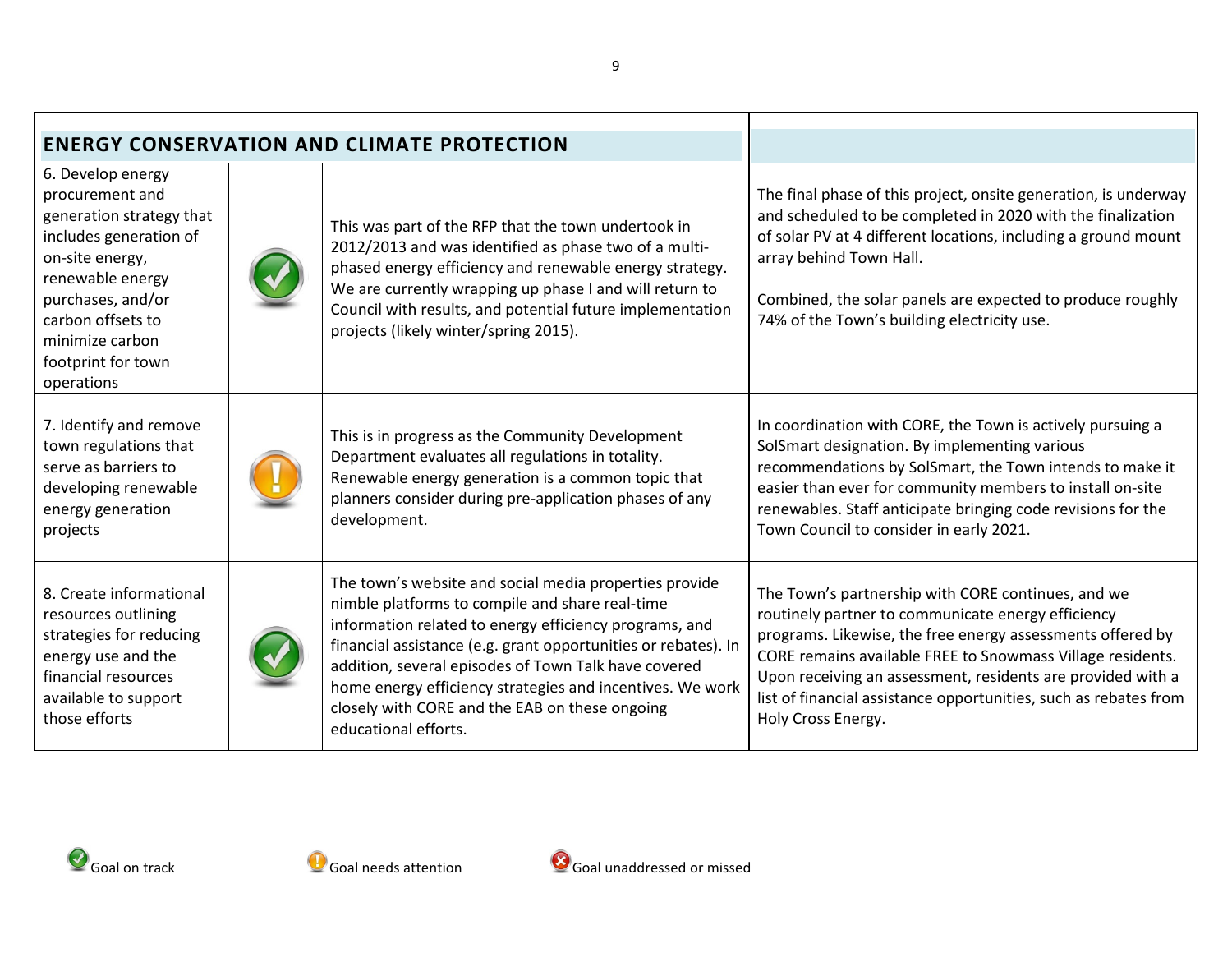| <b>ENERGY CONSERVATION AND CLIMATE PROTECTION</b>                                                                                                          |  |                                                                                                                                                                                                                                                                                                                                                                                                                                                                                                                                                                                                                                     |                                                                                                                                                                                                                                                                                                                                                            |
|------------------------------------------------------------------------------------------------------------------------------------------------------------|--|-------------------------------------------------------------------------------------------------------------------------------------------------------------------------------------------------------------------------------------------------------------------------------------------------------------------------------------------------------------------------------------------------------------------------------------------------------------------------------------------------------------------------------------------------------------------------------------------------------------------------------------|------------------------------------------------------------------------------------------------------------------------------------------------------------------------------------------------------------------------------------------------------------------------------------------------------------------------------------------------------------|
| 9. Explore opportunities<br>to establish shared<br>renewable energy<br>infrastructure                                                                      |  | In 2012, the Town engaged with community partners and<br>representatives from a front-range geothermal company<br>to explore the opportunity to install ground-source heat<br>pumps beneath the numbered lots to reduce heating and<br>cooling needs in Snowmass Village. At the time, this<br>project was determined to be cost prohibitive, however<br>given the data gathered through the MBCx project, this<br>may be a viable option in the future. Currently, staff and<br>the EAB are anticipating a proposal from the Snowmass<br>Water & Sanitation District on a potential hydro-electric<br>project in Snowmass Village. | The micro hydro project, identified in 2012, is currently<br>underway in partnership with SWSD.<br>The 22 kW turbine is expected to produce approximately<br>100,000 kWh annually, and will have an estimated payback of<br>approximately 11 years.                                                                                                        |
| 10. Work with Part-Time<br>residents, lodges, and<br>property managers to<br>reduce energy use in<br>unoccupied homes and<br>empty lodge rooms             |  | The Core Energy Smart Program currently does audits and<br>outreach with Part Time owners and property manager,<br>and the EAB will continue to look for additional outreach<br>mechanisms, including utilizing groups such as PTRAB.                                                                                                                                                                                                                                                                                                                                                                                               | The CORE energy smart program continues to offer free<br>energy efficiency assessments in Snowmass Village. This<br>program comes complete with a list of various rebates and<br>opportunities to increase the efficiency of our local building<br>inventory.                                                                                              |
| 11. Pursue grants and<br>assist community<br>members in pursuing<br>grants for renewable<br>energy generation<br>projects and other<br>efficiency upgrades |  | The town has actively pursued grants to fund important<br>energy efficiency and renewable energy projects, including<br>CORE. We've also recently received a Randy Udall grant,<br>and CORE assisted the Town in compiling a list of all<br>available opportunities.                                                                                                                                                                                                                                                                                                                                                                | Town has secured various grants over the past 5 years that<br>have helped us achieve some major renewable energy<br>projects and efficiency upgrades. This includes nearly<br>\$200,000 in grant funding from CORE through the Randy<br>Udall grant, and \$200,000 renewable energy grant from<br>DOLA, and \$50,000 in rebates through Holy Cross Energy. |
| 12. Track and promote<br>progressive climate<br>legislation at the local,<br>state, and federal levels                                                     |  | This is primarily done through associations like CAST, and<br>actions are taken when specific legislation is introduced or<br>of impact to the Town.                                                                                                                                                                                                                                                                                                                                                                                                                                                                                | The Town remains a member of CAST, and joined the<br>Colorado Compact in 2017. The EAB also recommends joining<br>Colorado Communities for Climate Action (CC4CA). Upon<br>approval by the Town Council will solidify our leadership and<br>advocacy on legislation impacting climate and environmental<br>issues.                                         |

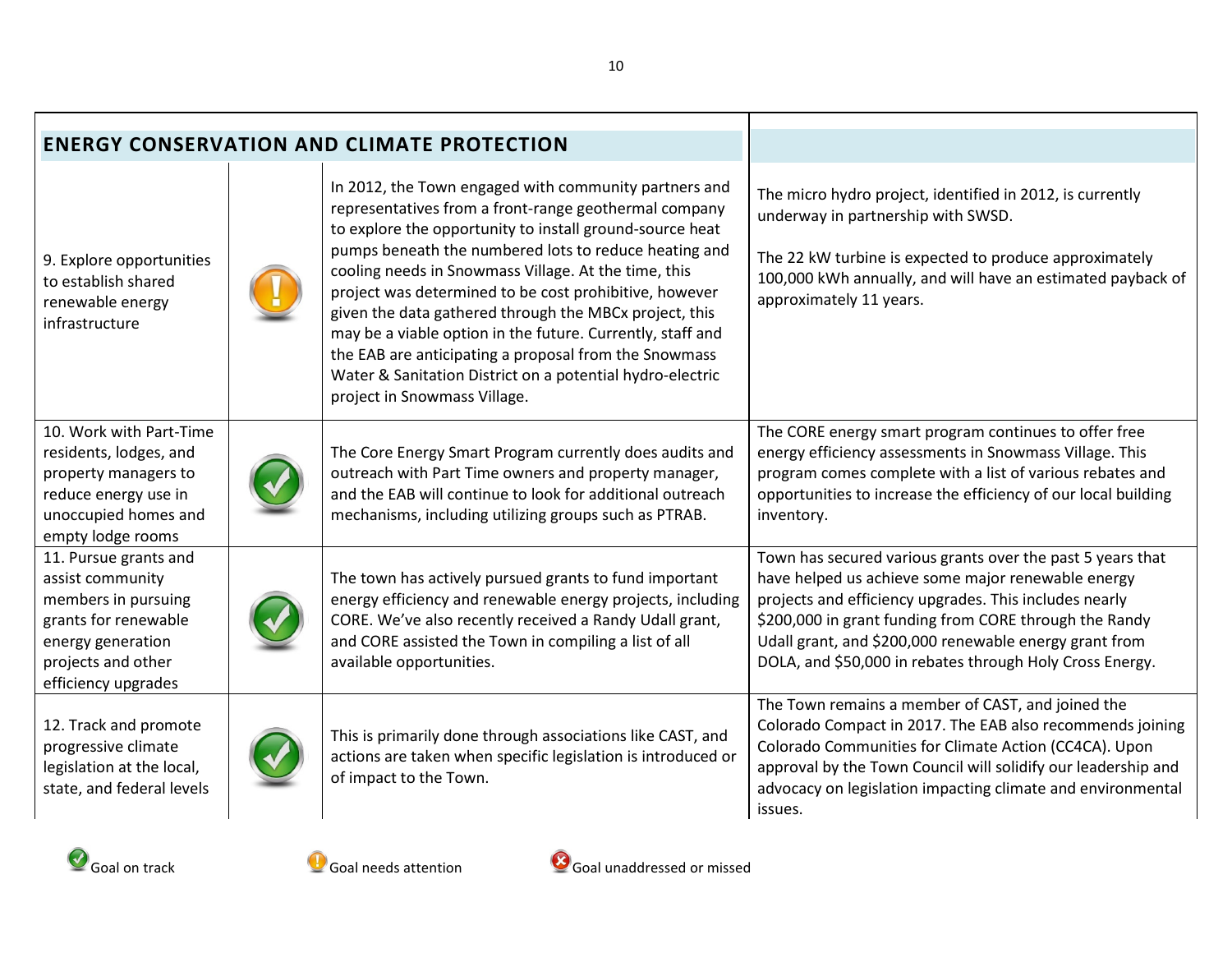| <b>ENERGY CONSERVATION AND CLIMATE PROTECTION</b> |  |  |
|---------------------------------------------------|--|--|
|                                                   |  |  |

## **AFFORDABLE HOUSING AND COMMUNITY SERVING COMMERCIAL**

### **2009 Category Goals:**

- 1. House as many Snowmass Village employees as want to live within Town Limits
- 2. Build new and update existing affordable housing using energy efficient, green construction practices incorporating renewable energy systems.

Increase inventory of affordable commercial space and community-serving retail businesses offering basic supplies for residents.

<span id="page-10-0"></span>

| <b>IMPLEMENTATION CONCEPTS</b>                                                                                                                                       | <b>STATUS</b>                                                                                                                                                           | PROGRESS/NOTES from 2015                                                                                                                                                                                                                                                                                                                                                                                                                                 | 2020 Notes for Update                                                                                                                                                                                                                        |
|----------------------------------------------------------------------------------------------------------------------------------------------------------------------|-------------------------------------------------------------------------------------------------------------------------------------------------------------------------|----------------------------------------------------------------------------------------------------------------------------------------------------------------------------------------------------------------------------------------------------------------------------------------------------------------------------------------------------------------------------------------------------------------------------------------------------------|----------------------------------------------------------------------------------------------------------------------------------------------------------------------------------------------------------------------------------------------|
| 1. Pursue seasonal housing<br>partnerships with educational<br>and arts providers,<br>businesses, and non-profits<br>to maximize housing<br>development potential on |                                                                                                                                                                         | The Housing Department works closely with the SkiCo-the<br>Town's largest employer-who provides seasonal affordable<br>housing at the Club Commons. Many tenants who decide to<br>become permanent residents after the ski season find<br>themselves looking for permanent housing, and our department<br>offers the next step (sees themselves as an important resource<br>and stepping stone). This is accomplished through education and<br>outreach. | In addition to the continued partnerships with<br>SkiCo and APCHA, the Town is currently developing<br>a Housing Development Master Plan to evaluate<br>and potentially develop Town-owned parcels with<br>affordable housing opportunities. |
| town land                                                                                                                                                            | The department also works closely with Community<br>Development to evaluate housing mitigation requirements for<br>development, and works with developers as requested. |                                                                                                                                                                                                                                                                                                                                                                                                                                                          |                                                                                                                                                                                                                                              |

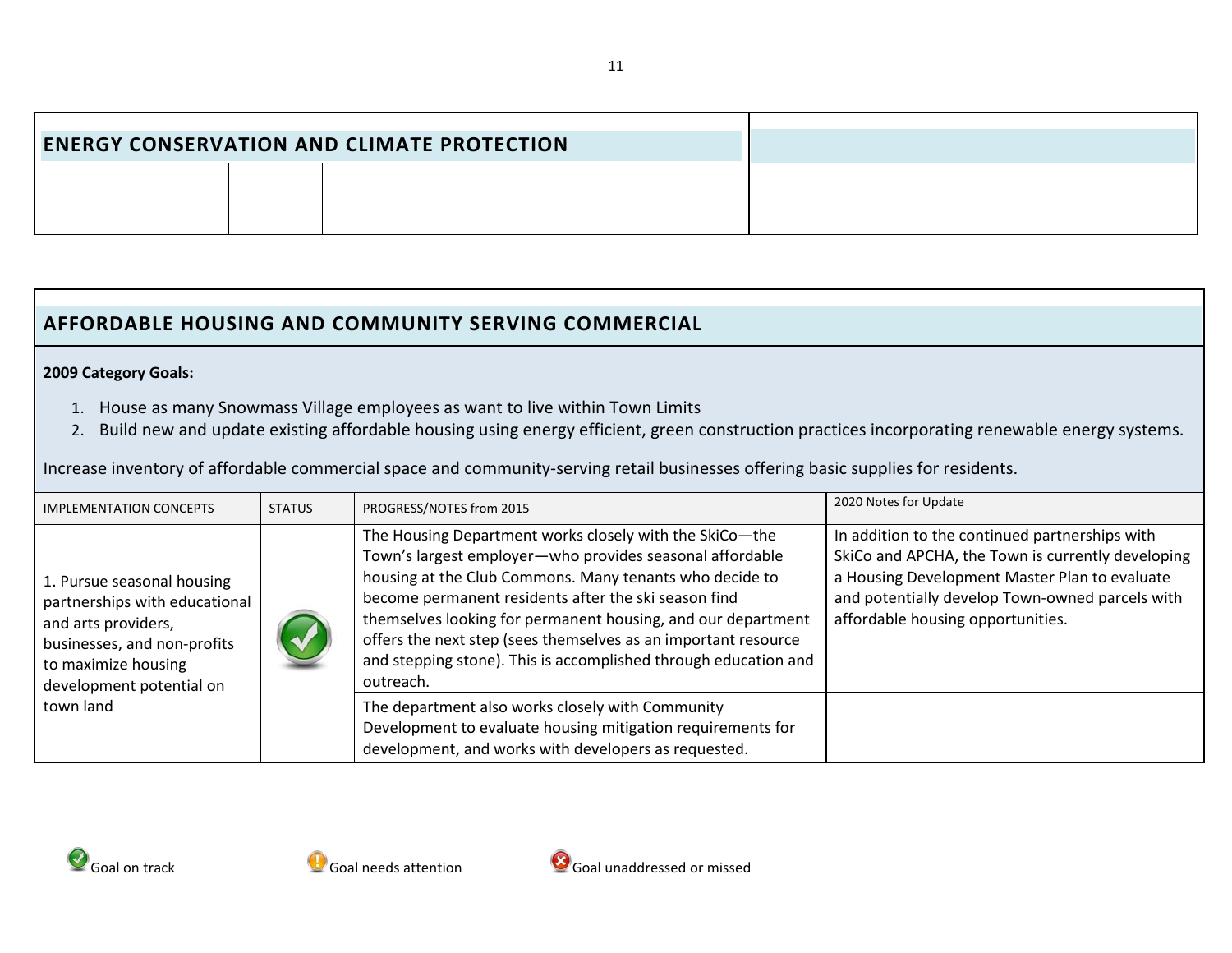| AFFORDABLE HOUSING AND COMMUNITY SERVING COMMERCIAL                                                                                                                                          |                                                                                                                                                                                                                                                                                                                                                                                                                                                                                                                                                                                                                                                                                                                                                                                                                                                                                                                                                                                                               |                                                                                                                                                                                                                                                 |  |  |
|----------------------------------------------------------------------------------------------------------------------------------------------------------------------------------------------|---------------------------------------------------------------------------------------------------------------------------------------------------------------------------------------------------------------------------------------------------------------------------------------------------------------------------------------------------------------------------------------------------------------------------------------------------------------------------------------------------------------------------------------------------------------------------------------------------------------------------------------------------------------------------------------------------------------------------------------------------------------------------------------------------------------------------------------------------------------------------------------------------------------------------------------------------------------------------------------------------------------|-------------------------------------------------------------------------------------------------------------------------------------------------------------------------------------------------------------------------------------------------|--|--|
| 2. Amend Housing policy to<br>allow cost recovery to<br>affordable housing owners<br>for investment in energy<br>efficiency upgrades                                                         | In 2012 Town Council passed a resolution allowing owners of<br>deed-restricted employee housing units to recover the cost of<br>energy efficiency/renewable energy upgrades up to 10% of the<br>home's resale price.                                                                                                                                                                                                                                                                                                                                                                                                                                                                                                                                                                                                                                                                                                                                                                                          | This is still in place, and energy efficiency upgrades,<br>such as new windows, are still regularly taken<br>advantage of by Deed Restricted homeowners.                                                                                        |  |  |
| 3. Establish standards<br>requiring renewable energy<br>generation, high efficiency<br>systems, and other green<br>building strategies to be<br>incorporated into new<br>affordable housing. | The Housing Department has ensured that energy efficiency and<br>on-site renewable energy are key considerations in affordable<br>housing projects. Rodeo Place for example, the most recent<br>housing project, was constructed to exceed code mandated<br>efficiency standards by a significant margin. Features installed in<br>the homes include energy star rated appliances, compact<br>fluorescent lighting fixtures, and low-flow dual-flush toilets. They<br>are heated by 92 percent efficient boilers with the domestic hot<br>water supply supplemented by a 46,000 BTU solar thermal<br>system. A full description of energy saving features is available in<br>a press release about the development's completion:<br>http://www.tosv.com/civicalerts.aspx?aid=14<br>As opposed to creating new standards specific to affordable<br>housing, the department is committed to following the town's<br>forward-thinking green building code to show that the town is<br>practicing what we preach. | The new Coffey Place Housing development is an<br>excellent example of this, and is an example of our<br>continued efforts.<br>Each home is being built with the most efficient<br>standards, and are being pre-plumbed for solar PV<br>panels. |  |  |
| 4. Develop plan to<br>incorporate renewable<br>energy generation, green<br>building products, and<br>efficiency upgrades into<br>existing affordable housing<br>stock                        | The Housing Department tackles improvements to existing<br>housing stock through a three-pronged approach:<br>1. Apartment checklist: A list of basic energy efficiency<br>improvements that maintenance professionals are responsible<br>for when a tenant moves out, before the next tenant moves in.<br>The checklist is available in our 2014 annual report.                                                                                                                                                                                                                                                                                                                                                                                                                                                                                                                                                                                                                                              | A large-scale renovation was made to the<br>Creekside, Brush Creek, a Palisade apartment<br>complexes in 2016, which increased the energy<br>efficiency of all units by approximately 30%.                                                      |  |  |

Г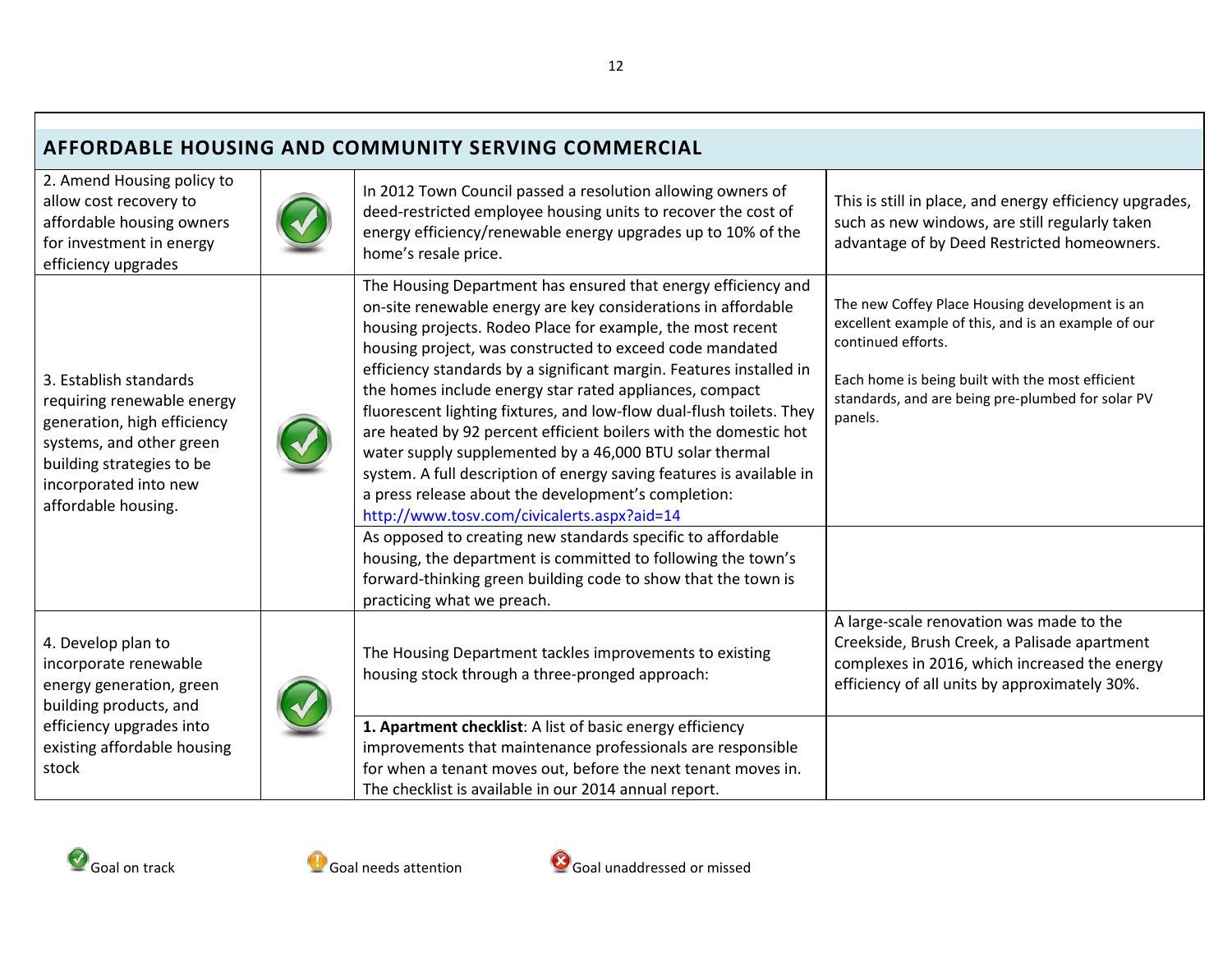|                             | <b>AFFORDABLE HOUSING AND COMMUNITY SERVING COMMERCIAL</b>          |                                                    |
|-----------------------------|---------------------------------------------------------------------|----------------------------------------------------|
|                             | 2. Small-scale renovations: As our housing stock ages, the          |                                                    |
|                             | housing department is continually searching for cost-effective      |                                                    |
|                             | opportunities-largely driven by grants or available capital-to      |                                                    |
|                             | make efficiency upgrades. Recent examples include solar thermal     |                                                    |
|                             | installations on Brush Creek and Villas N. Apartments, window       |                                                    |
|                             | replacements, retrofits with energy star appliances, and boiler     |                                                    |
|                             | upgrades. Through such upgrades, some of our oldest building        |                                                    |
|                             | projects are now the most efficient.                                |                                                    |
|                             | 3. Large-scale renovations: A large renovation project is planned   |                                                    |
|                             | for The Creekside Apartment Complex (as presented to the            |                                                    |
|                             | Council in Nov. 2014). Energy efficiency, green building materials, |                                                    |
|                             | and sustainable design are cornerstones of the project's goals.     |                                                    |
|                             | The approximately \$3 million renovation will include sustainable   |                                                    |
|                             | building materials (like new cladding and stone, fiberglass         |                                                    |
|                             | windows and glazing, and Energy Star entry doors), improved         |                                                    |
|                             | insulation, and upgraded systems, and is expected to net an         |                                                    |
|                             | overall energy savings of 30-35 percent.                            |                                                    |
|                             | Both the Housing and Community Development Departments              | New Housing regulations, with revised definitions  |
|                             | are currently reevaluating the effectiveness of enforcement         | and more stringent standards were adopted in       |
|                             | efforts. While Community Development currently enforces             | 2018. This has helped cut down on the confusion of |
|                             | occupancy of ADU's and ECU's, the department is shifting to a       | the employee definitions and has resulted in       |
| 5. Increase enforcement     | carrot vs. stick approach. In an effort to further stimulate local  | greater enforcement.                               |
| efforts regarding occupancy | construction on the heels of Ordinance 4, series of 2013 (which     |                                                    |
| of accessory dwelling units | changed the way we calculate floor area), the Community             | Enforcement of our workforce housing, however,     |
| and employee housing units  | Development Department is looking at ways to encourage              | remains on a complaint-initiated basis.            |
|                             | people to use the new floor area freed up by regulations by         |                                                    |
|                             | adding accessory dwelling units to take pressure off of employee    |                                                    |
|                             | housing, help ensure a vibrant workforce, and provide an            |                                                    |
|                             | opportunity to age in place for an aging population that may        |                                                    |
|                             | want to downsize.                                                   |                                                    |

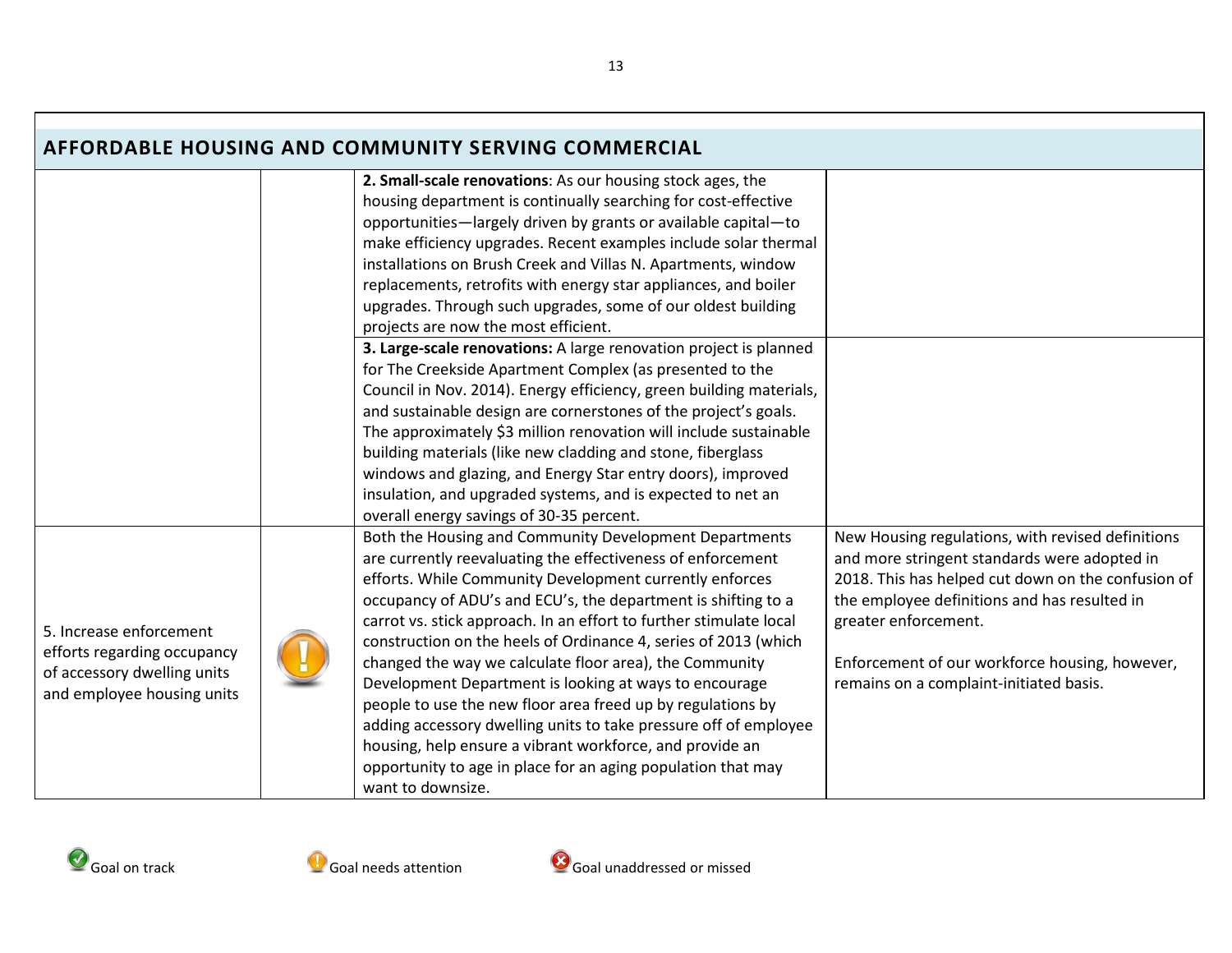| AFFORDABLE HOUSING AND COMMUNITY SERVING COMMERCIAL                                                                                                                                                                           |  |                                                                            |                                                                      |  |
|-------------------------------------------------------------------------------------------------------------------------------------------------------------------------------------------------------------------------------|--|----------------------------------------------------------------------------|----------------------------------------------------------------------|--|
|                                                                                                                                                                                                                               |  | They will be proposing code amendments for Council to consider<br>in 2015. |                                                                      |  |
| 6. Explore land trust model<br>and other publicly assisted<br>economic development<br>strategies, as well as<br>regulatory tools available to<br>create and/or maintain<br>affordable community-<br>serving commercial space. |  | This implementation concept has not been actively pursued to<br>date       | This implementation concept has not been actively<br>pursued to date |  |



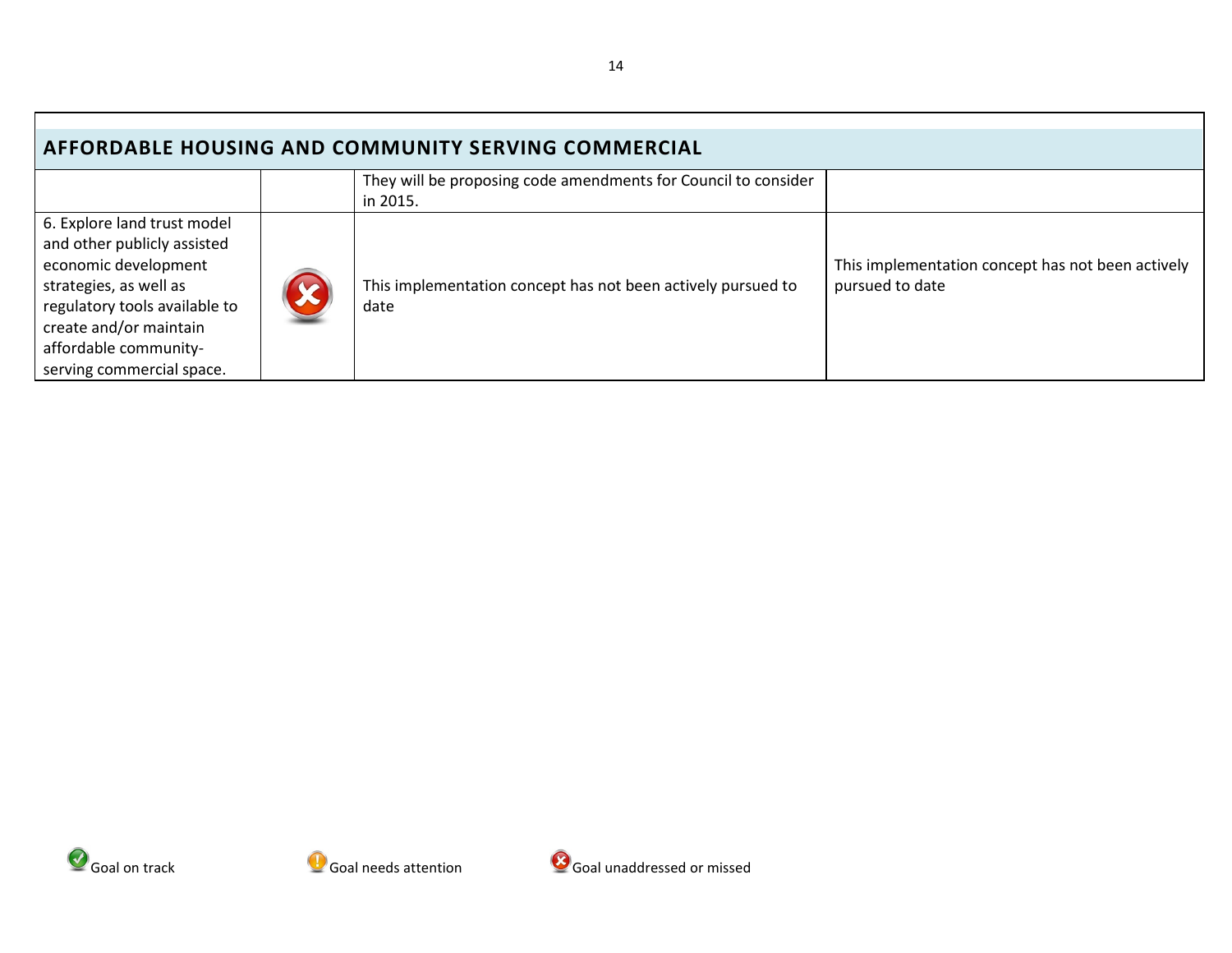<span id="page-14-0"></span>

| <b>LAND USE AND OPEN SPACE</b>                                                                                                                                 |               |                                                                                                                                                                                                                                                          |                                                                                                                                                                                                                                                                                                                                                                                                    |
|----------------------------------------------------------------------------------------------------------------------------------------------------------------|---------------|----------------------------------------------------------------------------------------------------------------------------------------------------------------------------------------------------------------------------------------------------------|----------------------------------------------------------------------------------------------------------------------------------------------------------------------------------------------------------------------------------------------------------------------------------------------------------------------------------------------------------------------------------------------------|
| 2009 Category Goals:                                                                                                                                           |               |                                                                                                                                                                                                                                                          |                                                                                                                                                                                                                                                                                                                                                                                                    |
| energy conservation and environmental sustainability goals.                                                                                                    |               | 1. Adopt land use regulations promoting development that is consistent with the Town's<br>2. Preserve quality of existing open space and increase acreage of protected lands.                                                                            |                                                                                                                                                                                                                                                                                                                                                                                                    |
| <b>IMPLEMENTATION CONCEPTS</b>                                                                                                                                 | <b>STATUS</b> | PROGRESS/NOTES from 2015                                                                                                                                                                                                                                 | 2020 Notes for Update                                                                                                                                                                                                                                                                                                                                                                              |
| 1. Strengthen development review<br>standards concerning<br>environmental impact analysis and<br>consideration of environmental<br>carrying capacities         |               | The comprehensive plan update in 2010, in a section<br>dedicated to environmental impacts, carrying capacity and<br>environmental impacts was highlighted as a new priority.<br>The Land Use Code also has strong standards relating to<br>these topics. | The 2018 Comprehensive Plan Update suggested the<br>creation of a seasonal "Town Forester" position to<br>manage removal and replacement of trees. The EAB<br>encourages the Town Council to evaluate current<br>forestry requirements, and consider adopting a tree<br>removal permitting process to protect our forest<br>assets.                                                                |
| 2. Clarify and strengthen<br>development code requirements<br>for energy consideration and<br>create specific criteria for Energy<br><b>Conservation Plans</b> |               | An energy conservation policy has been established<br>through the Land Use Code and the Building Code. This is<br>how the REOP fee is generated and collected.                                                                                           | The REOP fee continues to encourage and incentivize<br>development to minimize energy consumption or<br>mitigate through on-site renewables.                                                                                                                                                                                                                                                       |
| 3. Clarify Community Purpose<br>provisions regarding "Sustainable<br>Development" and "Preservation<br>of Open Space."                                         |               | This implementation concept has not been pursued to<br>date. However, Community Development recommends<br>that this warrants future discussion, likely through the<br>next Comprehensive Plan update and next round of Land<br>Use Code Amendments.      | Plan Snowmass seeks to guide sustainable<br>development "measured by environmental<br>stewardship, economic prosperity, and an equitable<br>distribution of community resources" in the 2018<br>Comp. Plan update. There has also been creation of the<br>"Snowmass Village Parks, Open Space, Trails and<br>Recreation (POSTR) Plan" and the POSTR advisory<br>board to consult on these matters. |

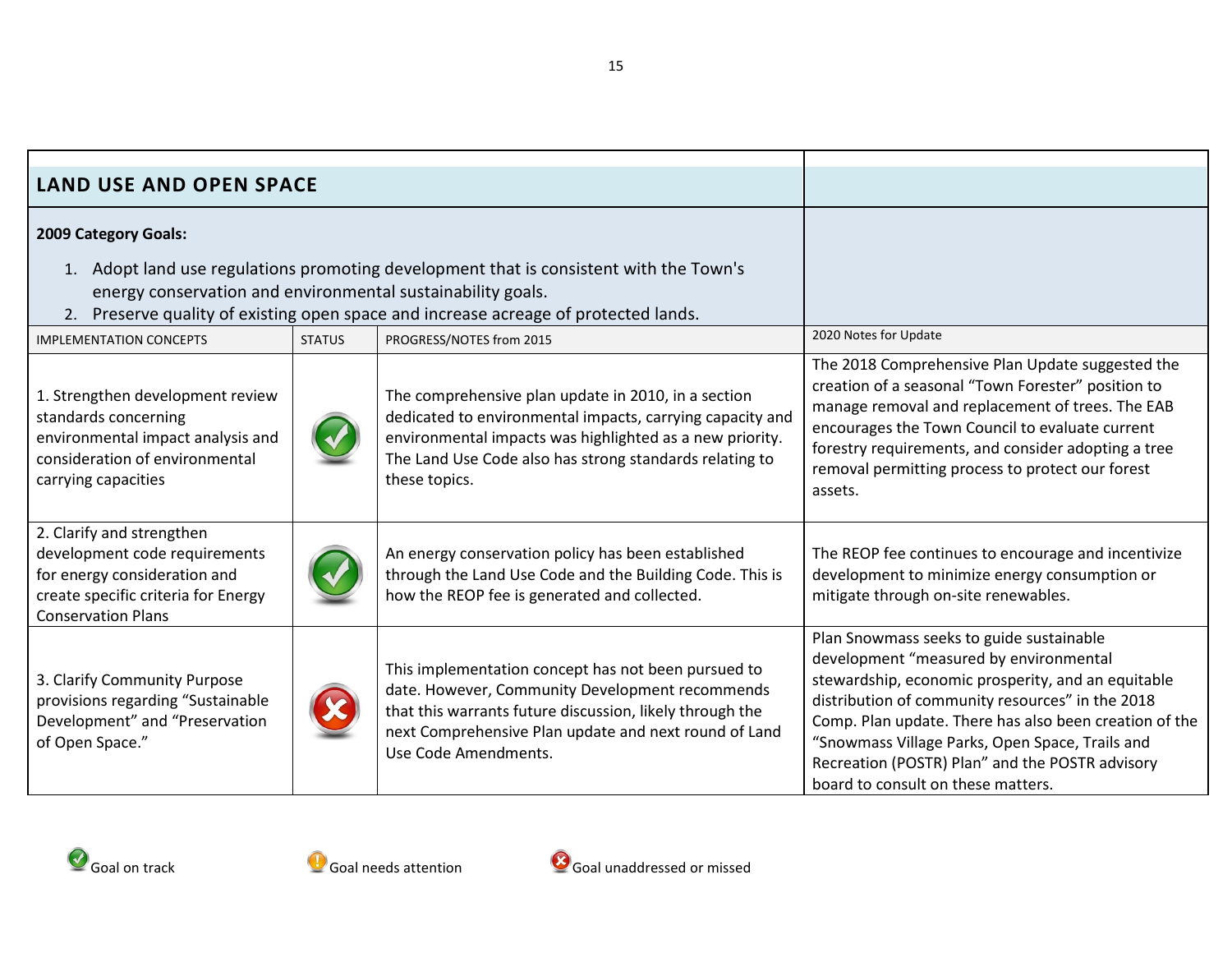| <b>LAND USE AND OPEN SPACE</b>                                                                                                                                                                                                                                                  |  |                                                                                                                                                                                                                                  |                                                                                                                                                                                                             |
|---------------------------------------------------------------------------------------------------------------------------------------------------------------------------------------------------------------------------------------------------------------------------------|--|----------------------------------------------------------------------------------------------------------------------------------------------------------------------------------------------------------------------------------|-------------------------------------------------------------------------------------------------------------------------------------------------------------------------------------------------------------|
| 4. Simplify application submittal<br>requirements and create expedited<br>review processes for projects<br>incorporating renewable energy<br>generation systems.                                                                                                                |  | This has been considered but not adopted. Much larger<br>policy decisions makes this a difficult policy.                                                                                                                         | The Town is actively pursuing a SolSmart designation,<br>which would include a review of our review procedures<br>and streamline the process to make it easier for<br>homeowners to incorporate renewables. |
| 5. Identify opportunities to<br>produce food on open space lands<br>(i.e. community garden program)<br>and to incorporate edible<br>landscape components into the<br>built environment (where feasible<br>in ways that are consistent with<br>local wildlife control policies). |  | A community garden is available adjacent to the Fire<br>Station/Anderson Ranch. Otherwise, this implementation<br>concept has not been actively pursued to date.                                                                 | A large new community garden has been installed next<br>to the Little Red Schoolhouse. Edible landscape<br>components have yet to be implemented.                                                           |
| 6. Develop collaborative process to<br>review and make<br>recommendations on new<br>development applications related<br>to sustainable design and<br>construction.                                                                                                              |  | This is ongoing in practice, however not formalized on<br>paper. The Environmental Advisory Board is included as a<br>key stakeholder in all discussions on new and proposed<br>development (Entryway meetings are one example). | The 2018 Comprehensive Plan seeks to foster this;<br>however, a set process is still lacking. The EAB and<br>POSTR Advisory Board both serve to give guidance and<br>consultation on this topic.            |



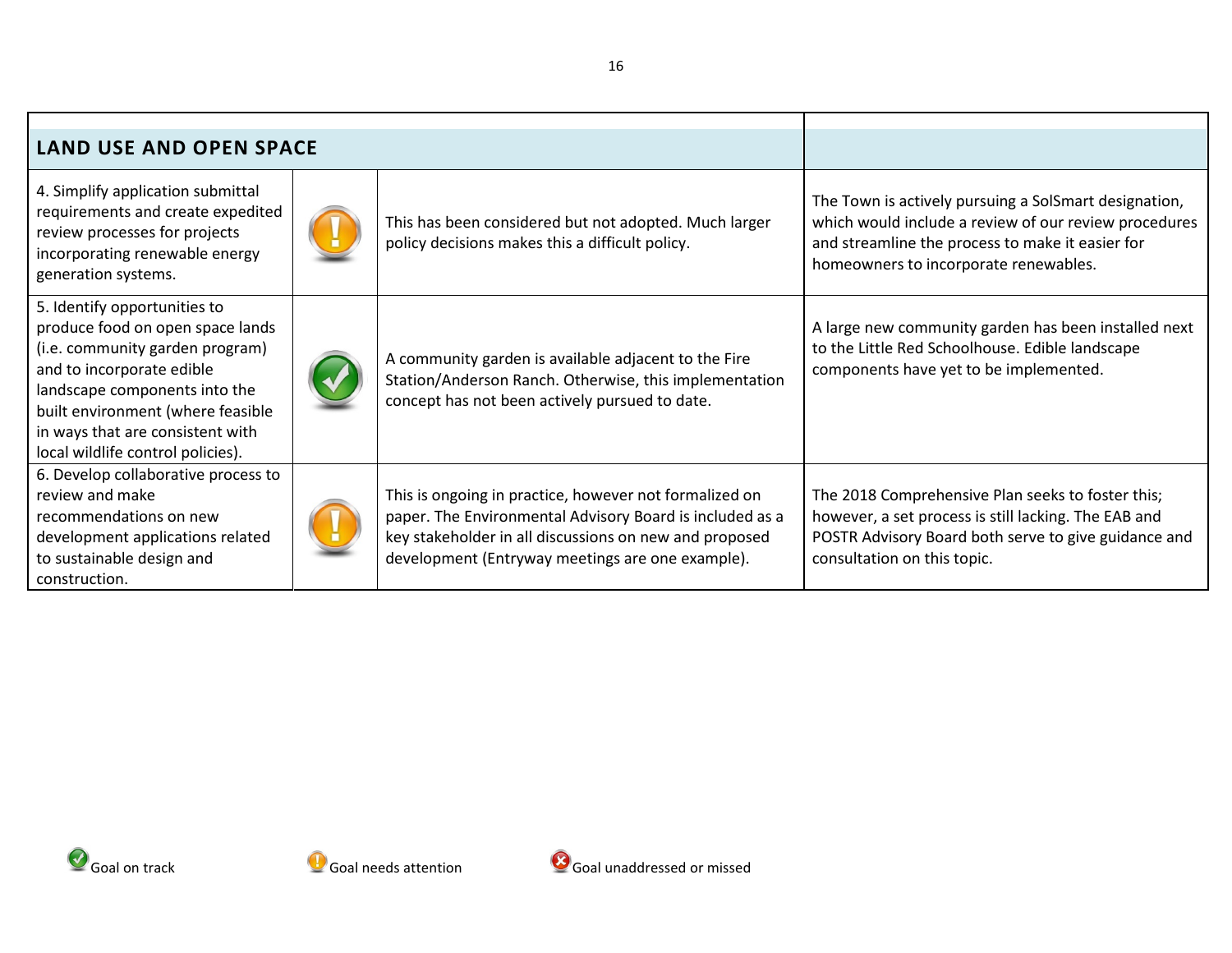<span id="page-16-0"></span>

| <b>WATER</b>                                                                                                                                                                                                                                                                     |               |                                                                                                                                                                                                                                                                                                                                                                                                                                                                                                                                                                                                                                                                                                                                                                                                                                         |                                                                                                                                                                                                                                                                                                                                |
|----------------------------------------------------------------------------------------------------------------------------------------------------------------------------------------------------------------------------------------------------------------------------------|---------------|-----------------------------------------------------------------------------------------------------------------------------------------------------------------------------------------------------------------------------------------------------------------------------------------------------------------------------------------------------------------------------------------------------------------------------------------------------------------------------------------------------------------------------------------------------------------------------------------------------------------------------------------------------------------------------------------------------------------------------------------------------------------------------------------------------------------------------------------|--------------------------------------------------------------------------------------------------------------------------------------------------------------------------------------------------------------------------------------------------------------------------------------------------------------------------------|
| 2009 Category Goals:                                                                                                                                                                                                                                                             |               |                                                                                                                                                                                                                                                                                                                                                                                                                                                                                                                                                                                                                                                                                                                                                                                                                                         |                                                                                                                                                                                                                                                                                                                                |
| Ensure adequate water availability to meet current and future demand, and to serve new<br>1.<br>development, while maintaining healthy aquatic systems.<br>2. Promote conservation mentality and secure adequate storage facilities to eliminate need<br>for water restrictions. |               |                                                                                                                                                                                                                                                                                                                                                                                                                                                                                                                                                                                                                                                                                                                                                                                                                                         |                                                                                                                                                                                                                                                                                                                                |
| <b>IMPLEMENTATION CONCEPTS</b>                                                                                                                                                                                                                                                   | <b>STATUS</b> | 2015 PROGRESS/NOTES                                                                                                                                                                                                                                                                                                                                                                                                                                                                                                                                                                                                                                                                                                                                                                                                                     | 2020 Notes for Update                                                                                                                                                                                                                                                                                                          |
| 1. Amend building code to<br>require low-flow plumbing<br>fixtures in new construction, and<br>provide incentives to encourage<br>retrofits in existing buildings (i.e.<br>low-flow fixture rebate/subsidy<br>program)                                                           |               | This has been accomplished through the green building code                                                                                                                                                                                                                                                                                                                                                                                                                                                                                                                                                                                                                                                                                                                                                                              | This has been accomplished.                                                                                                                                                                                                                                                                                                    |
| 2. Increase the use of grey water<br>systems, ditch water and<br>snowmelt/stormwater<br>recapture systems for irrigation<br>purposes.                                                                                                                                            |               | The Parks, Recreation, and Trails and Housing Departments<br>have been making great strides to improve water<br>conservation efforts in the Town's irrigation systems. In<br>2014 Town staff from various departments met with the<br>Snowmass Water & Sanitation District to determine how<br>near and long-term improvements to the Town's irrigation<br>system could coordinate with goals detailed in SWSD's<br>Water Conservation Plan which include-but are not limited<br>to-promoting the use of non-potable water supplies for<br>irrigation, and improving public outreach on the incentives<br>and programs that are available for both commercial and<br>residential accounts. Ideally, the Town and the District<br>would collaborate on a water conservation/water efficiency<br>pilot project with Town Park irrigation. | This concept is implemented when the opportunity<br>arises.<br>The SWSD has had a major improvement to it's facility<br>including installation of a green roof for its own runoff<br>improvements.<br>The vehicle wash bay at the Public Works facility allows<br>buses to use a wash that recycles 50% of water for<br>reuse. |

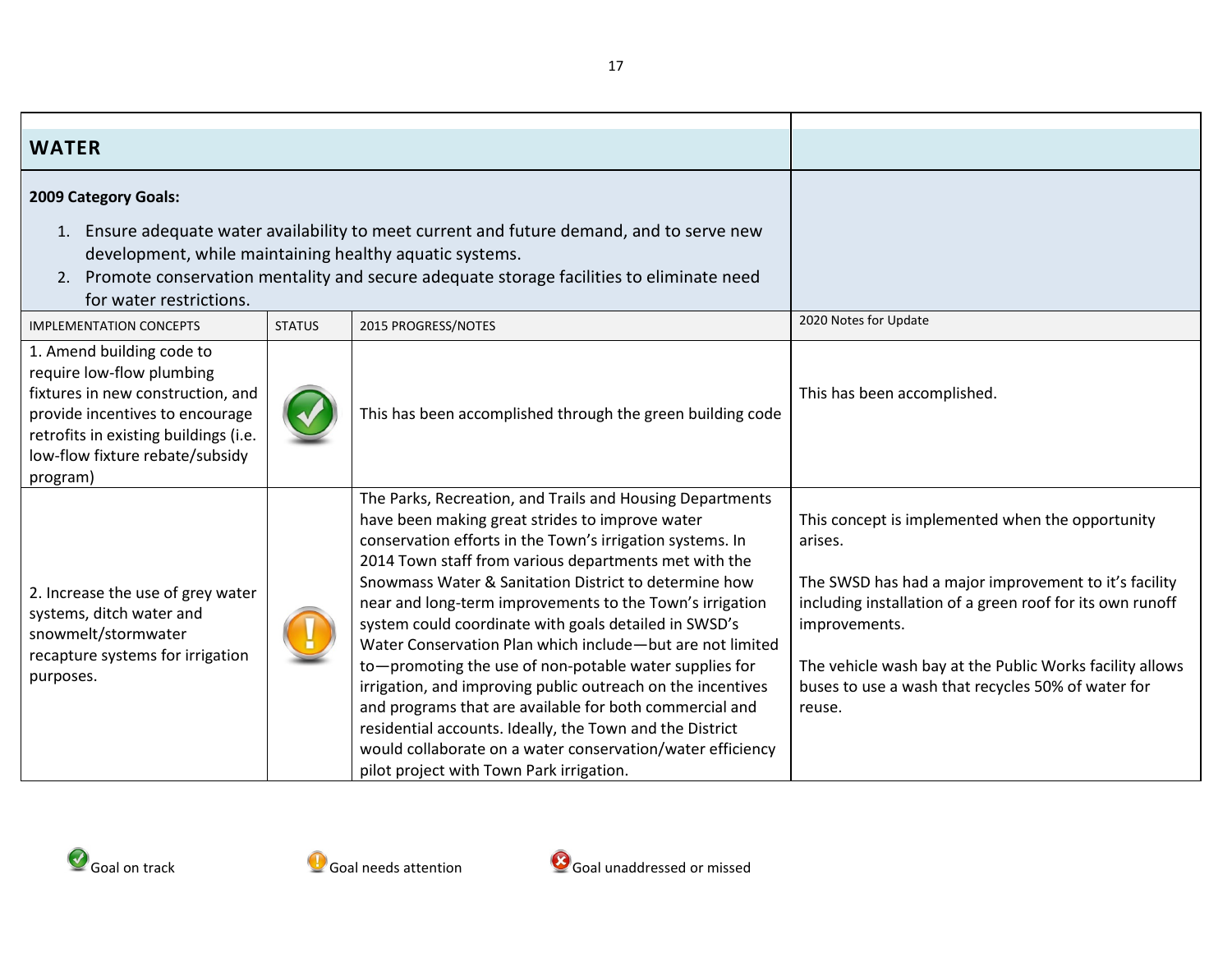| <b>WATER</b>                                                                                                                                                                                                                                                                        |               |                                                                                                                                                                                             |                                                                                                                                                                                                             |
|-------------------------------------------------------------------------------------------------------------------------------------------------------------------------------------------------------------------------------------------------------------------------------------|---------------|---------------------------------------------------------------------------------------------------------------------------------------------------------------------------------------------|-------------------------------------------------------------------------------------------------------------------------------------------------------------------------------------------------------------|
| 2009 Category Goals:                                                                                                                                                                                                                                                                |               |                                                                                                                                                                                             |                                                                                                                                                                                                             |
| Ensure adequate water availability to meet current and future demand, and to serve new<br>1.<br>development, while maintaining healthy aquatic systems.<br>Promote conservation mentality and secure adequate storage facilities to eliminate need<br>2.<br>for water restrictions. |               |                                                                                                                                                                                             |                                                                                                                                                                                                             |
| <b>IMPLEMENTATION CONCEPTS</b>                                                                                                                                                                                                                                                      | <b>STATUS</b> | 2015 PROGRESS/NOTES                                                                                                                                                                         | 2020 Notes for Update                                                                                                                                                                                       |
| 3. Verify that building code<br>requirements for plumbing<br>infrastructure are aimed at<br>maximizing both energy<br>efficiency and water<br>conservation-amend as<br>necessary                                                                                                    |               | This has been accomplished through the green building code                                                                                                                                  | This has been accomplished.                                                                                                                                                                                 |
| 4. Replace top-load washers<br>with energy-and water-efficient<br>front-load washers in Town<br>laundry facilities and affordable<br>housing complexes.                                                                                                                             |               | This has been accomplished. Town laundry facilities have<br>been fitted with washers that use 12 gallons per load,<br>compared to older units which previously used 28 gallons<br>per load. | Done, although this should also be ongoing as<br>technology continues to improve.                                                                                                                           |
| 5. Amend development code<br>requirements and review criteria<br>to mandate drought tolerant<br>landscaping in new development                                                                                                                                                      |               | This is not currently mandated                                                                                                                                                              | This concept is not mandated, but the code states<br>"wherever possible, native varieties should be used."<br>Town staff encourages native and drought tolerant<br>vegetation be used in Landscaping Plans. |



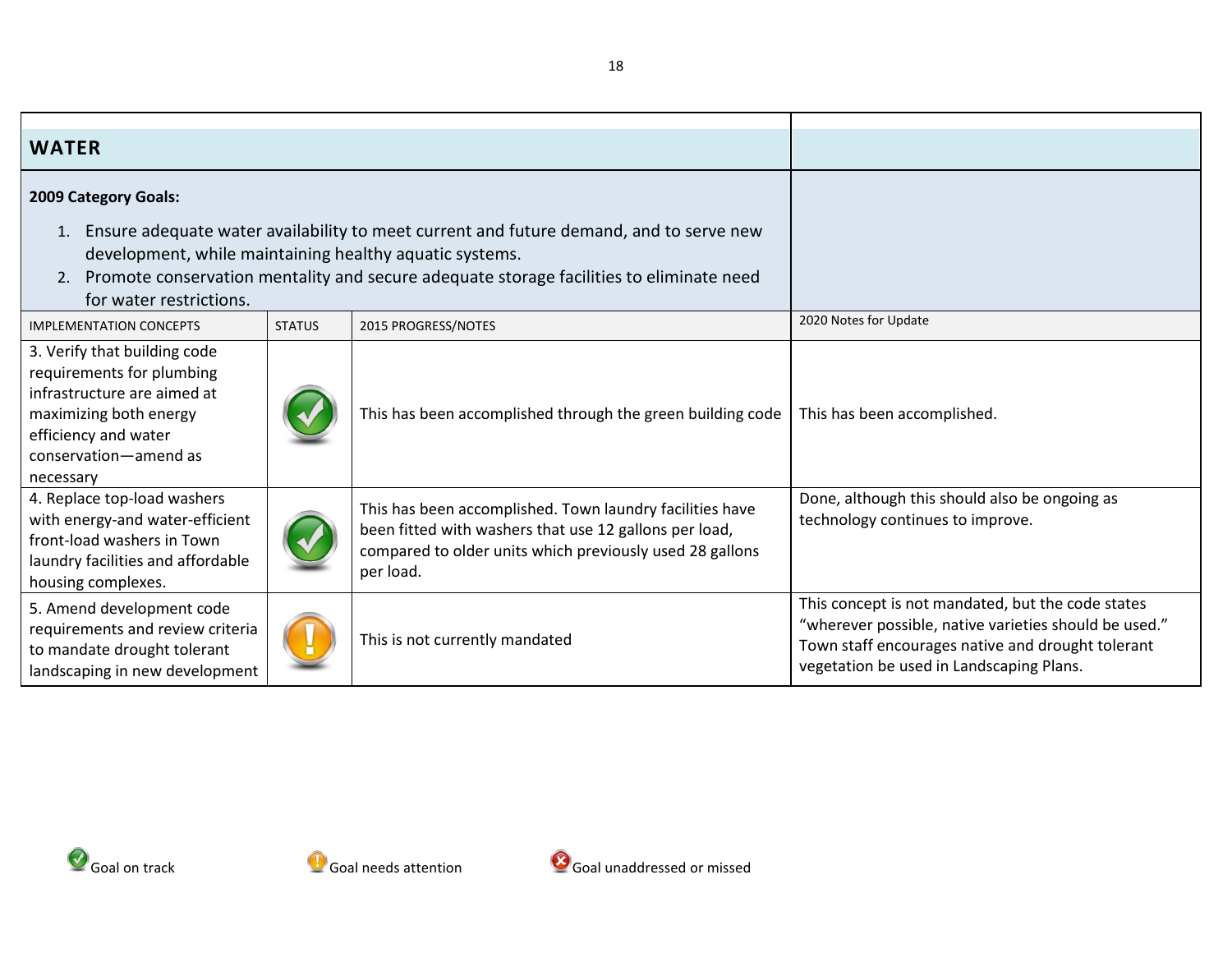<span id="page-18-0"></span>

| <b>RESOURCE CONSERVATION, RECYCLING, &amp; SOLID WASTE</b>                                                                                                                                                                                                             |               |                                                                                                                                                                                                                                               |                                                                                                                                                                                                                                                                                                                                                          |
|------------------------------------------------------------------------------------------------------------------------------------------------------------------------------------------------------------------------------------------------------------------------|---------------|-----------------------------------------------------------------------------------------------------------------------------------------------------------------------------------------------------------------------------------------------|----------------------------------------------------------------------------------------------------------------------------------------------------------------------------------------------------------------------------------------------------------------------------------------------------------------------------------------------------------|
| 2009 Category Goals:                                                                                                                                                                                                                                                   |               |                                                                                                                                                                                                                                               |                                                                                                                                                                                                                                                                                                                                                          |
| 1. Reduce per capita waste generation and increase use of environmentally friendly<br>consumer products.<br>2. Increase long-term capacity (lifespan) at the Pitkin County landfill.<br>Maximize efficiencies in waste collection, hauling, and sorting systems.<br>3. |               |                                                                                                                                                                                                                                               |                                                                                                                                                                                                                                                                                                                                                          |
| <b>IMPLEMENTATION CONCEPTS</b>                                                                                                                                                                                                                                         | <b>STATUS</b> | 2015 PROGRESS/NOTES                                                                                                                                                                                                                           | 2020                                                                                                                                                                                                                                                                                                                                                     |
| 1. Reduce office paper use by<br>20% throughout Town<br>organization                                                                                                                                                                                                   |               | The Town has successfully cut down on paper usage by<br>nearly 30% since 2009. This is mostly attributed to the Town<br>Council's decision to begin utilizing electronic packets and<br>meeting materials in 2012.                            |                                                                                                                                                                                                                                                                                                                                                          |
|                                                                                                                                                                                                                                                                        |               | Since 2012, the Town has taken many steps to improve<br>electronic communications and promote town engagement<br>online. This includes the launch of tosv.com which provides<br>a user-friendly platform for digital town-services including: | The Town continues to advance online tools and<br>portals to eliminate paper waste and improve<br>efficiency. In addition to the online platforms<br>listed, the Town has also successfully eliminated<br>paper throughout the building permit review<br>process. This includes all applications and plans,<br>which generated a lot of paper materials. |
| a. Promote use of TOSV<br>website and other electronic                                                                                                                                                                                                                 |               | The Public Records Portal (powered by<br>Laserfiche)                                                                                                                                                                                          | The Town has also successfully eliminated<br>other paper based processes, such as:                                                                                                                                                                                                                                                                       |
| means to distribute<br>information                                                                                                                                                                                                                                     |               | Electronic bill-pay                                                                                                                                                                                                                           | - Special Event permits<br>- Business License Applications and<br>renewals                                                                                                                                                                                                                                                                               |
|                                                                                                                                                                                                                                                                        |               | Electronic budgets<br>$\overline{\phantom{a}}$                                                                                                                                                                                                | - Employee check request forms                                                                                                                                                                                                                                                                                                                           |
|                                                                                                                                                                                                                                                                        |               | Town forms (including job applications, rental                                                                                                                                                                                                | - Community Survey                                                                                                                                                                                                                                                                                                                                       |
|                                                                                                                                                                                                                                                                        |               | applications, etc.)                                                                                                                                                                                                                           | - maintenance requests                                                                                                                                                                                                                                                                                                                                   |
|                                                                                                                                                                                                                                                                        |               | News and announcements (e-newsletter, press                                                                                                                                                                                                   | - Sales tax rebate applications                                                                                                                                                                                                                                                                                                                          |
|                                                                                                                                                                                                                                                                        |               | releases)                                                                                                                                                                                                                                     |                                                                                                                                                                                                                                                                                                                                                          |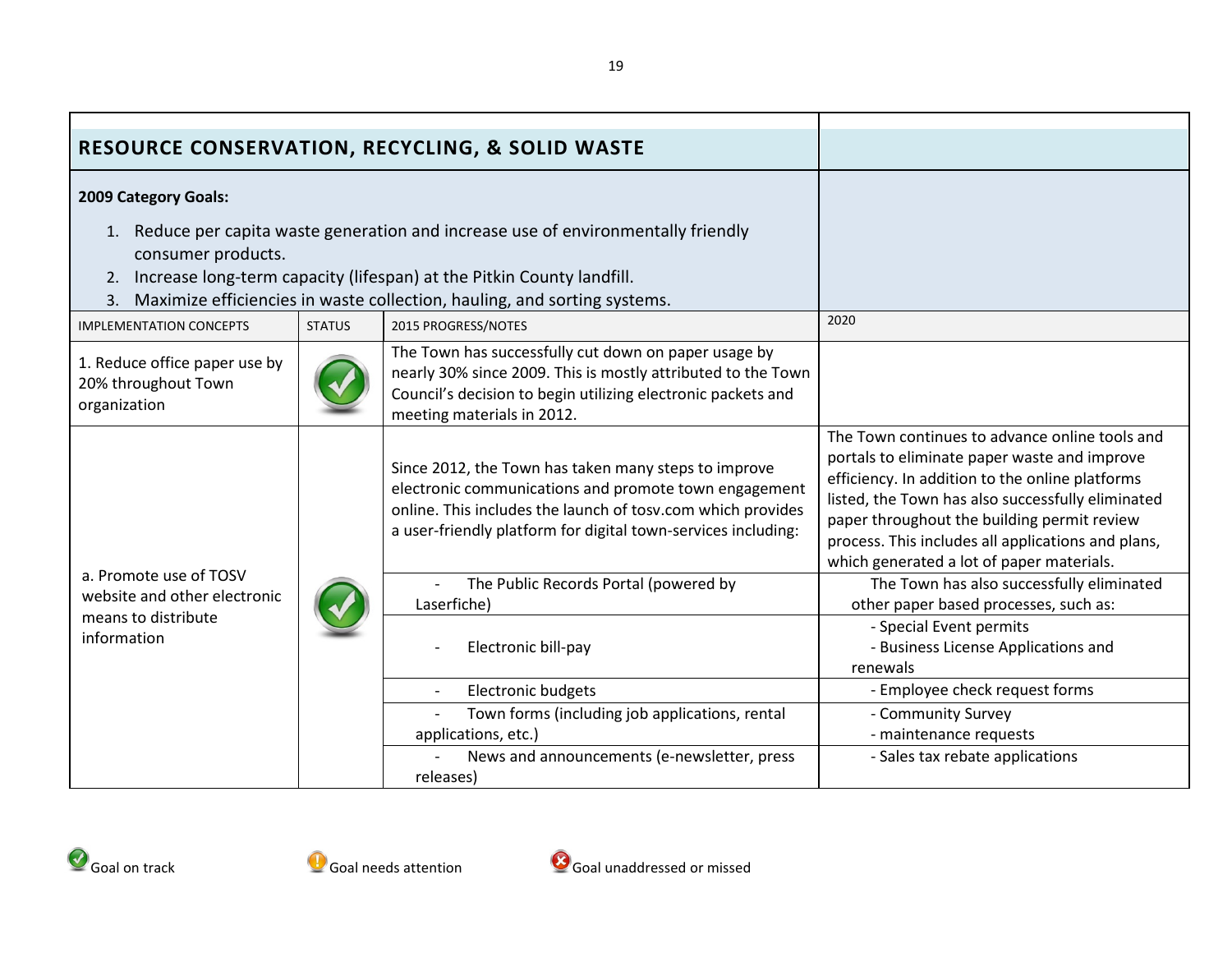| <b>RESOURCE CONSERVATION, RECYCLING, &amp; SOLID WASTE</b>                                                                                                                        |                                                                                                                                                                                                                                                                                                                                                                                                                                                                                                               |                                                                      |
|-----------------------------------------------------------------------------------------------------------------------------------------------------------------------------------|---------------------------------------------------------------------------------------------------------------------------------------------------------------------------------------------------------------------------------------------------------------------------------------------------------------------------------------------------------------------------------------------------------------------------------------------------------------------------------------------------------------|----------------------------------------------------------------------|
|                                                                                                                                                                                   | Engagement tools: Community Voice discussion<br>forum, and Request Tracker                                                                                                                                                                                                                                                                                                                                                                                                                                    |                                                                      |
|                                                                                                                                                                                   | Platform for Granicus (for management of<br>Council Agendas and video archives)                                                                                                                                                                                                                                                                                                                                                                                                                               |                                                                      |
|                                                                                                                                                                                   | Automatic notifications via email or text message                                                                                                                                                                                                                                                                                                                                                                                                                                                             |                                                                      |
|                                                                                                                                                                                   | In following years, gosnowmass.com was launched by<br>Snowmass Tourism as a premier platform for tourism news<br>and information (events, activities, and business listings).<br>Snowmasstransit.com went live in April, 2014 to promote<br>access and information regarding the Village Shuttle, and<br>ways to get around Snowmass Village without a personal<br>vehicle, and finally Parks, Recreation and Trails launched<br>snowmassrecreation.com promoting the departments<br>facilities and programs. |                                                                      |
| b. Install monitors and/or<br>'smart boards' in conference<br>rooms                                                                                                               | Monitors have been purchased and installed in several<br>meeting spaces, but there are still improvements that could<br>be made to make this equipment easier to use and a better<br>alternative to printing presentation materials.                                                                                                                                                                                                                                                                          | All Town meeting rooms are capable of hosting<br>paperless meetings. |
| c. Require double-sided<br>printing capability in all new<br>printer purchases, and<br>implement reuse of paper<br>already printed on one side<br>for 'fax' and draft print jobs. | This has been accomplished. Any documents that are<br>printed one-sided and not used are placed in bins next to<br>the printer so that they can be reused on the backside.                                                                                                                                                                                                                                                                                                                                    | This has been accomplished                                           |
| d. Transition document<br>archiving from paper based<br>to electronic format.                                                                                                     | This has been accomplished through LaserFiche                                                                                                                                                                                                                                                                                                                                                                                                                                                                 | This has been accomplished                                           |

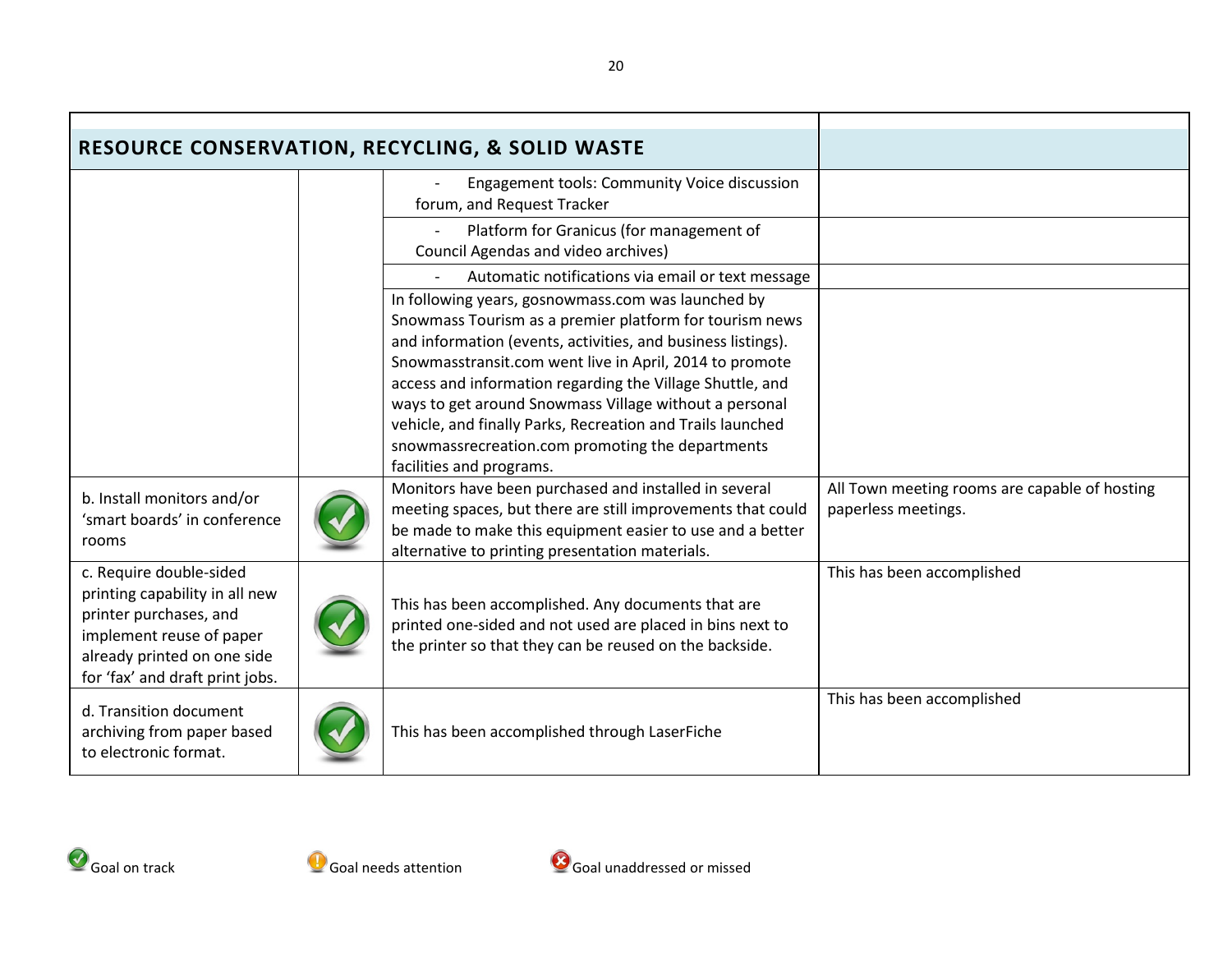| <b>RESOURCE CONSERVATION, RECYCLING, &amp; SOLID WASTE</b>                                                                                                                                                                           |                                                                                                                                                                                                                                                                                                                                                    |                                                                                                                                                                                                                                             |
|--------------------------------------------------------------------------------------------------------------------------------------------------------------------------------------------------------------------------------------|----------------------------------------------------------------------------------------------------------------------------------------------------------------------------------------------------------------------------------------------------------------------------------------------------------------------------------------------------|---------------------------------------------------------------------------------------------------------------------------------------------------------------------------------------------------------------------------------------------|
| e. Convert to paperless<br>Council packet, newsletter<br>and payroll systems.                                                                                                                                                        | This has been accomplished. Packets are published using<br>Granicus and to the Town's website, and accessible to<br>Council members on ipads. The Town's newsletter is<br>distributed using tosv.com. Finally, with the Finance<br>Department's transition to New World, payroll and HR and<br>benefit information are all handled electronically. | This has been accomplished                                                                                                                                                                                                                  |
| f. Develop electronic building<br>permit application                                                                                                                                                                                 | In progress. Community Development is evaluating which<br>software package is most appropriate (both New World and<br>CivicPlus, the provider of the Town's website have systems<br>that could suit this need).                                                                                                                                    | The Community Development Department<br>successfully migrated to a 100% online platform -<br><b>Community Core. Community Core allows</b><br>contractors to submit applications, plans, schedule<br>inspections, and make a payment online. |
| 2. Establish bulk purchasing<br>program to address cost<br>barriers to purchasing more<br>environmentally friendly<br>products used through the<br>Town organization (i.e. non-<br>toxic cleaners, recycled paper<br>products, etc.) | This has been discussed for special events (i.e. keeping a<br>stock of commonly used compostable materials for<br>vendors) however there has been no progress. Currently,<br>there are no product restrictions for Special Event<br>Producers, which the EAB views as a necessary first step for<br>a policy like this one to be needed.           | A formal policy has not been implemented, but<br>employees are advised to order reusable and/or<br>recyclable products when possible.<br>All of our general TOSV event / meeting supplies<br>are recyclable or compostable.                 |
| 3. Establish Town<br>procurement policy requiring<br>the use of products<br>containing recycled materials<br>when available.                                                                                                         | There is currently no policy in place, but it is anticipated this<br>topic will be discussed during an evaluation of the Town's<br>special event applications and procurement procedures.                                                                                                                                                          | A formal policy has not been implemented, but<br>employees are advised to order reusable and/or<br>recyclable products when possible.<br>All of our general TOSV event / meeting supplies<br>are recyclable or compostable.                 |
| 4. Establish design criteria for<br>trash, recycling, and<br>composting facilities in new<br>development.                                                                                                                            | In progress. Public Works and Community Development are<br>evaluating what would be appropriate to include in a<br>development review process.                                                                                                                                                                                                     | This is evaluated as part of the PUD land use<br>review process. The expansion of facilities, and<br>the inclusion of recycling, is taken into<br>consideration on a case by case basis.                                                    |

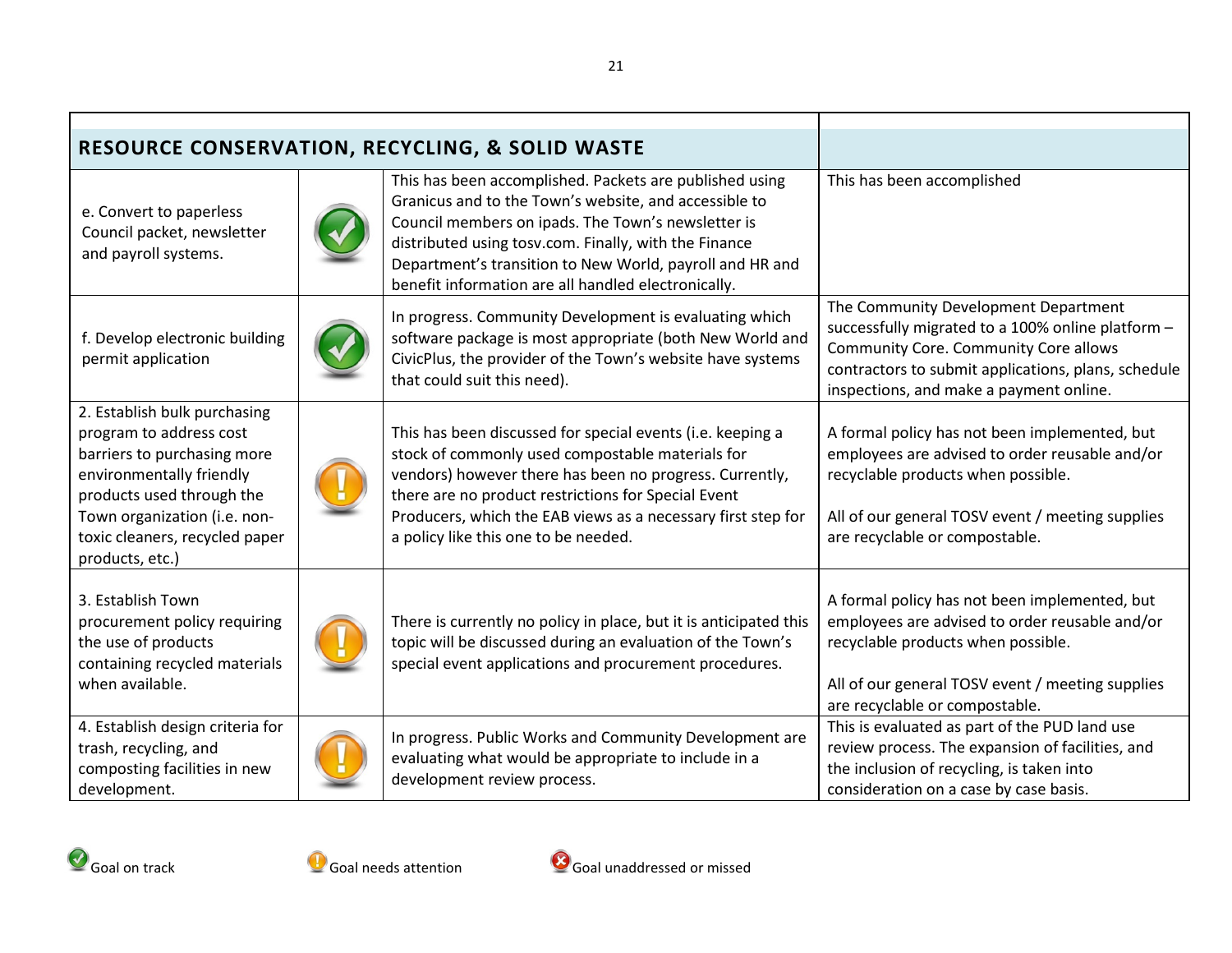| <b>RESOURCE CONSERVATION, RECYCLING, &amp; SOLID WASTE</b>                                                                                                                                               |                                                                                                                                                                                                                                                                                                                                                                  |                                                                                                                                                                                                                                                                                                                                                                                                                                                                                                                                                        |
|----------------------------------------------------------------------------------------------------------------------------------------------------------------------------------------------------------|------------------------------------------------------------------------------------------------------------------------------------------------------------------------------------------------------------------------------------------------------------------------------------------------------------------------------------------------------------------|--------------------------------------------------------------------------------------------------------------------------------------------------------------------------------------------------------------------------------------------------------------------------------------------------------------------------------------------------------------------------------------------------------------------------------------------------------------------------------------------------------------------------------------------------------|
| 5. Amend land-use application<br>submittal requirements to<br>include all information in<br>electronic format and<br>minimize the number of<br>printed copies available.                                 | In progress (see Implementation Concept 1. F)                                                                                                                                                                                                                                                                                                                    | This has been accomplished. However, at least<br>one hard copy is still required to be submitted<br>with an application to keep available for public<br>viewing.                                                                                                                                                                                                                                                                                                                                                                                       |
| 6. Increase enforcement and<br>fines for littering and<br>unauthorized use of trash<br>facilities                                                                                                        | Illegal dumping of dangerous materials or using illegal<br>facilities is consistently enforced and fined by the Police<br>Department. Littering is a less frequent offense dealt with<br>by the PD, but there is currently a fine in place for<br>offenders. This is a comparable fine with other<br>communities, and it may not be necessary to increase.       | Our Solid Waste division monitors community<br>dumpster locations closely.<br>Illegal dumping of dangerous materials or using<br>illegal facilities is consistently enforced and fined<br>by the Police Department.                                                                                                                                                                                                                                                                                                                                    |
| 7. Improve waste collection<br>systems to minimize overall<br>number of pick-ups, maximize<br>hauling efficiency, reduce<br>recycling contamination, and<br>maximize recycling program<br>participation. | This is in progress largely due to the transition to single-<br>stream recycling (which went into effect in spring, 2014)<br>and an the recently completed IGA with the Pitkin County<br>Landfill. The Public Works Department has also budgeted<br>for new equipment that supports single stream.<br>Efforts continue to expand local outreach/education on the | This is an ongoing effort, and communication and<br>outreach continues to be developed about the<br>do's and don'ts of single stream recycling.<br>In 2018, Single Stream Recycling rule signs,<br>magnets, and stickers were developed and made<br>available to the community for free. Signs were<br>placed at all community dumpster locations - in<br>English and Spanish. They were also made<br>available to all HOA's for free. Town staff continue<br>to make presentations to local groups like the<br>Rotary Club and HOA's about recycling. |
|                                                                                                                                                                                                          | components of a successful recycling program in Snowmass                                                                                                                                                                                                                                                                                                         |                                                                                                                                                                                                                                                                                                                                                                                                                                                                                                                                                        |
|                                                                                                                                                                                                          | Village. The most recent examples include a Grassroots TV<br>Town Talk episode which aired winter 2014/2015, and at                                                                                                                                                                                                                                              |                                                                                                                                                                                                                                                                                                                                                                                                                                                                                                                                                        |
|                                                                                                                                                                                                          | the Free Concert Series during the summer of 2015.                                                                                                                                                                                                                                                                                                               |                                                                                                                                                                                                                                                                                                                                                                                                                                                                                                                                                        |

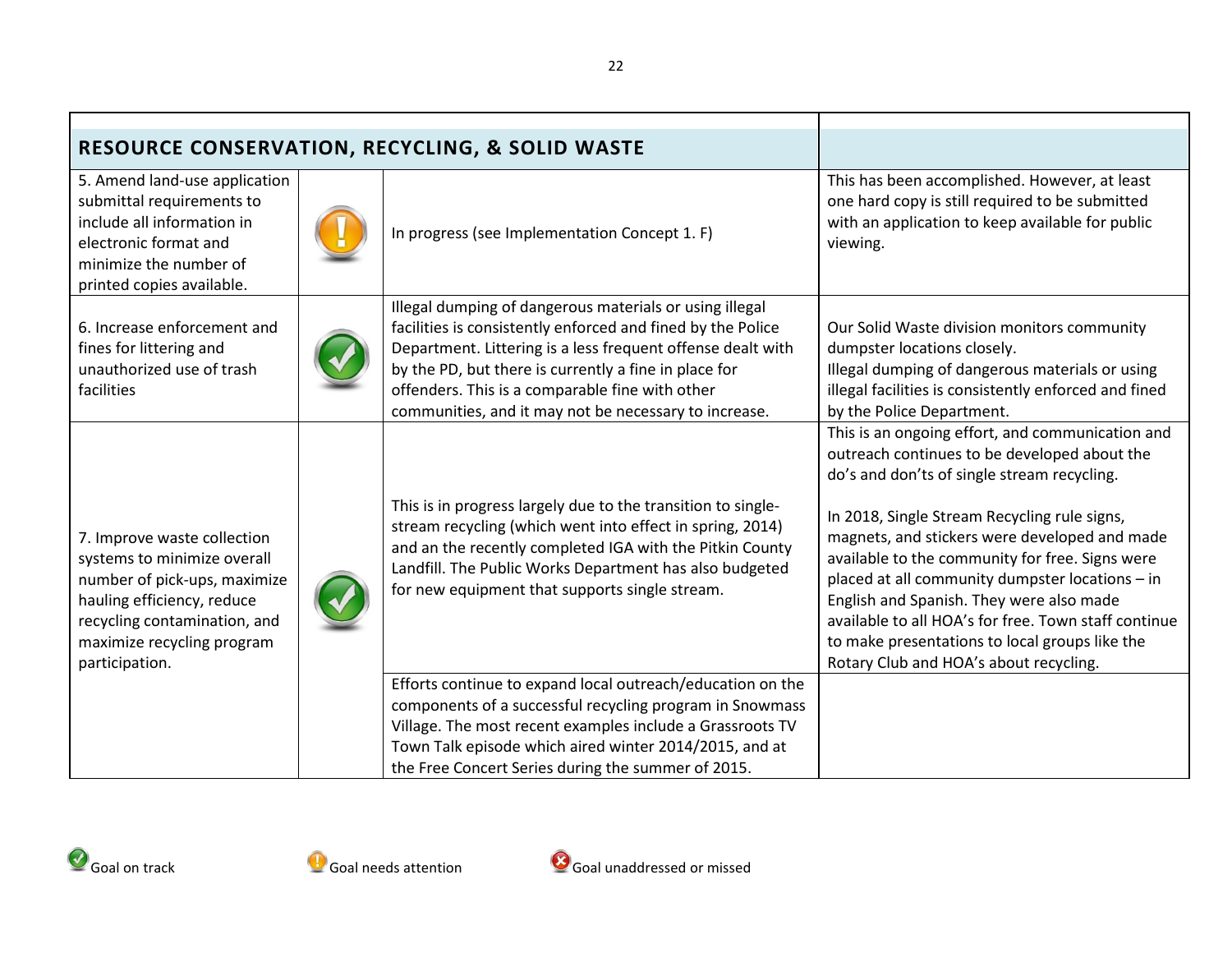| <b>RESOURCE CONSERVATION, RECYCLING, &amp; SOLID WASTE</b>                                                                                                                  |  |                                                                                                                                                                                                                                                                                                                                                                                                                                                                                                                                 |                                                                                                                                                                                                                                                                                                                                                           |
|-----------------------------------------------------------------------------------------------------------------------------------------------------------------------------|--|---------------------------------------------------------------------------------------------------------------------------------------------------------------------------------------------------------------------------------------------------------------------------------------------------------------------------------------------------------------------------------------------------------------------------------------------------------------------------------------------------------------------------------|-----------------------------------------------------------------------------------------------------------------------------------------------------------------------------------------------------------------------------------------------------------------------------------------------------------------------------------------------------------|
| 8. Expand local and regional<br>recycling facilities to<br>accommodate a wider<br>assortment of recyclable<br>materials (i.e. chipboard, #5<br>plastics, electronics, etc.) |  | This has been accomplished through the transition to single<br>stream recycling, which expanded items accepted in<br>recycling bins to include chipboard (cereal and beer boxes),<br>office paper, magazines, phone books, and milk and juice<br>cartons. This is in addition to plastics (number one through<br>seven), cardboard, paperboard, glass food and drink<br>containers, metal cans, aluminum, magazines, paper bags,<br>and paperback books. Electronics recycling is available at<br>the Town's Public Works shop. | Single stream recycling remains available to all<br>businesses and residents in Snowmass Village.<br>The Town continues to accept a diverse array of<br>recyclables, despite a difficult commodities<br>market.                                                                                                                                           |
| 9. Provide trash and recycling<br>containers at all Town parks,<br>buildings, and public<br>gathering spaces.                                                               |  | Anecdotally, this has been accomplished however the<br>Public Works department is currently conducting a formal<br>audit at all town facilities to ensure the right receptacles are<br>in place, and signage reflects recent changes with the<br>single-stream program.                                                                                                                                                                                                                                                         | The Town has continued to procure additional<br>recycling receptacles to ensure recycling is a<br>readily available option at public facilities. In 2019,<br>ten bear-proof recycling receptacles were ordered<br>and placed at our most popular bus stations. The<br>Town has budgeted funds in 2020 to purchase<br>another ten receptacles.             |
| 10. Expand composting<br>capabilities to accommodate<br>commercial food waste as<br>well as household and yard<br>waste.                                                    |  | Composting not currently a part of the Town's solid waste<br>portfolio.                                                                                                                                                                                                                                                                                                                                                                                                                                                         | The Town now offers composting services to<br>select commercial accounts - like the Aspen Skiing<br>Company. These large accounts provide the most<br>'bang for the buck' for us to haul compostable<br>waste, and these accounts are being used to test<br>how the Town may provide this expanded service<br>to all solid waste customers in the future. |



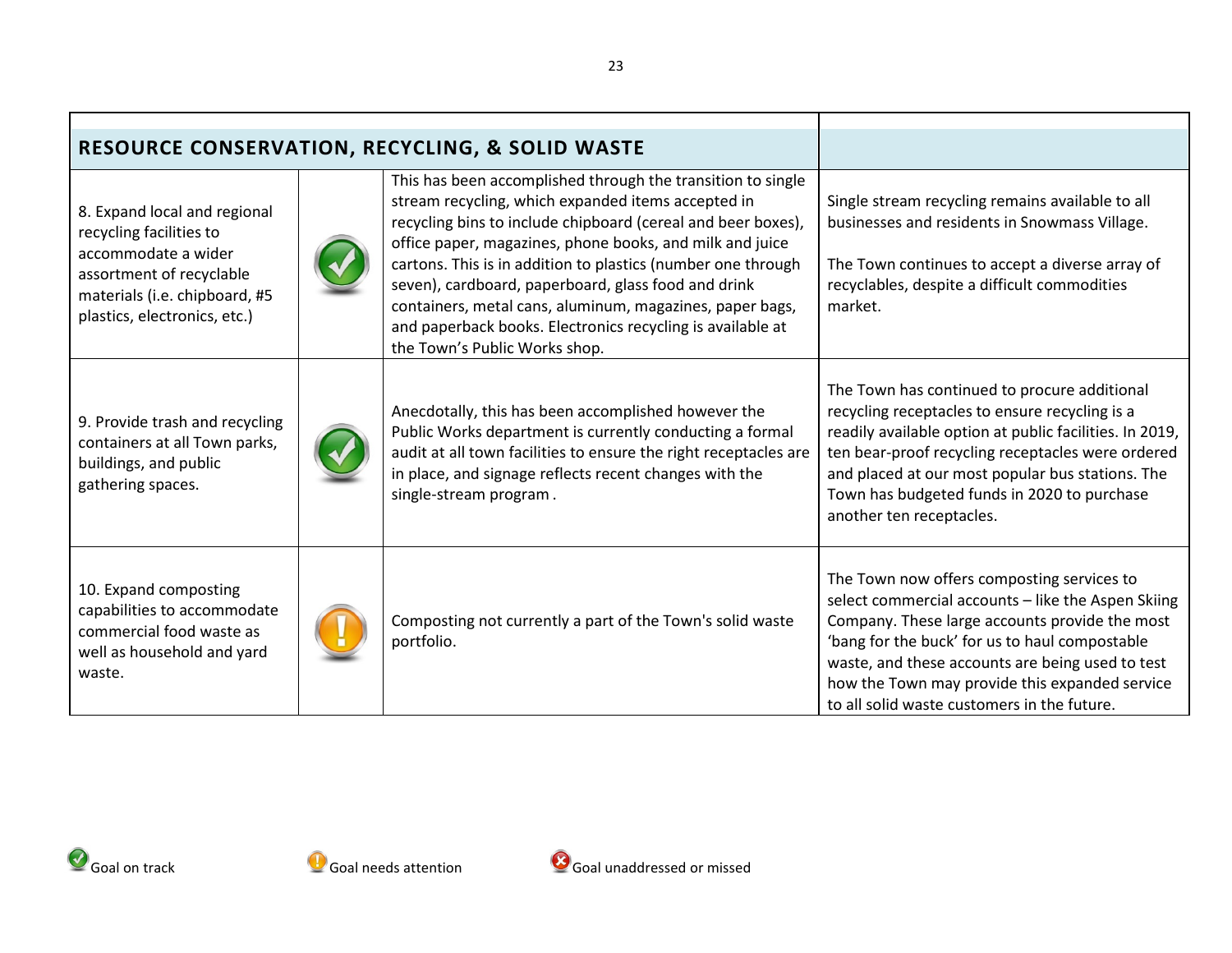| <b>RESOURCE CONSERVATION, RECYCLING, &amp; SOLID WASTE</b>                                                                                                                                                         |  |                                                                                                                                                                                                                                                                                                                                                                                |                                                                                                                                                                                                  |
|--------------------------------------------------------------------------------------------------------------------------------------------------------------------------------------------------------------------|--|--------------------------------------------------------------------------------------------------------------------------------------------------------------------------------------------------------------------------------------------------------------------------------------------------------------------------------------------------------------------------------|--------------------------------------------------------------------------------------------------------------------------------------------------------------------------------------------------|
| 11. Adopt a recycling<br>ordinance requiring diversion<br>of construction and<br>demolition waste, and<br>participation in the Town's<br>recycling program for all<br>commercial operations and<br>special events. |  | Although no ordinance is in place, the Town's EAB has been<br>working with event producers to make sure recycling is an<br>event priority. Examples include the Recycling Ambassador<br>program, and working with the Rodeo to make sure<br>recycling bins are available. In the future, green policies<br>may be adopted through the new special event permitting<br>process. | Construction and demolition waste continues to<br>comprise the majority of our waste stream and<br>the waste in the Pitkin County Landfill.                                                      |
| 12. Create incentives for<br>participation in the Town's<br>recycling program.                                                                                                                                     |  | The Town's EAB has recently launched their recycling<br>ambassador program. Local businesses that adopt Town<br>events and promote recycling are thanked in return through<br>publicity and advertising. However, additional incentive<br>programs for private residents should be developed<br>through solid waste policies and pricing                                       | No incentives exist to date, but the Town has<br>made recycling services available, at no additional<br>costs.                                                                                   |
| 13. Adopt green special event<br>criteria aimed at reducing<br>consumption while maximize<br>recycling and composting of<br>waste.                                                                                 |  | This has been accomplished through the green events<br>program, which is currently a voluntary program. It should<br>be considered as to whether or not this program should<br>become mandatory.                                                                                                                                                                               | This has been accomplished through the green<br>events program, which is currently a voluntary<br>program. It should be considered as to whether or<br>not this program should become mandatory. |
| 14. Use recycled asphalt<br>whenever possible to<br>establish roadway subgrade<br>base courses.                                                                                                                    |  | This is a key consideration of the Road Division, and also<br>extends to shoulder materials.                                                                                                                                                                                                                                                                                   | This is routinely done, and was most recently<br>accomplished with the rodeo lot.                                                                                                                |
| 15. Test use of recycled and<br>alternative paving materials in<br>new Town sidewalk and<br>roadway surface<br>specifications.                                                                                     |  | This is in progress and led by Public Works and the Road<br>Division.                                                                                                                                                                                                                                                                                                          | Recycled materials are utilized when feasible. For<br>example, in 2017, the Town used recycled asphalt<br>to make improvements to the Rodeo lot.                                                 |





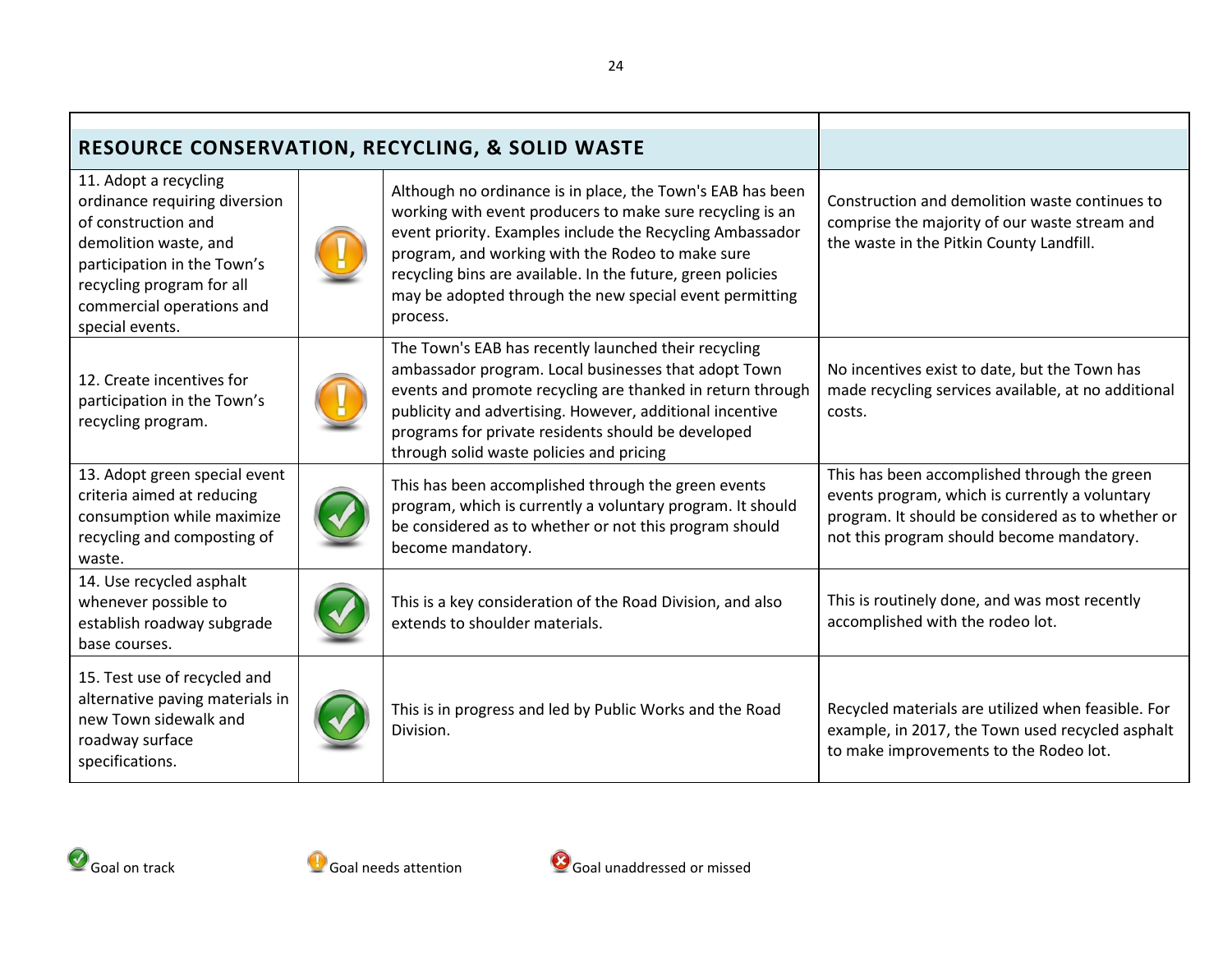| <b>RESOURCE CONSERVATION, RECYCLING, &amp; SOLID WASTE</b>                                                      |  |                                                                                 |                                                                                                                                                                           |
|-----------------------------------------------------------------------------------------------------------------|--|---------------------------------------------------------------------------------|---------------------------------------------------------------------------------------------------------------------------------------------------------------------------|
| 16. Develop partnerships to<br>incentivize waste reduction<br>(i.e. participation in reusable<br>bag challenge) |  | EAB plans to create incentive programs in 2016                                  | Although the EAB has implemented voluntary<br>programs, such as the recycling ambassadors, no<br>long term incentives have been implemented.                              |
| 17. Improve household<br>hazardous waste collection<br>system.                                                  |  | No steps to date have been taken to increase collections of<br>hazardous waste. | The Town participates in the County's hazardous<br>waste program, and routinely promotes the<br>educational materials they provide through the<br>Pitkin County Landfill. |



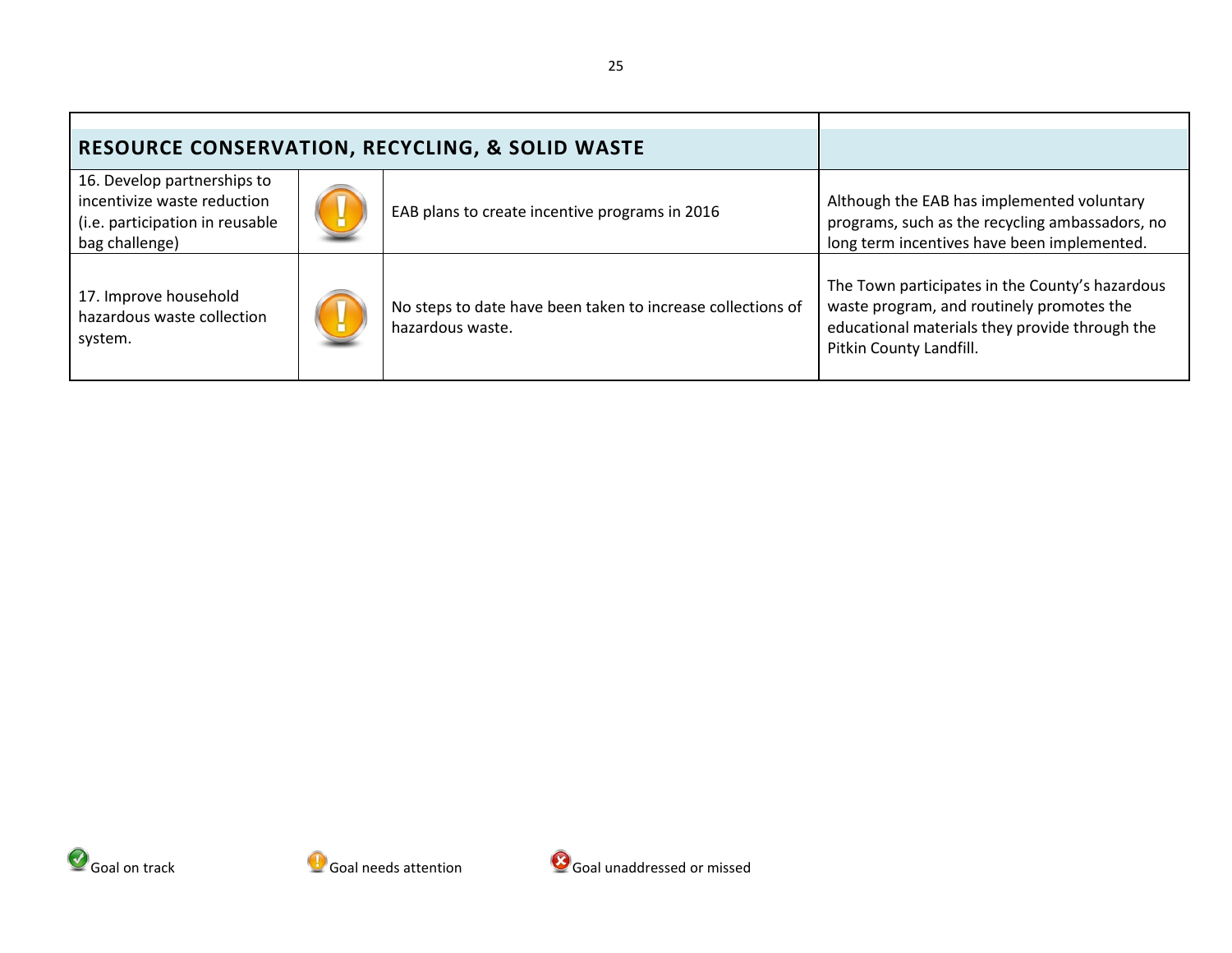<span id="page-25-0"></span>

| <b>GREEN BUILDING</b>                                                                                                                                                |               |                                                                                                                                                                                                                                                                                      |                                                                                                                                                                                                   |
|----------------------------------------------------------------------------------------------------------------------------------------------------------------------|---------------|--------------------------------------------------------------------------------------------------------------------------------------------------------------------------------------------------------------------------------------------------------------------------------------|---------------------------------------------------------------------------------------------------------------------------------------------------------------------------------------------------|
| 2009 Category Goals:                                                                                                                                                 |               |                                                                                                                                                                                                                                                                                      |                                                                                                                                                                                                   |
| 1. Increase energy efficiency and the use of renewable energy in new and existing<br>construction.                                                                   |               |                                                                                                                                                                                                                                                                                      |                                                                                                                                                                                                   |
| 2.<br>materials in new construction.                                                                                                                                 |               | Adopt regulations requiring sustainable design and the use of green building                                                                                                                                                                                                         |                                                                                                                                                                                                   |
| <b>IMPLEMENTATION CONCEPTS</b>                                                                                                                                       | <b>STATUS</b> | 2015 PROGRESS/NOTES                                                                                                                                                                                                                                                                  | 2020                                                                                                                                                                                              |
| 1. Establish an expedited<br>review process and<br>discounted fee structure for<br>renewable energy<br>generation projects and for<br>efficiency enhancing retrofits |               | This will be considered during a broader Community<br>Development effort to review potential<br>amendments to the Town's Land Use Code.                                                                                                                                              | This is being considered through the potential<br>implementation of a SolSmart program in Snowmass<br>Village.                                                                                    |
| 2. Adopt a comprehensive<br>"Green Building Code" for<br>both new construction and<br>renovations to existing<br>buildings requiring:                                |               | In 2013 the Town became one of the first<br>municipalities in Colo. to adopt the 2012<br>International Green Construction Code with<br>amendments for commercial buildings, and the 2012<br>International Energy Conservation Code for both<br>residential and commercial buildings. | Although our codes are some of the best, and most<br>progressive, the EAB recommends continually<br>adopting the latest codes. The ICC recently published<br>the 2021 versions of the code books. |
| a. High-performance<br>energy efficient design:<br>Building envelope, lighting,<br>windows, mechanical<br>equipment                                                  |               |                                                                                                                                                                                                                                                                                      |                                                                                                                                                                                                   |



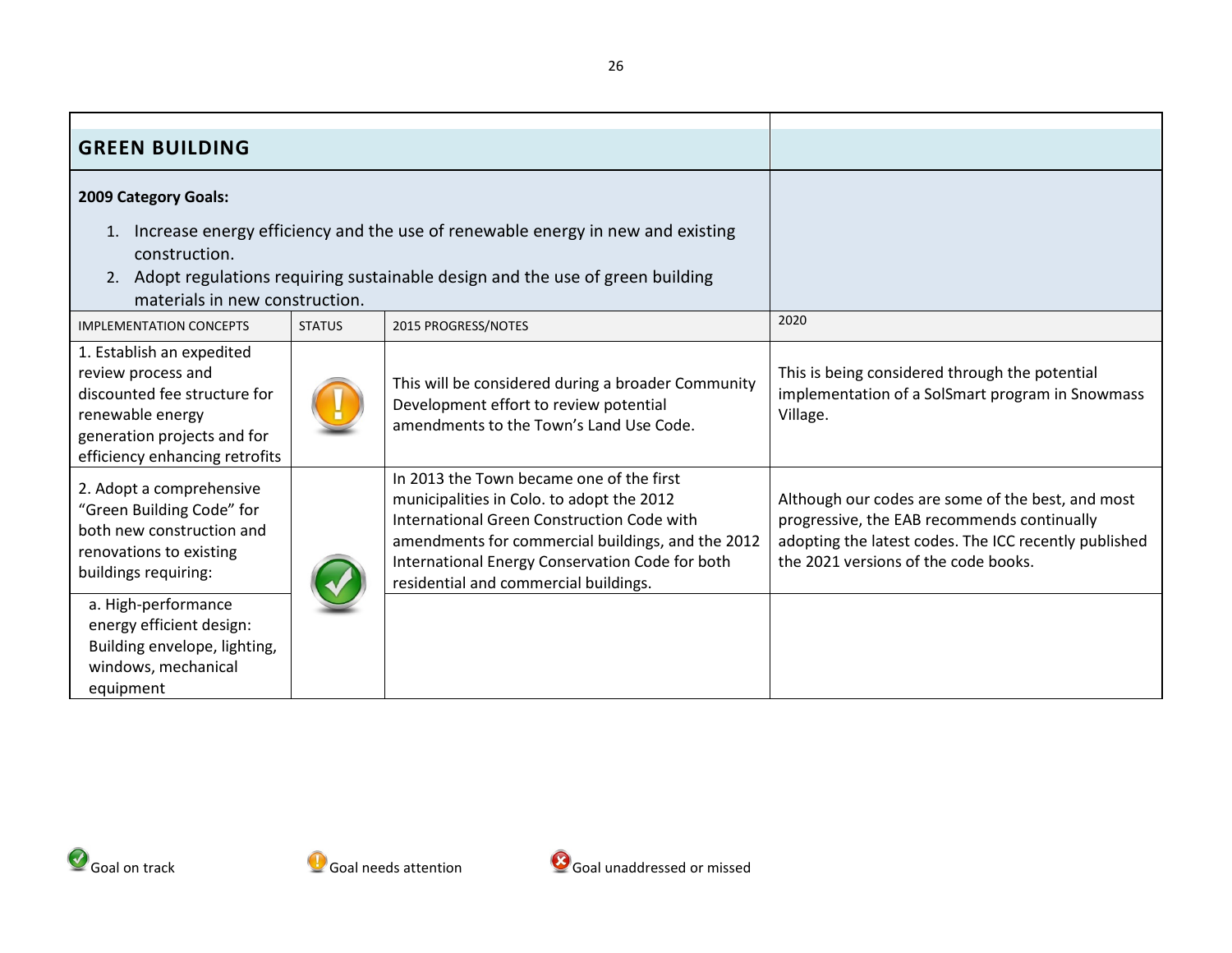| <b>GREEN BUILDING</b>                                                                                                                                                                                                                                                                                |  |                                                                                                                                                                                                                                                                                                                                                                                                                                |                                                                                                                                  |
|------------------------------------------------------------------------------------------------------------------------------------------------------------------------------------------------------------------------------------------------------------------------------------------------------|--|--------------------------------------------------------------------------------------------------------------------------------------------------------------------------------------------------------------------------------------------------------------------------------------------------------------------------------------------------------------------------------------------------------------------------------|----------------------------------------------------------------------------------------------------------------------------------|
| b. On-site renewable<br>energy generation in new<br>development                                                                                                                                                                                                                                      |  | The 2012 IGCC addresses the sustainability of an<br>entire commercial building project and its site and<br>promotes the conservation of water, materials,<br>energy, and building systems. The 2012 IECC sets<br>minimum energy efficiency provisions for both<br>residential and commercial buildings. Users of the<br>code can choose between two methods for showing<br>compliance, the prescriptive and performance paths. |                                                                                                                                  |
| c. Third-party system<br>commissioning                                                                                                                                                                                                                                                               |  |                                                                                                                                                                                                                                                                                                                                                                                                                                |                                                                                                                                  |
| d. Use of green building<br>materials with<br>consideration given to<br>embodied energy,<br>renewable resources,<br>recycled material content,<br>chemical off-gassing, place<br>of origin, etc.<br>e. Incorporation of direct<br>digital controls and other<br>energy load management<br>technology |  | These codes are available on the Town's website at<br>www.tosv.com/codecentral                                                                                                                                                                                                                                                                                                                                                 |                                                                                                                                  |
| f. Water-conserving<br>plumbing fixtures                                                                                                                                                                                                                                                             |  |                                                                                                                                                                                                                                                                                                                                                                                                                                |                                                                                                                                  |
| 3. Develop and distribute an<br>information guide to green<br>building products, energy<br>efficient design, and<br>construction practices.                                                                                                                                                          |  | While the Town does share sustainable building<br>resources on tosv.com, the development of a guide<br>has not been deemed a cost effective project<br>considering how quickly technologies and 'best<br>practices' change.                                                                                                                                                                                                    | Although this has not be developed by the Town, the<br>resources are available in the valley through<br>organizations like CORE. |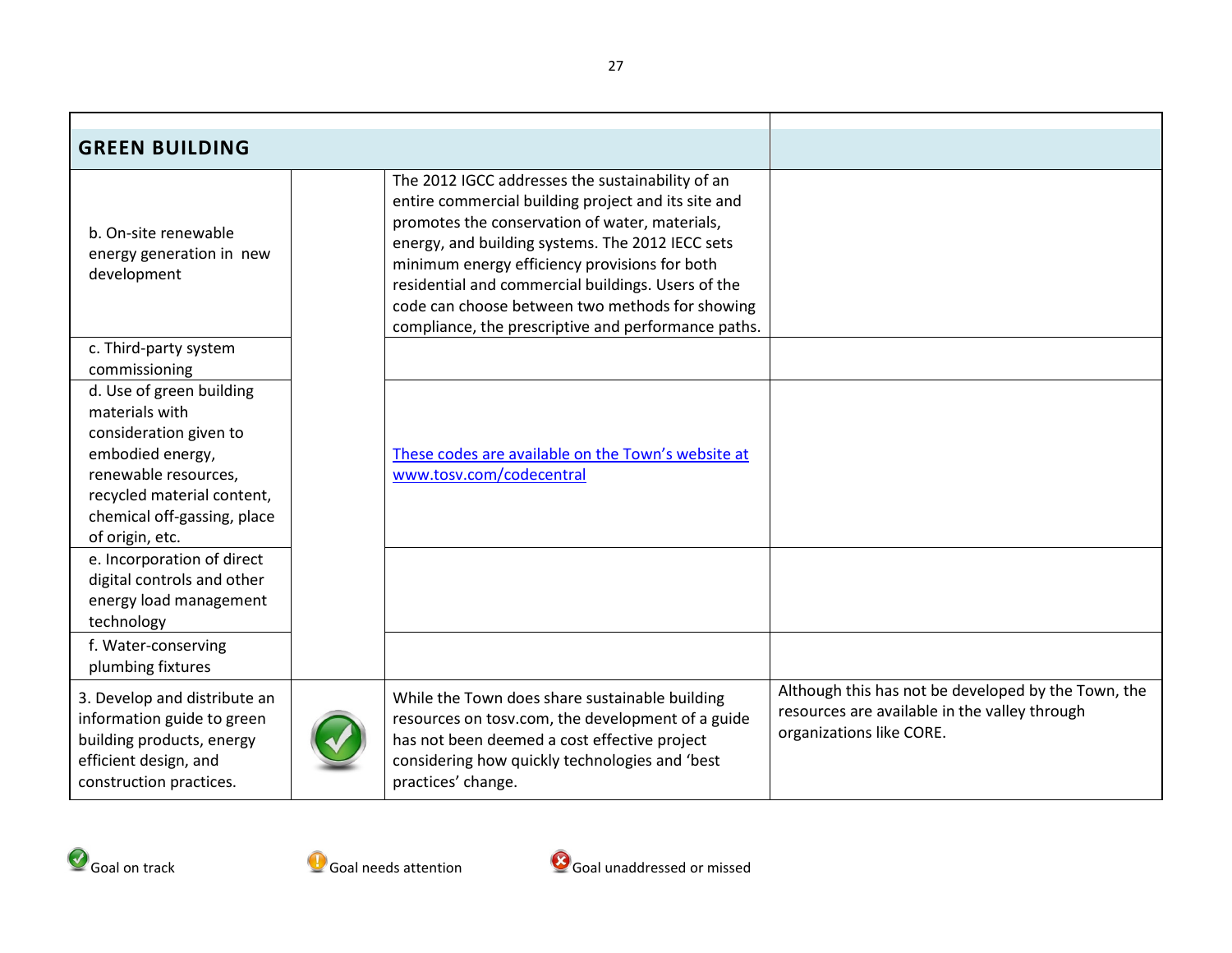| <b>GREEN BUILDING</b>                                                                                                                                                    |  |                                                                                                                                                                                                                                                                                                                                                                                                                                                                          |                                                                                                                                                                                                                                                                                                                                                 |
|--------------------------------------------------------------------------------------------------------------------------------------------------------------------------|--|--------------------------------------------------------------------------------------------------------------------------------------------------------------------------------------------------------------------------------------------------------------------------------------------------------------------------------------------------------------------------------------------------------------------------------------------------------------------------|-------------------------------------------------------------------------------------------------------------------------------------------------------------------------------------------------------------------------------------------------------------------------------------------------------------------------------------------------|
| 4. Incorporate energy usage<br>standards into Town's<br>Lighting Ordinance to<br>discourage use of<br>incandescent and other<br>higher consumption<br>technologies       |  | The Community Development Department feels this<br>is important and should be taken up at a later date.                                                                                                                                                                                                                                                                                                                                                                  | Although this policy has not been developed, the cost<br>effectiveness and advancement in lighting technology<br>has resulted in the wide adoption of LED lighting,<br>which consumes much less energy.                                                                                                                                         |
| 5. Develop economic and<br>other incentives for new<br>construction and renovation<br>projects to exceed the<br>minimum energy efficiency<br>standards.                  |  | The Community Development Department feels this<br>is important and should be taken up at a later date.                                                                                                                                                                                                                                                                                                                                                                  | Environmental considerations are now included in<br>the Community Purpose benefits of the Land Use<br>Code. Also, strong considerations for protecting our<br>local environment are included throughout the 2018<br>version of the Comprehensive Plan.                                                                                          |
| 6. Work with new and<br>existing commercial lodging<br>and residential properties to<br>encourage and incentivize<br>green operating and<br>maintenance plans including: |  | Through our membership and partnership with<br>CORE, the Town is involved in promoting and<br>educating residents and business owners on the<br>incentives available including energy audits, grant<br>programs, loan interest loan programs, and rebates<br>for energy saving upgrades. Video, advertising,<br>public relations, email outreach, and additional<br>communications techniques have all been leveraged<br>to inform the community of these opportunities. | This remains ongoing through our relationship with<br>CORE. In 2017, the EAB also recognized and awarded<br>the Environmental Leadership Award to the Timbers<br>Club for their energy efficiency upgrades.<br>The EAB believes there are additional opportunities<br>to create programs to retrofit existing buildings in<br>Snowmass Village. |
| a. Appliance maintenance<br>programs                                                                                                                                     |  |                                                                                                                                                                                                                                                                                                                                                                                                                                                                          |                                                                                                                                                                                                                                                                                                                                                 |
| b. Use of energy-efficient<br>light bulbs                                                                                                                                |  | In the future, a deepened partnership with CORE<br>could expand such incentive programs with Town<br>support (for example a specific rebate program<br>targeted at businesses, employee housing, and<br>private housing funded by REOP and other sources).                                                                                                                                                                                                               |                                                                                                                                                                                                                                                                                                                                                 |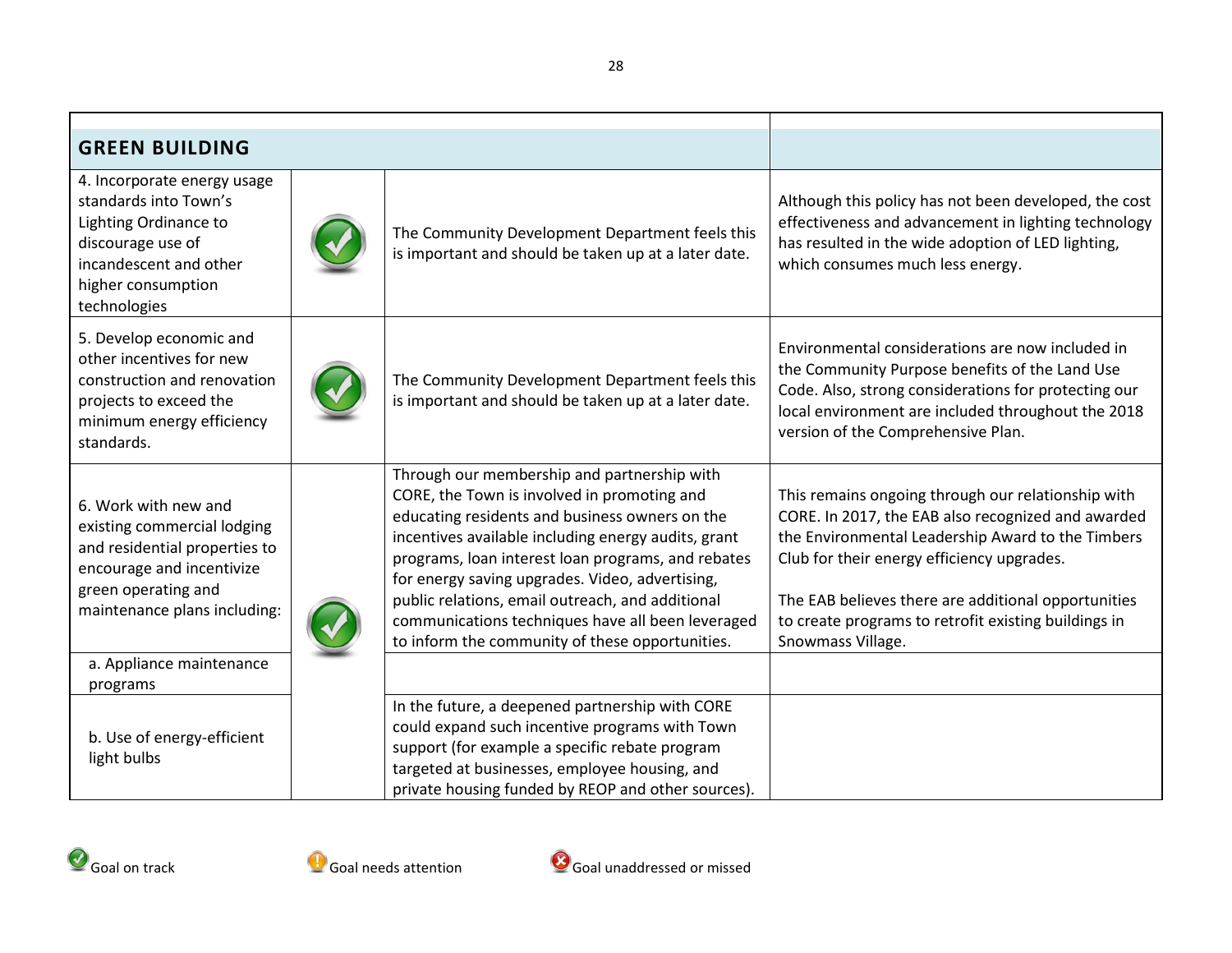| <b>GREEN BUILDING</b>                                                                                                                                                                                                                                                     |                                                                                                                                                                                                                                                                                                                                                                                                                                                                                                                         |                                                                                                                                                        |
|---------------------------------------------------------------------------------------------------------------------------------------------------------------------------------------------------------------------------------------------------------------------------|-------------------------------------------------------------------------------------------------------------------------------------------------------------------------------------------------------------------------------------------------------------------------------------------------------------------------------------------------------------------------------------------------------------------------------------------------------------------------------------------------------------------------|--------------------------------------------------------------------------------------------------------------------------------------------------------|
| c. Electrostatic furnace<br>ignition vs. pilot lights                                                                                                                                                                                                                     |                                                                                                                                                                                                                                                                                                                                                                                                                                                                                                                         |                                                                                                                                                        |
| d. Occupancy-based control<br>systems on snowmelt and<br>other building systems                                                                                                                                                                                           | In addition, the town's environmental award,<br>initiated in 2013, recognizes organizations or<br>businesses located or operating in the Village that<br>have made a commitment to improving the natural<br>environment through policies, programs, or actions.<br>The goal is that this recognition can help incentivize<br>businesses that are serving as local environmental<br>leaders, and motivate others to follow suit. Full<br>details on the annual award are available at<br>www.tosv.com/environmentalaward |                                                                                                                                                        |
| e. Timers, moisture and<br>temperature sensors on<br>snowmelt systems                                                                                                                                                                                                     |                                                                                                                                                                                                                                                                                                                                                                                                                                                                                                                         |                                                                                                                                                        |
| f. Programmable<br>thermostats                                                                                                                                                                                                                                            |                                                                                                                                                                                                                                                                                                                                                                                                                                                                                                                         |                                                                                                                                                        |
| 7. Conduct energy audits and<br>thermal imaging on all Town-<br>owned buildings.                                                                                                                                                                                          | This has been accomplished through the MBCx<br>program.                                                                                                                                                                                                                                                                                                                                                                                                                                                                 | This has been accomplished through the MBCx<br>program. The reports have been utilized to retrofit<br>TOSV assets, such as the boilers on Snowmelt Rd. |
| 8. Develop a purchasing<br>policy requiring purchases of<br>high-efficiency equipment<br>and appliances that allow for<br>more sustainable operations<br>within TOSV organization<br>(i.e. Energy Star appliances,<br>double-sided printers, low-<br>flow fixtures, etc.) | There is currently no policy.                                                                                                                                                                                                                                                                                                                                                                                                                                                                                           | Although a formal policy doesn't exist, this is<br>common practice by the Town's facility maintenance<br>department.                                   |





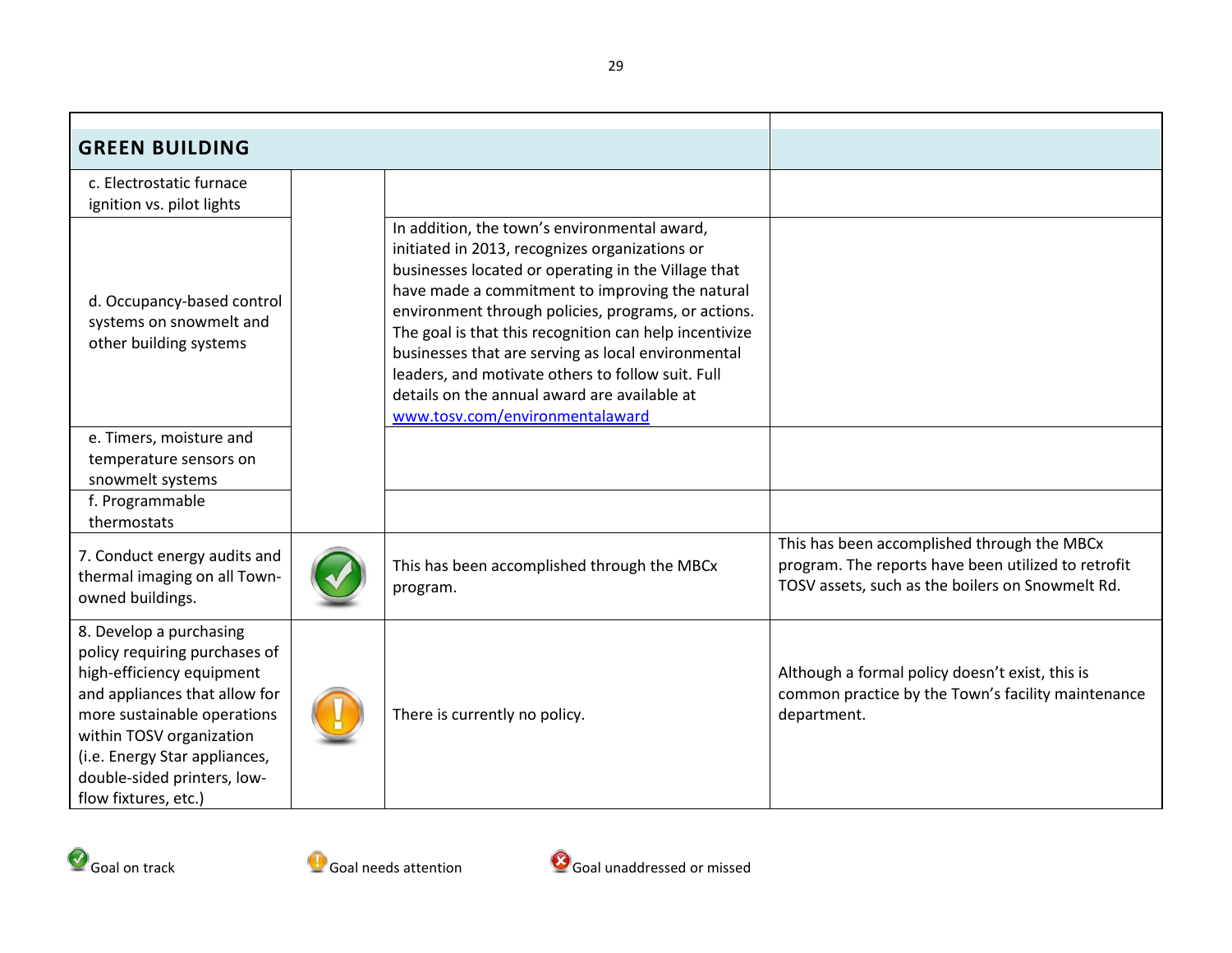| <b>GREEN BUILDING</b>                                                                                                                                                                                                                 |  |                                                                                                                                                                                                       |                                                                                                                                                                                                                              |
|---------------------------------------------------------------------------------------------------------------------------------------------------------------------------------------------------------------------------------------|--|-------------------------------------------------------------------------------------------------------------------------------------------------------------------------------------------------------|------------------------------------------------------------------------------------------------------------------------------------------------------------------------------------------------------------------------------|
| 9. Develop standard design<br>specifications requiring all<br>new Town buildings to be<br>LEED certified, or to provide<br>DOE certification indicating<br>achievement of equivalent<br>energy efficiency standards.                  |  | Any new town buildings would be requirement to<br>meet the adopted green building code, and<br>therefore would meet these standards.                                                                  | Any new town buildings would be requirement to<br>meet the adopted green building code, and therefore<br>would meet these standards                                                                                          |
| 10. Require third-party<br>commissioning on all new<br>Town-owned buildings.                                                                                                                                                          |  | Accomplished through the MBCx program and will<br>be a practice in the future.                                                                                                                        | The building energy navigator remains in place, and<br>was recently updated to include the production from<br>our solar panels.                                                                                              |
| 11. Develop standard<br>specifications for retro-<br>commissioning and<br>retrofitting existing Town<br>buildings with energy<br>efficiency upgrades including<br>fixture, appliance, systems,<br>and building shell<br>improvements. |  | This has been accomplished through the Town's<br>capital replacement project in conjunction with<br>MBCx implementation recommendations, to be<br>presented to Council in winter or spring, 2015.     | This has been accomplished                                                                                                                                                                                                   |
| 12. Continue to develop and<br>implement efficient building<br>standards and a renewable<br>energy offset program to<br>curb impacts of inefficient<br>building design and outdoor<br>energy use.                                     |  | The REOP program is being implemented as the<br>program intended. If the Council wishes to expand<br>the program the EAB, CORE, and Town Staff can<br>develop a proposal for Council's consideration. | The REOP program remains in place. In recent years,<br>the Town has collected less in REOP fees, which we<br>believe is the direct result of buildings incorporating<br>better energy efficiency practices in their designs. |



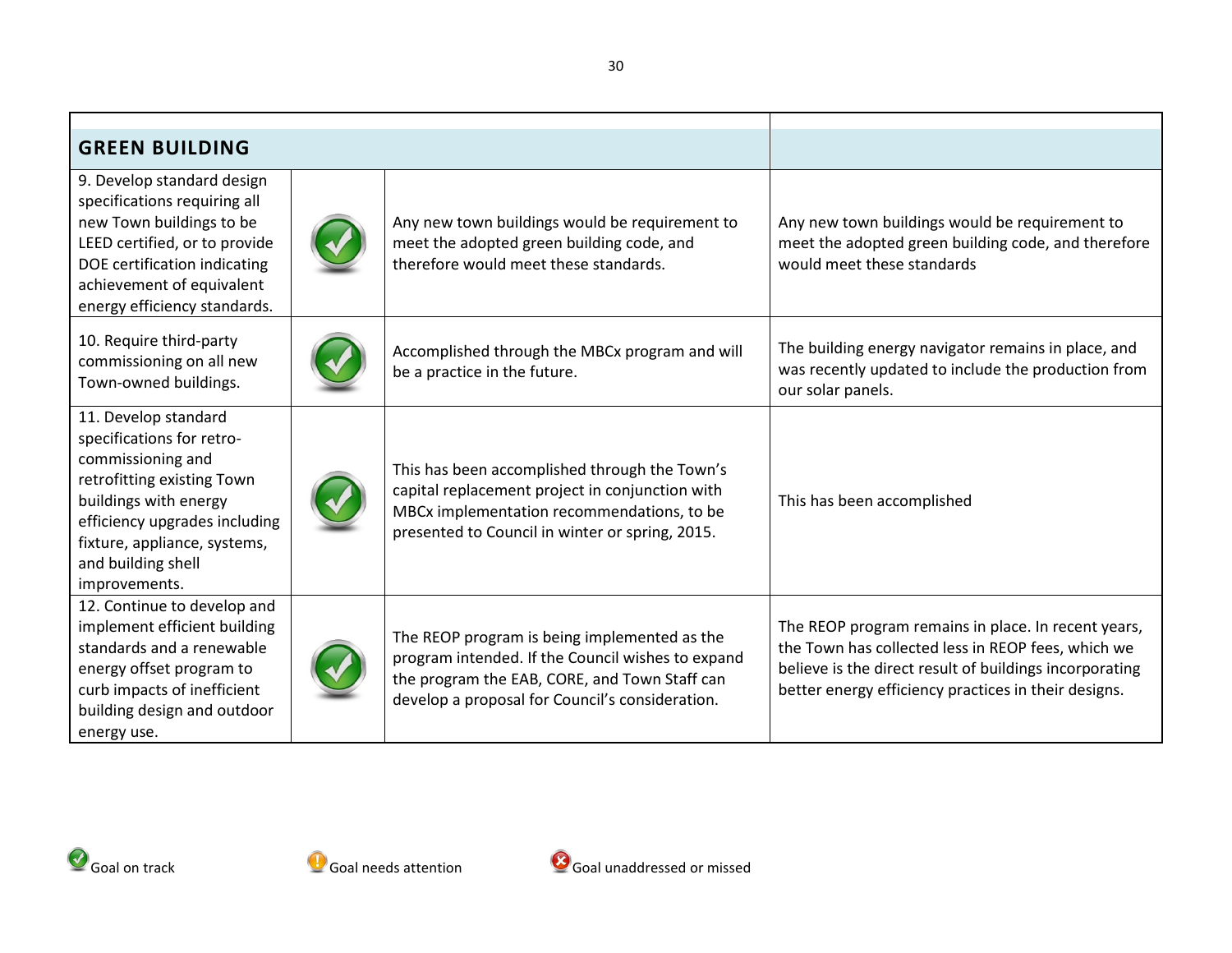<span id="page-30-0"></span>

| <b>MOBILITY AND TRANSPORTATION</b>                                                                                                                                                                                                                     |               |                                                                                                                                                                                                                                                                                                                              |                                                                                                                                                                                                                                                                                                                                                                                                                                                                    |
|--------------------------------------------------------------------------------------------------------------------------------------------------------------------------------------------------------------------------------------------------------|---------------|------------------------------------------------------------------------------------------------------------------------------------------------------------------------------------------------------------------------------------------------------------------------------------------------------------------------------|--------------------------------------------------------------------------------------------------------------------------------------------------------------------------------------------------------------------------------------------------------------------------------------------------------------------------------------------------------------------------------------------------------------------------------------------------------------------|
| 2009 Category Goal:<br>1. Develop an integrated mobility strategy that minimizes single occupancy vehicle trips by<br>providing attractive, safe and convenient transportation alternatives.                                                           |               |                                                                                                                                                                                                                                                                                                                              |                                                                                                                                                                                                                                                                                                                                                                                                                                                                    |
| <b>IMPLEMENTATION CONCEPTS</b>                                                                                                                                                                                                                         | <b>STATUS</b> | PROGRESS/NOTES                                                                                                                                                                                                                                                                                                               | Notes for 2020 update                                                                                                                                                                                                                                                                                                                                                                                                                                              |
| 1. Adopt land use regulations<br>that encourage transit-<br>oriented development and<br>maximize multi-nodal<br>connectivity between<br>development clusters                                                                                           |               | Unaware of formal land use regulations in place, but this is<br>something Community Development emphasizes through<br>plan review processes                                                                                                                                                                                  | There continue to be no formal land use regulations<br>in place. However, the comprehensive plan and<br>Community Development continue to emphasize<br>this and there is a planned affordable housing phase<br>with the Snowmass Center Redevelopment project,<br>as well as an approaching housing master plan<br>focusing on multi-use development. A new<br>Snowmass Mall Transit center is also planned to<br>focus transit users in one centralized location. |
| 2. Develop a comprehensive<br>and strategic transportation<br>plan that addresses<br>relationships and trade-offs<br>among single-occupancy<br>vehicle use, the provision of<br>parking infrastructure, and<br>public and private transit<br>services. |               | This will be part of the Town's larger Capital Improvement<br>Program development, which is included in Council's draft<br>goals/strategic plan for 2015/2016.                                                                                                                                                               | The Comprehensive Plan update focuses on this<br>issue and a Community Connectivity plan has been<br>developed. The EOTC also focuses on this at a<br>regional level. This still likely falls under "Goal needs<br>attention" as the Community Connectivity plan has<br>not garnered the necessary support to be adopted.<br>The need to manage parking and transportation<br>demand in an increasingly developed community<br>remains an issue in need of focus.  |
| 3. Expand winter trail<br>maintenance to promote year<br>round walkability                                                                                                                                                                             |               | In 2013 the Town added a full-time year round Parks & Trails<br>Manager to oversee trail maintenance and long-term parks<br>and trail development strategy. This has led to a higher level<br>of maintenance on all town-owned trails (and strengthened<br>partnerships related to maintenance on non-town-owned<br>trails). | Town walking trails continue to be maintained<br>throughout winter.                                                                                                                                                                                                                                                                                                                                                                                                |



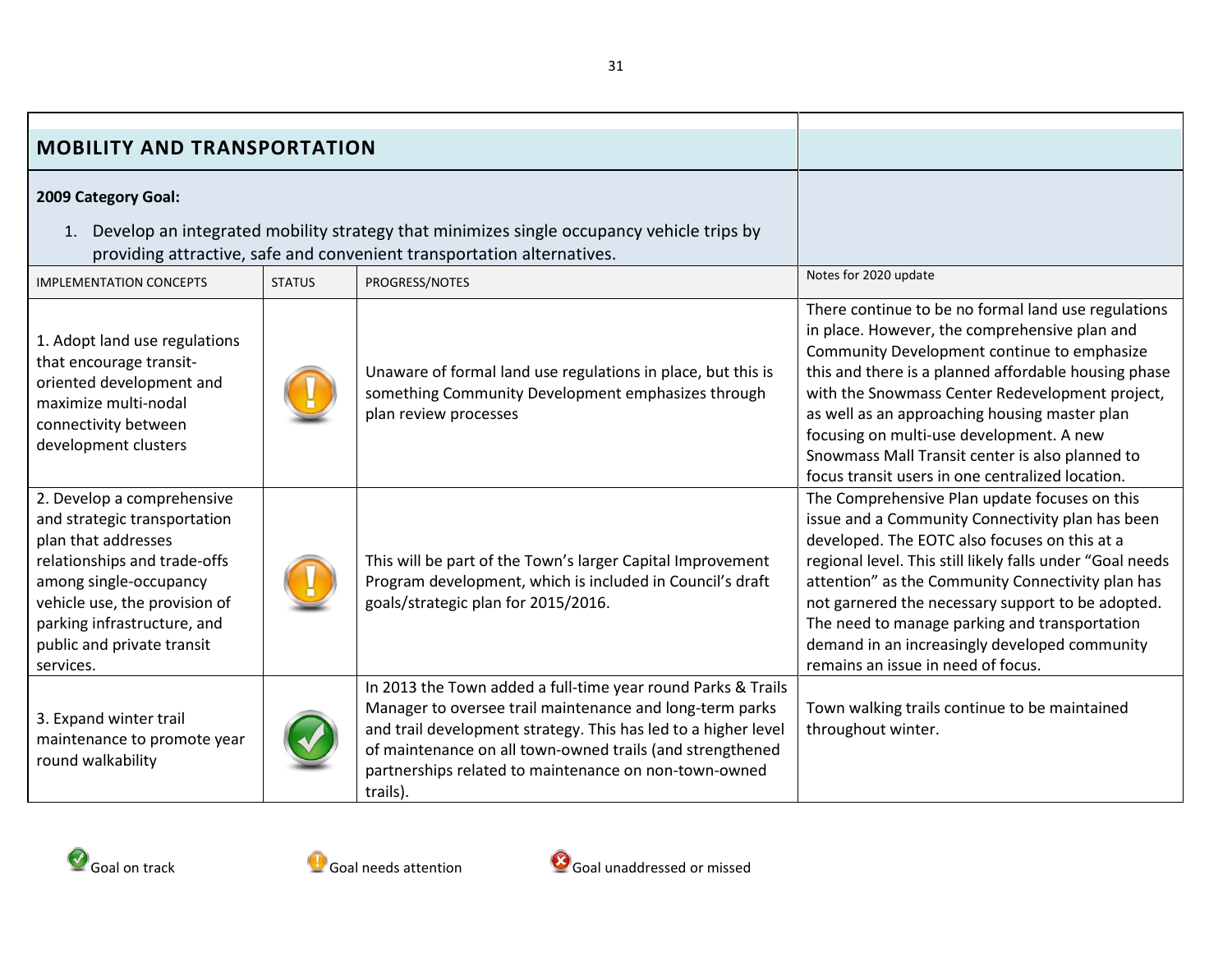| <b>MOBILITY AND TRANSPORTATION</b>                                                                                                                                                                                                                                                                  |  |                                                                                                                                                                                                                                                                                                                                                                                                                                                                                                                                                                                                                                                                                                                                                                                                                                                                                                  |                                                                                                                                                                                                                                                                                                                                                                                                                                                                                                                                             |
|-----------------------------------------------------------------------------------------------------------------------------------------------------------------------------------------------------------------------------------------------------------------------------------------------------|--|--------------------------------------------------------------------------------------------------------------------------------------------------------------------------------------------------------------------------------------------------------------------------------------------------------------------------------------------------------------------------------------------------------------------------------------------------------------------------------------------------------------------------------------------------------------------------------------------------------------------------------------------------------------------------------------------------------------------------------------------------------------------------------------------------------------------------------------------------------------------------------------------------|---------------------------------------------------------------------------------------------------------------------------------------------------------------------------------------------------------------------------------------------------------------------------------------------------------------------------------------------------------------------------------------------------------------------------------------------------------------------------------------------------------------------------------------------|
| 4. Increase the number of<br>pedestrian and bike trail access<br>points throughout the Village.                                                                                                                                                                                                     |  | This item was recently included in Council's goals, and it<br>remains a priority of Town staff to evaluate and improve<br>pedestrian/bike trail connectivity around town.<br>This is one important element of a long-term expansion of<br>our trail system (and that of the entire upper roaring fork<br>valley's integrated trail system). The Town's continued<br>participation in the Upper Roaring Fork Valley Trails Plan<br>helps identify necessary areas of focus and expansion.<br>Specifically, over the past two years three important trail<br>connections projects have improved trail access and user<br>safety. These include the North Rim trail extension<br>(improving access from the Nature Trail), South Rim Trail<br>extension (improving access from Rodeo Place/Horse<br>Ranch), and a connection to improve access from the Tom<br>Blake Trailhead to the parking area. | Bike and hiking trails throughout the village have<br>expanded considerably, Seven Star and Hawk Ridge<br>trails are examples, although these are generally<br>used for recreation. WeCycle has added stations<br>between Town Park and Club Commons, but<br>commuter access points remain relatively<br>unchanged and this goal is generally ongoing.                                                                                                                                                                                      |
| 5. Integrate future trail<br>planning with existing transit<br>infrastructure to enhance the<br>safety and quality of<br>pedestrian connections<br>throughout the Village,<br>especially along Brush Creek<br>Rd., and close to high-use<br>commercial and high density<br>residential development. |  | The Town, following the adoption of Council's top goals, has<br>recently issued an RFP to evaluate the overall connectivity of<br>the Town. This will create a plan for further consideration.                                                                                                                                                                                                                                                                                                                                                                                                                                                                                                                                                                                                                                                                                                   | A Community Connectivity Plan has been created<br>but not adopted. However, priority projects and<br>walkways to improve the connectivity of the<br>community and increase the use of alternative<br>modes of transportation is being actively pursued.<br>Recent examples include the construction of<br>sidewalks from Lower Kearns road to Base Village,<br>the pedestrian crossing improvements at Town Park,<br>the installation of rapid flash beacons at key<br>intersections, and the additions of crosswalks on<br>Owl Creek Road. |



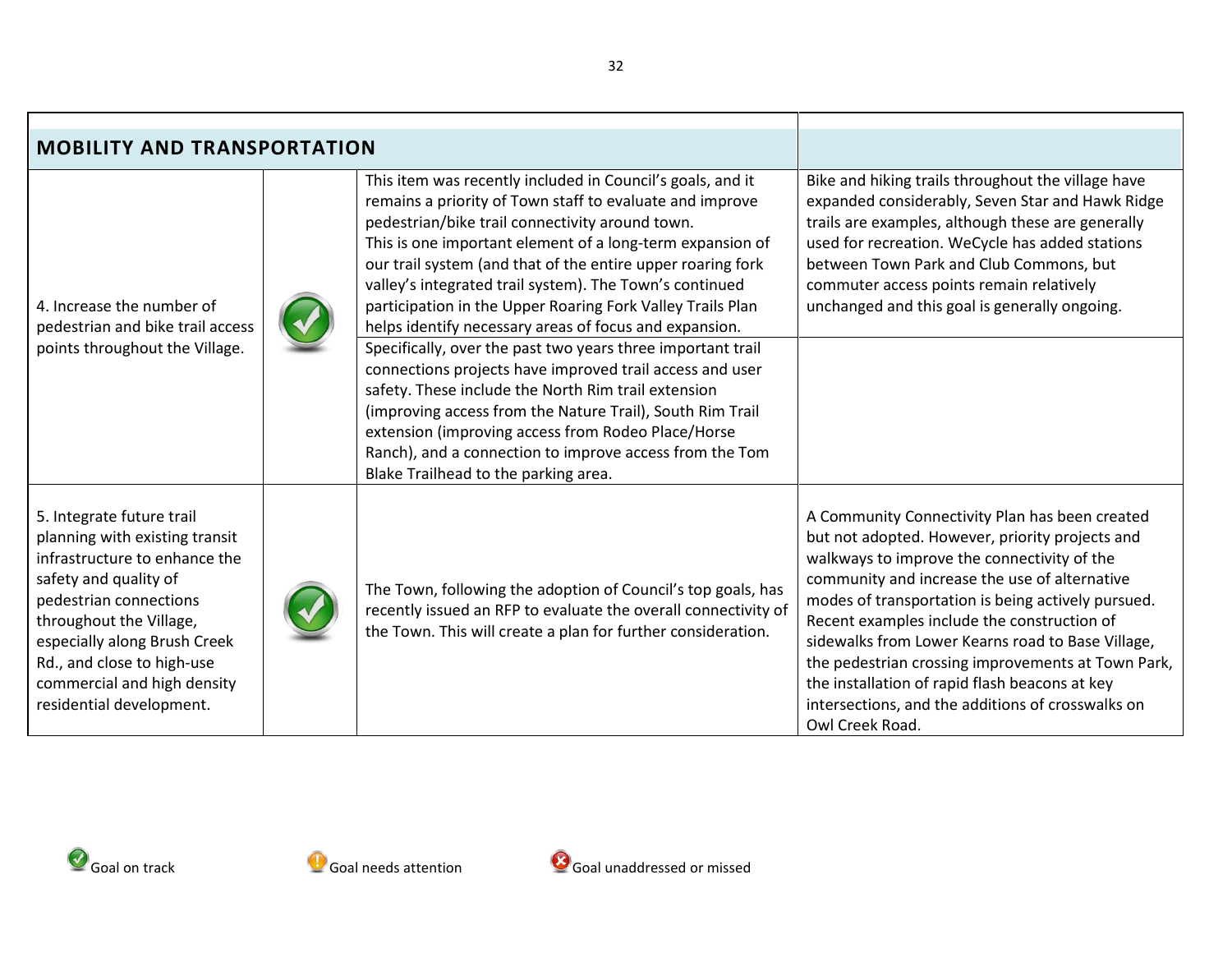| <b>MOBILITY AND TRANSPORTATION</b>                                                                                                                                                                                                                                                                                                                        |  |                                                                                                                                                                                                                                                                                                                                   |                                                                                                                                                                                                                                                                                                                                                                                                                                                                                                                                                                   |
|-----------------------------------------------------------------------------------------------------------------------------------------------------------------------------------------------------------------------------------------------------------------------------------------------------------------------------------------------------------|--|-----------------------------------------------------------------------------------------------------------------------------------------------------------------------------------------------------------------------------------------------------------------------------------------------------------------------------------|-------------------------------------------------------------------------------------------------------------------------------------------------------------------------------------------------------------------------------------------------------------------------------------------------------------------------------------------------------------------------------------------------------------------------------------------------------------------------------------------------------------------------------------------------------------------|
| 6. Foster development of a<br>centralized shuttle system to<br>provide airport transportation<br>to replace redundant and<br>inefficient use of independent<br>property airport shuttles.                                                                                                                                                                 |  | The Snowmass Village lodging community is represented by<br>the Snowmass Lodging Association who consistently seeks<br>opportunities for collaboration, communication, and<br>efficiency. While we are unaware of a formal program, we<br>do know that they have worked together well to provide a<br>successful shuttle program. | This continues to be an unresolved focus of the<br>region. The Aspen Airport Vision Committee has<br>submitted recommendations in April 2020 to the<br>BOCC on this topic. Suggestions on how to improve<br>local transportation connections ranged from more<br>direct bus pick-up and drop-offs to installation of a<br>gondola to Aspen and Snowmass. Transportation<br>Network Companies (TNCs) such as Uber and Lyft<br>have also become players in Airport Transit and<br>provide a new challenge to centralizing Airport<br>transit to and from the towns. |
| 7. Continue free bus service<br>throughout Snowmass Village<br>and between Snowmass<br>Village and Aspen.                                                                                                                                                                                                                                                 |  | The Town, SkiCo, and the EOTC continues to support this<br>free service.                                                                                                                                                                                                                                                          | This has been completed.                                                                                                                                                                                                                                                                                                                                                                                                                                                                                                                                          |
| 8. Maintain convenient and<br>consistent fixed-route transit<br>service to high-density<br>residential neighborhoods and<br>commercial nodes (including<br>the SV Recreation Center),<br>while utilizing 'dial-a-ride'<br>service (and/or expanded<br>private service provider<br>partnerships) to serve single-<br>family and outlying<br>neighborhoods. |  | The Transportation department is consistently evaluating<br>the right mix of service for users to maximize ridership and<br>efficiency.                                                                                                                                                                                           | The Transportation department continues to offer<br>these services through the Village Shuttle. We have<br>recently completed efforts to make it easier than<br>ever to find the bus, including the launch of GTFS<br>technology to show Village Shuttle schedules on<br>common apps like Google Maps and the Transit App.                                                                                                                                                                                                                                        |



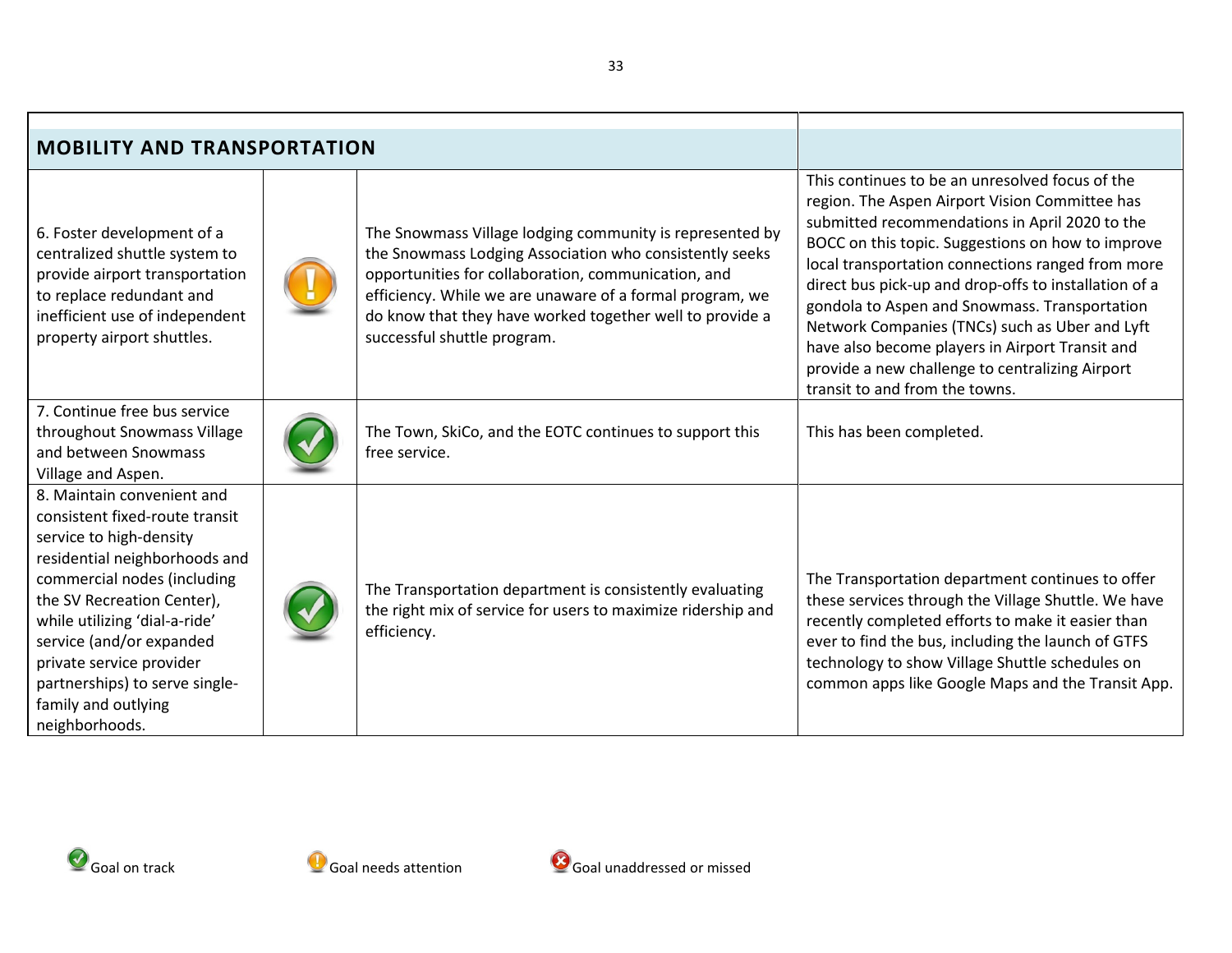| <b>MOBILITY AND TRANSPORTATION</b>                                                                                                               |  |                                                                                                                                                                                                                                                 |                                                                                                                                                                                                                                                                  |
|--------------------------------------------------------------------------------------------------------------------------------------------------|--|-------------------------------------------------------------------------------------------------------------------------------------------------------------------------------------------------------------------------------------------------|------------------------------------------------------------------------------------------------------------------------------------------------------------------------------------------------------------------------------------------------------------------|
| 9. Encourage higher degree of<br>regional integration among<br>public transit, aviation, and<br>highway transportation<br>management strategies. |  | Although this happens on a case by case basis, there hasn't<br>been any steps taken to encourage integration. Unclear<br>what this goal was in 2009.                                                                                            | 15-minute headways to and from the Brush Creek<br>Park and Ride have been achieved to connect<br>Snowmass Village transit service with regional BRT<br>service. Airport Vision Committee has also<br>recommended transit connections. This is an<br>ongoing goal |
| 10. Continue to prioritize and<br>incentivize use of public transit<br>and park & ride for Town                                                  |  | The formation of the special events committee in 2013 helps<br>facilitate internal communications planning events, and<br>determining levels of service necessary to support special<br>events.                                                 | These efforts are ongoing, and are consistently<br>included in our marketing campaigns - especially for<br>major events.                                                                                                                                         |
| sponsored special events and<br>commuters.                                                                                                       |  | The Town has also expanded their outreach and education<br>to event attendees encouraging the use of public<br>transportation. Snowmasstransit.com and event<br>promotional materials for example provide event specific<br>tips and schedules. |                                                                                                                                                                                                                                                                  |
| 11. Engage in Pitkin County<br>Airport planning process to<br>promote transit connection<br>enhancements                                         |  | The Pitkin County Airport is currently engaged in a multi-<br>year planning process, in which Town staff is directly<br>involved.                                                                                                               | Engagement is done but process is ongoing.                                                                                                                                                                                                                       |



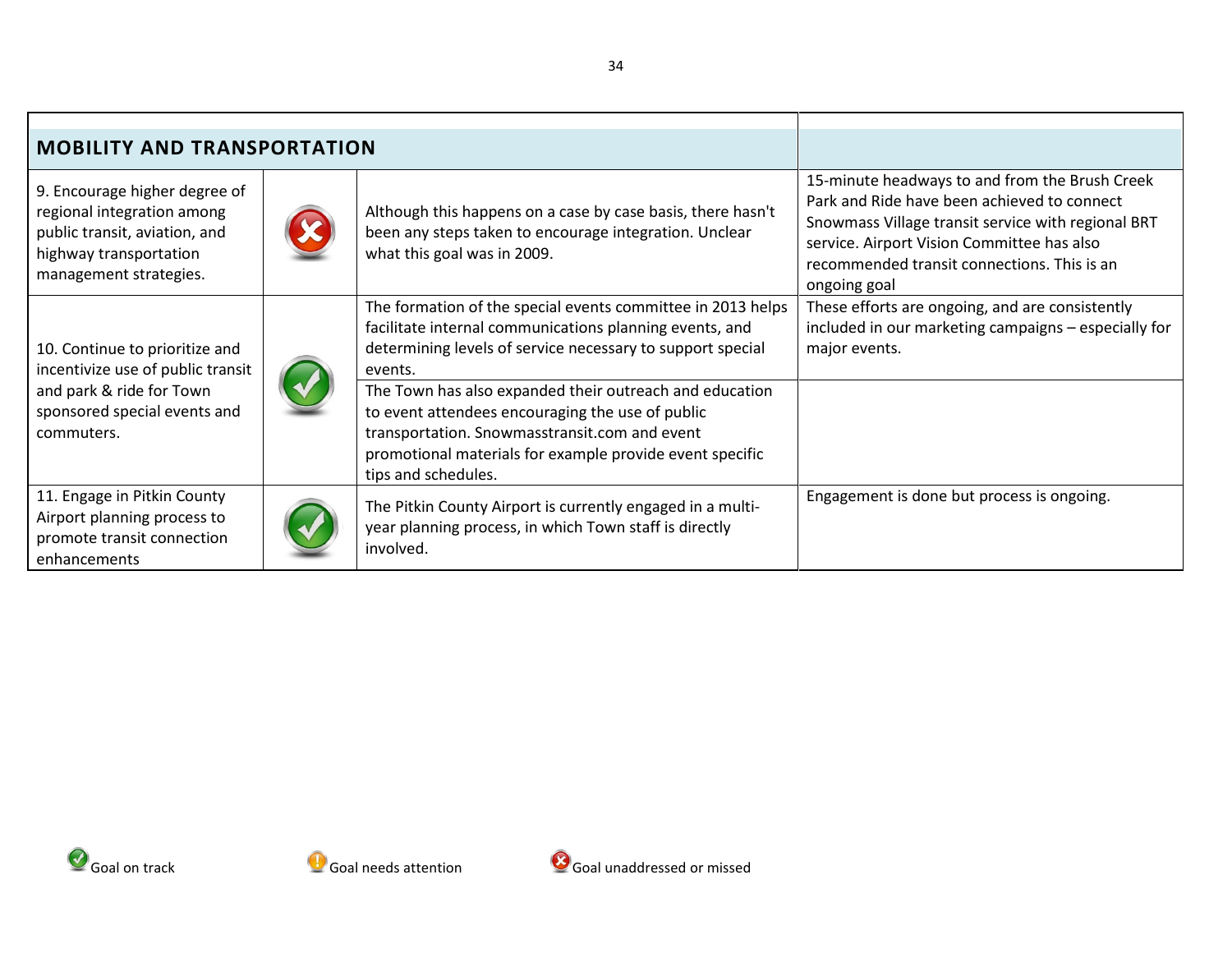<span id="page-34-0"></span>

| <b>WATERSHED WATER QUALITY</b>                                                                                                                                                                                                                    |               |                                                                                                                                                                                                                                                                                                                       |                                                                                                                                                                                                                                                                                                                                    |
|---------------------------------------------------------------------------------------------------------------------------------------------------------------------------------------------------------------------------------------------------|---------------|-----------------------------------------------------------------------------------------------------------------------------------------------------------------------------------------------------------------------------------------------------------------------------------------------------------------------|------------------------------------------------------------------------------------------------------------------------------------------------------------------------------------------------------------------------------------------------------------------------------------------------------------------------------------|
| 2009 Category Goals:<br>1. Minimize negative impacts to watershed water quality.<br>2. Improve water quality in Brush Creek to eliminate its Roaring Fork Conservancy<br>designation as an "Impacted" waterway.<br><b>IMPLEMENTATION CONCEPTS</b> | <b>STATUS</b> |                                                                                                                                                                                                                                                                                                                       |                                                                                                                                                                                                                                                                                                                                    |
| 1. Update the Town's<br>Greenway Master Plan to<br>better understand current<br>riparian ecosystems health,<br>sediment loads, biological<br>diversity, etc.                                                                                      |               | This was incorporated into the Town's comprehensive<br>plan in 2010. Also, a stormwater and sewer analysis was<br>included in the Town's budget for 2016. This is within the<br>new CIP, and the study will be taking place in the near<br>future. The final study will be used for the comprehensive<br>plan update. | This was included in the Town's Comprehensive Plan<br>update in 2018, and underscores the importance of<br>our storm water systems through new development.<br>The Town has required improvements to stormwater<br>drainages in Base Village, and the Snowmass Center<br>PUD also includes many improvements to the status<br>quo. |
| 2. Regulate use of magnesium<br>chloride and other chemical<br>ice melts and dust<br>suppressants within the Town.                                                                                                                                |               | In progress. The Town does not use magnesium chloride,<br>but we also don't regulate its use by other parties, such as<br>other construction companies that conduct Right of Way<br>work. The Public Works department is constantly<br>evaluating alternative methods.                                                | The Town does not use magnesium chloride, but we<br>also don't regulate its use by other parties, such as<br>other construction companies that conduct Right of<br>Way work. The Public Works department is constantly<br>evaluating alternative methods.                                                                          |
| 3. Develop standards for creek<br>water quality testing protocols<br>in partnership with the<br>Roaring Fork Conservancy.                                                                                                                         |               | No formal standards have been adopted by the Town                                                                                                                                                                                                                                                                     | No formal standards have been adopted.                                                                                                                                                                                                                                                                                             |
| 4. Implement wetland<br>restoration and expansion<br>projects and promote the use<br>of permeable paving and bio-<br>swales to allow natural<br>filtering and minimize sheet-<br>flow of stormwater run off                                       |               | No wetland related projects are currently underway, but<br>storm water mitigation is a constant priority for Public<br>Works. Filters have been installed and are designed to<br>mitigate the impacts of storm water runoff in our<br>wetlands.                                                                       | This is a major component of the Town Park /<br>Entryway master plan. The wetlands (and the<br>restoration thereof) will be a foundational piece of<br>the park in the future.                                                                                                                                                     |



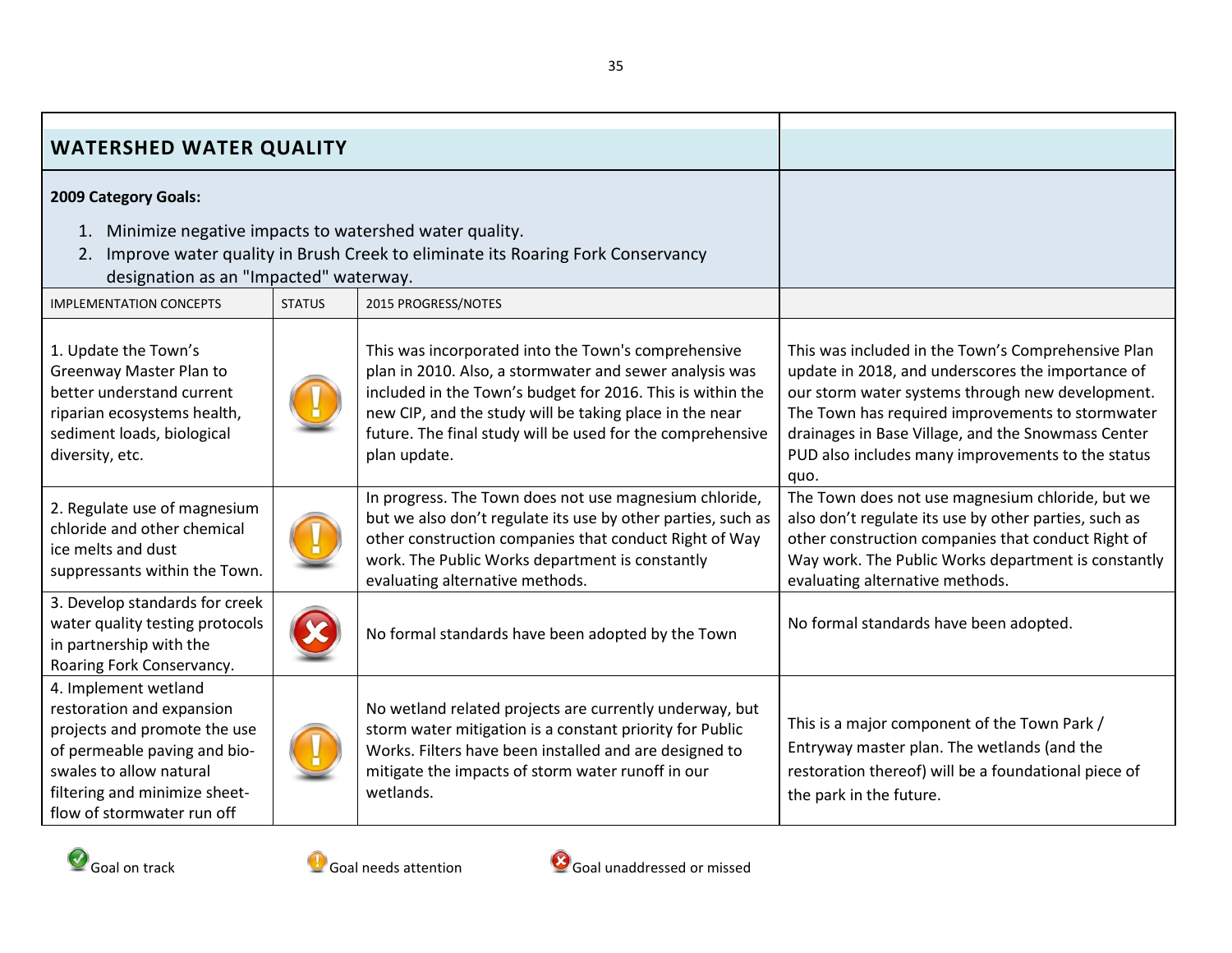| <b>WATERSHED WATER QUALITY</b>                                                                                                               |  |                                                                                                                                                                                                                                 |                                                                                                                                                                                                                                                                                                                                |
|----------------------------------------------------------------------------------------------------------------------------------------------|--|---------------------------------------------------------------------------------------------------------------------------------------------------------------------------------------------------------------------------------|--------------------------------------------------------------------------------------------------------------------------------------------------------------------------------------------------------------------------------------------------------------------------------------------------------------------------------|
| 5. Expand annual clean-up<br>efforts and explore other<br>methods to limit siltation<br>impacts associated with<br>sanding of Town roadways  |  | This is actively implemented on Town roads and<br>shoulders by the Town's Road Division.                                                                                                                                        | The Town Road division has implemented an<br>aggressive street sweeping schedule each spring to<br>catch sediment from the roadways.                                                                                                                                                                                           |
| 6. Find opportunities to re-use<br>or recycle contaminated 3/8"<br>chip that is picked up from<br>ditches and stream beds each<br>spring.    |  | See above                                                                                                                                                                                                                       | The materials cleaned from stormwater systems and<br>swept from streets are stored and recycled each year<br>by the road division.                                                                                                                                                                                             |
| 7. Examine water quality<br>impacts associated with<br>livestock intensive activities<br>and operations (i.e. Rodeo<br>Grounds, Krabloonik)  |  | This could be a consideration during lease negotiations, if<br>applicable, but this study has not taken place.                                                                                                                  | This could be a consideration during lease<br>negotiations, if applicable, but this study has not<br>taken place.                                                                                                                                                                                                              |
| 8. Work with Water and<br>Sanitation District to gain<br>understanding of Town-wide<br>stormwater and sanitary<br>sewer infrastructure heath |  | This has been accomplished as part of the state water<br>conservation plan.                                                                                                                                                     | The Town has adopted much more stringent<br>stormwater retention, treatment, and discharge<br>requirements in our Land Use Code. Examples of<br>improvements are now starting to come to fruition<br>through development applications like the Snowmass<br>Center.                                                             |
| 9. Improve domestic pet pick-<br>up enforcement and scoop<br>bag availability                                                                |  | Pet pick up is routinely enforced, but more efficient<br>procedures could be put in place to patrol and enforce<br>parks/trail rules. Scoop bags have been installed and are<br>readily available at most parks and trailheads. | This effort is continuously ongoing.<br>The Town Parks, Recreation, and Trails department<br>has installed additional poop stations in recent years,<br>and the animal services department routinely<br>enforces pet waste violations. We now have 22 poop<br>bag stations available at Town parks, trails, and<br>facilities. |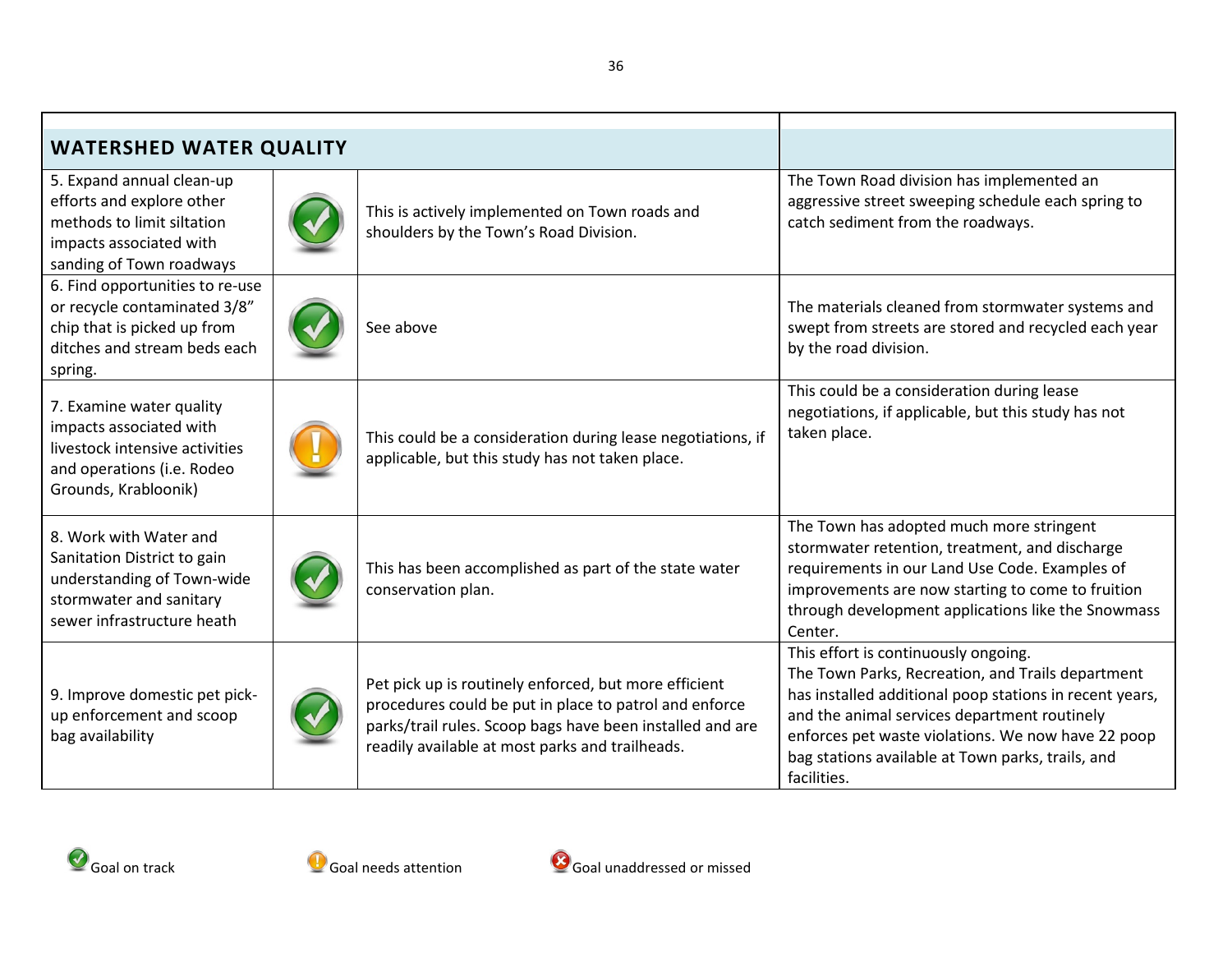<span id="page-36-0"></span>

| <b>AIR QUALITY</b>                                                                                               |               |                                                                                                                                                                                                                                                                                              |                                                                                                                                                                                                                                                                                                                                                                                                                                          |
|------------------------------------------------------------------------------------------------------------------|---------------|----------------------------------------------------------------------------------------------------------------------------------------------------------------------------------------------------------------------------------------------------------------------------------------------|------------------------------------------------------------------------------------------------------------------------------------------------------------------------------------------------------------------------------------------------------------------------------------------------------------------------------------------------------------------------------------------------------------------------------------------|
| 2009 Category Goals:                                                                                             |               |                                                                                                                                                                                                                                                                                              |                                                                                                                                                                                                                                                                                                                                                                                                                                          |
| 2. Stay within allowable Pm 1 0 levels at all times.                                                             |               | Minimize airborne dust and other pollutants, including building and vehicle emissions.                                                                                                                                                                                                       |                                                                                                                                                                                                                                                                                                                                                                                                                                          |
| <b>IMPLEMENTATION CONCEPTS</b>                                                                                   | <b>STATUS</b> | 2015 PROGRESS/NOTES                                                                                                                                                                                                                                                                          | 2020                                                                                                                                                                                                                                                                                                                                                                                                                                     |
| 1. Require use of biodegradable,<br>non-chemical dust suppressants<br>on construction sites and service<br>roads |               | This is not currently enforced. Through the Town's<br>Construction Mitigation Plan, however, development<br>projects are required to mitigate dust. No requirements<br>are in place for biodegradable materials, but water is the<br>most common material used for this mitigation activity. | Dust mitigation requirements remain a part of the<br>Construction Mitigation Plan approval process. Water is<br>encouraged and remains the most common material<br>used.                                                                                                                                                                                                                                                                 |
| 2. Post signs and enforce<br>adopted vehicle idling regulations                                                  |               | No signs posted regarding idling.                                                                                                                                                                                                                                                            | The Town worked with the developers of Base Village to<br>ensure notices on the Town's anti-idling ordinance were<br>posted around the Tree House and arrival center - areas<br>that were common offenders.                                                                                                                                                                                                                              |
| 3. Train town staff to recognize<br>violations of and enforce air<br>pollution standards                         |               | No formal training has taken place.                                                                                                                                                                                                                                                          | In 2019, the Town worked with Pitkin County Public<br>Health to install the first air quality monitor in<br>Snowmass Village. It is located at Town Hall, and it<br>provides real time measurements on the PM levels in<br>Snowmass Village.<br>With the recent wildfire smoke present, Town staff also<br>recently developed a webpage dedicated to informing<br>the community and TOSV staff on our ongoing air<br>quality conditions. |





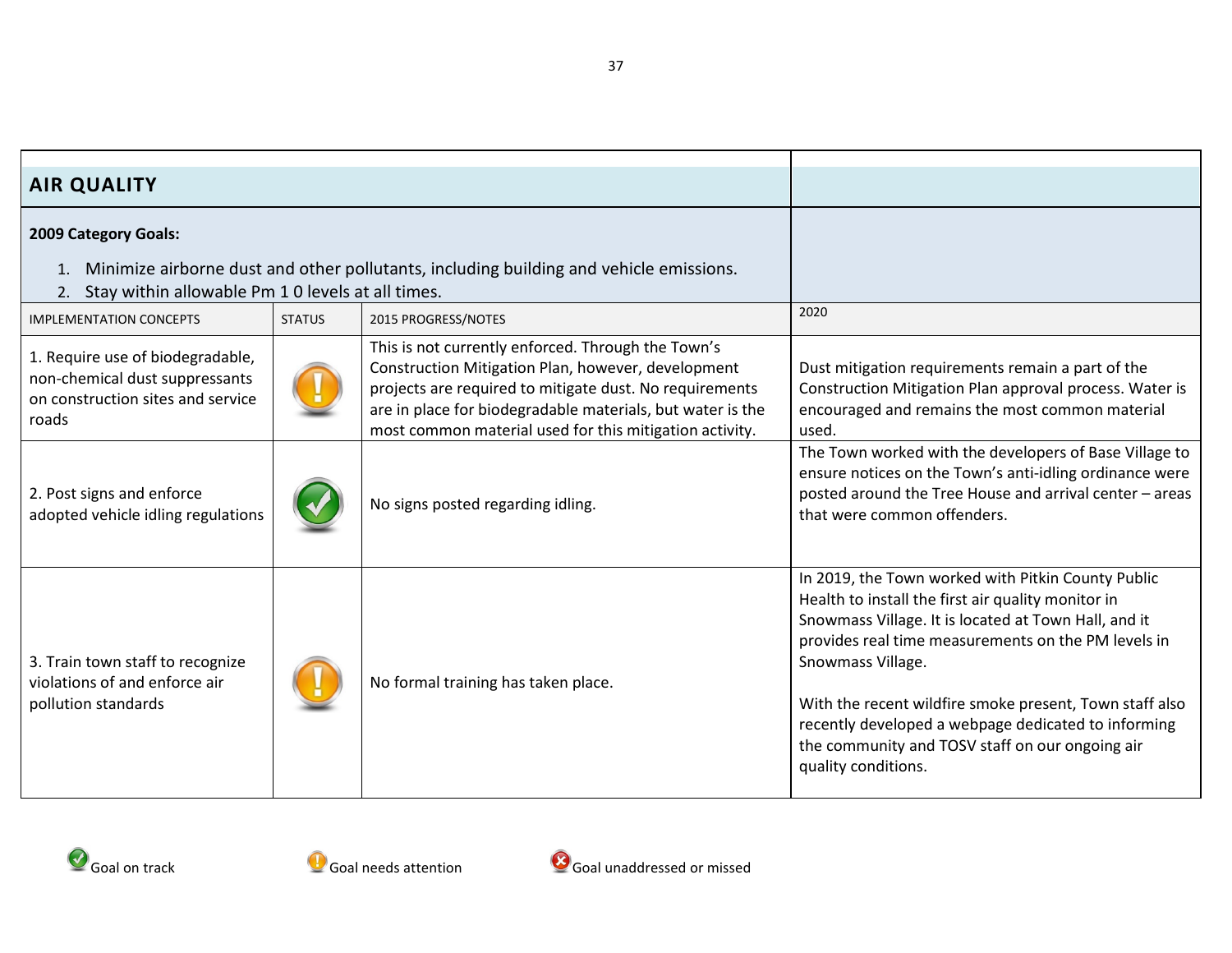| <b>AIR QUALITY</b>                                                                                                                                               |  |                                                                                                                                                     |         |
|------------------------------------------------------------------------------------------------------------------------------------------------------------------|--|-----------------------------------------------------------------------------------------------------------------------------------------------------|---------|
| 4. Conduct minimum amount of<br>fixed-route street sweeper<br>operations along with on-<br>demand response, as necessary<br>to minimize roadway dirt and<br>dust |  | We are currently doing regularly scheduled street<br>sweeping maintenance as well as on demand sweeping<br>services for special events or requests. | ongoing |





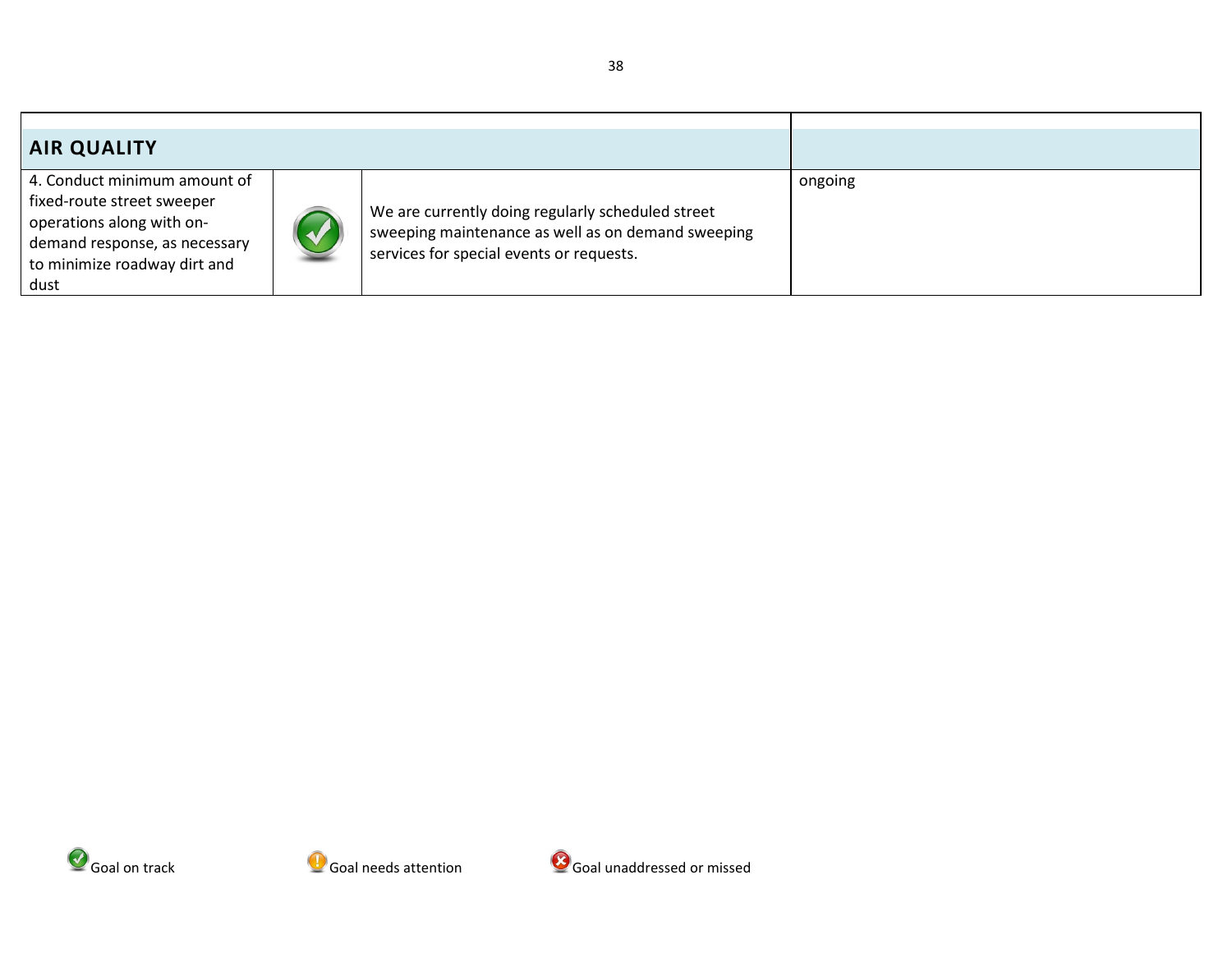<span id="page-38-0"></span>

| <b>WILDLIFE HABITAT &amp; PHYSICAL ENVIRONMENT</b>                                                                                                  |               |                                                                                                                                                                                                                                                                                                                                                                                                                                               |                                                                                                                                                                                                                                                                                          |
|-----------------------------------------------------------------------------------------------------------------------------------------------------|---------------|-----------------------------------------------------------------------------------------------------------------------------------------------------------------------------------------------------------------------------------------------------------------------------------------------------------------------------------------------------------------------------------------------------------------------------------------------|------------------------------------------------------------------------------------------------------------------------------------------------------------------------------------------------------------------------------------------------------------------------------------------|
| 2009 Category Goal:<br>1. Minimize negative impacts to wildlife habitat and migration corridors.                                                    |               |                                                                                                                                                                                                                                                                                                                                                                                                                                               |                                                                                                                                                                                                                                                                                          |
| <b>IMPLEMENTATION CONCEPTS</b>                                                                                                                      | <b>STATUS</b> | 2015 PROGRESS/NOTES                                                                                                                                                                                                                                                                                                                                                                                                                           | 2020                                                                                                                                                                                                                                                                                     |
| 1. Strengthen code regulations<br>regarding excessive noise, and<br>train staff to recognize violations<br>and enforce them                         |               | No formal training has taken place, but Town staff are<br>knowledgeable in handling noise complaints and<br>directing them to the correct officer(s). No additional<br>code regulations have been implemented beyond what<br>is "excessive."                                                                                                                                                                                                  | The Police Department handles noise complaints on a<br>case by case basis, and uses decibel readings to<br>inform their decision.                                                                                                                                                        |
| 2. Strengthen code regulations<br>regarding impacts to wildlife and<br>protection of wildlife habitat                                               |               | The availability of an Animal Services unit within the<br>police department has expanded our ability to educate,<br>enforce, and evaluate our wildlife policies. Animal<br>services have stepped up enforcement for illegal trail<br>users, and has recently received a lot of publicity for<br>their use of trail cameras to identify illegal trail users.<br>This enforcement allows us to keep certain habitats<br>protected for wildlife. | This is an ongoing effort.<br>The Town has also recently worked with Colorado<br>Parks & Wildlife and the USFS to evaluate our local<br>elk populations. We have also strengthened our<br>enforcement of seasonal trail closures and extended<br>their dates in the Burnt Mountain area. |
| 3. Examine benefits to wildlife,<br>recreational quality and public<br>safety associated with limiting or<br>banning hunting within Town<br>limits. |               | This evaluation has not taken place                                                                                                                                                                                                                                                                                                                                                                                                           | This evaluation has not taken place                                                                                                                                                                                                                                                      |
| 4. Increase educational,<br>outreach and enforcement<br>efforts regarding trash<br>regulations                                                      |               | Animal services produces a lot of educational materials<br>regarding wildlife ordinances, such as magnets on<br>dumpsters, outreach campaigns, and informational<br>websites.<br>Animal services also meets with special event vendors to<br>explain wildlife ordinances.                                                                                                                                                                     | This effort is ongoing.<br>The Animal Services division is included in the<br>building and special event permitting process to help<br>educate companies of our requirements up front.<br>When necessary, citations are issued.                                                          |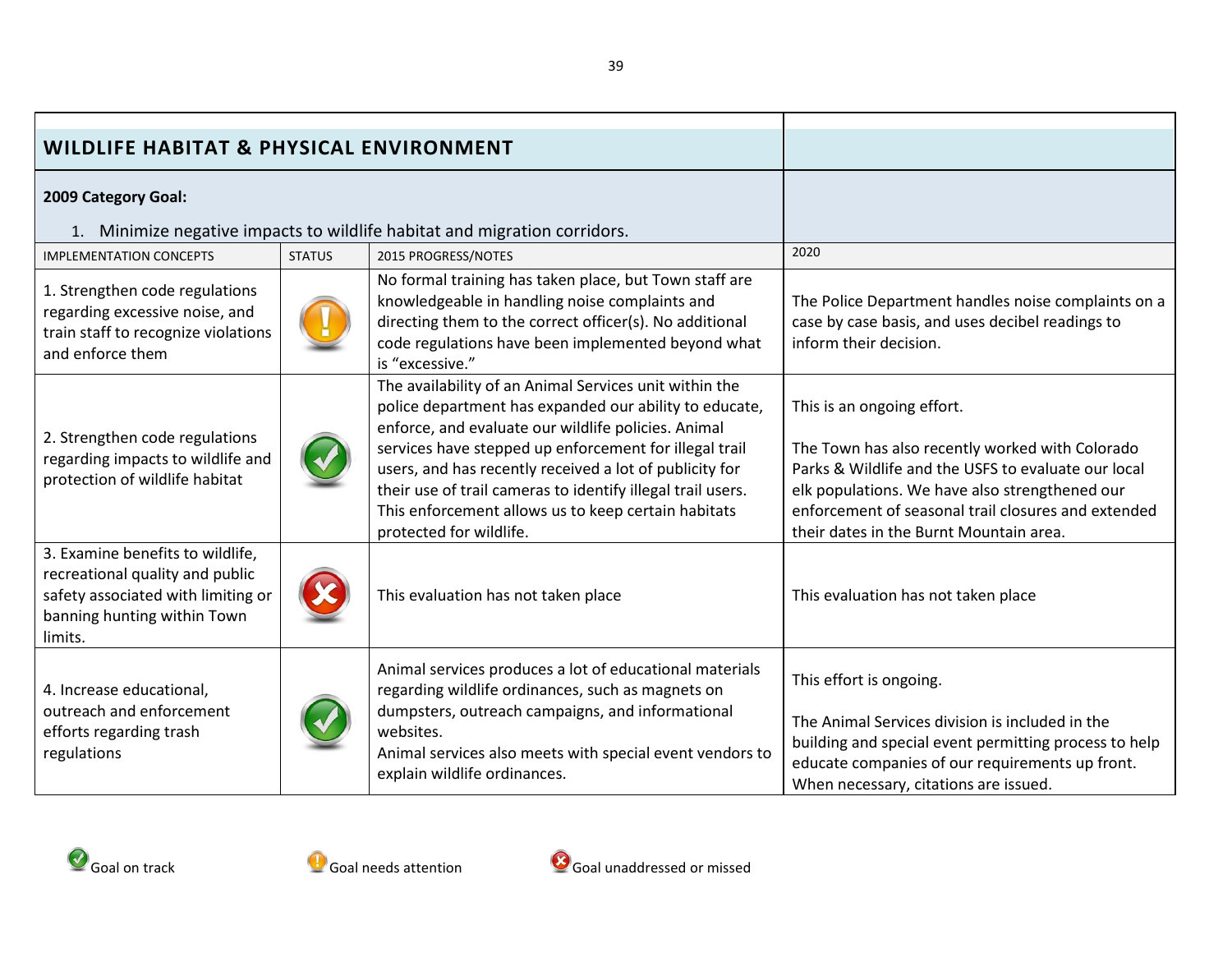| <b>WILDLIFE HABITAT &amp; PHYSICAL ENVIRONMENT</b>                                                                                       |  |                                                                                                                                                                                                                                                        |                                                                                                                                                                                                                                                                                                                      |
|------------------------------------------------------------------------------------------------------------------------------------------|--|--------------------------------------------------------------------------------------------------------------------------------------------------------------------------------------------------------------------------------------------------------|----------------------------------------------------------------------------------------------------------------------------------------------------------------------------------------------------------------------------------------------------------------------------------------------------------------------|
| 5. Pursue grant opportunities<br>related to environmental and<br>wildlife education, outreach and<br>signage                             |  | No grants pursued, but educational signage has been<br>posted where applicable.                                                                                                                                                                        | Signage and education materials are a consistent<br>communication campaign for the Town.                                                                                                                                                                                                                             |
| 6. Develop and distribute<br>informational resources<br>regarding wildlife issues,<br>especially during migration and<br>calving periods |  | During sensitive periods, Animal services steps up<br>educational efforts and enforcement.                                                                                                                                                             | Signage and education materials are a consistent<br>communication campaign for the Town.<br>The Town ramps up these efforts leading up to<br>seasonal trail closures, and works with the Tourism<br>department to ensure the information is reflected on<br>popular trail sites, such as bikesnowmass.com.           |
| 7. Work with the US Forest<br>service to develop a pre-emptive<br>pine beetle strategy                                                   |  | This strategy has not been developed                                                                                                                                                                                                                   | This strategy has not been developed                                                                                                                                                                                                                                                                                 |
| 8. Continue to implement the<br>Town's 10-year weed<br>management program.                                                               |  | Noxious weeds are consistently treated through the<br>Town's Parks and Recreation department and the Public<br>Works department. Every year, through a private<br>contractor, noxious weeds are treated along the Town's<br>public streets and trails. | The Town has increased weed management efforts<br>and budget recently. Also, in 2017, the Town created<br>educational videos on the various noxious weeds in<br>Snowmass Village to empower locals to mitigate<br>them. The Town continually hosts weed pulling<br>programs, designed to get the community involved. |
| 9. Develop improved strategies<br>for weed abatement on private<br>property                                                              |  | No program in place at this point. A lot of education<br>materials are produced by Pitkin County open space,<br>however, and we plan on continuing to utilize these<br>resources.                                                                      | The Town works with Pitkin County and utilizes their<br>weed abatement program.                                                                                                                                                                                                                                      |
| 10. Preserve and expand<br>wetland habitat where feasible                                                                                |  | This will be a part of the upcoming entryway and cozy<br>point master plans that the Town will be involved in.<br>These are upcoming opportunities to make this goal a<br>priority of the Town.                                                        | Wetland enhancements and protections are a major<br>part of the ongoing Town Park Entryway master plan.<br>The plan includes strategies to improve our wetland<br>ecosystems.                                                                                                                                        |